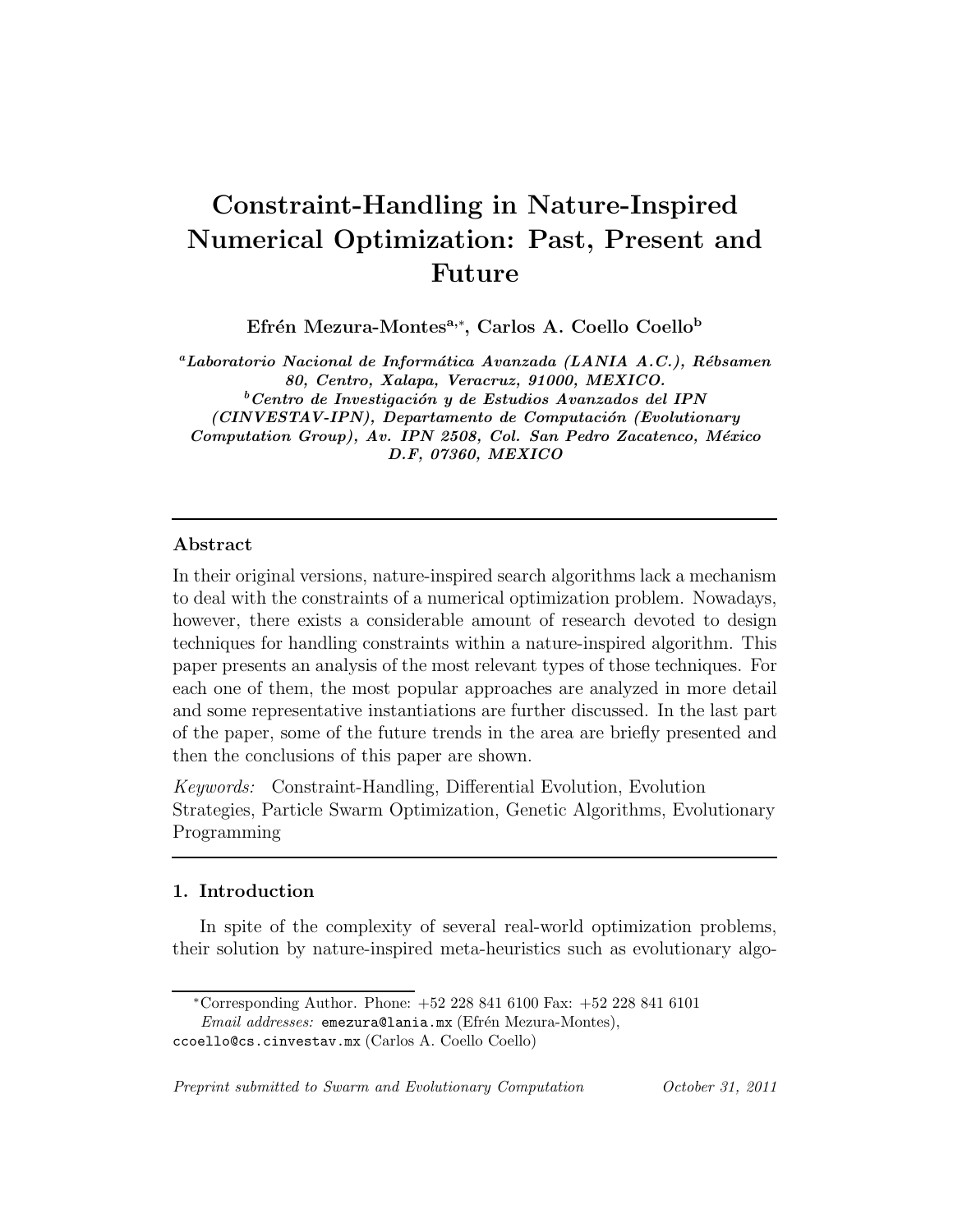rithms (EAs) [1] and swarm intelligence algorithms (SIAs) [2] is common nowadays. In this paper, these two types of approaches will be generically called *nature-inspired algorithms* (NIAs).

Michalewicz in [3] describes some sources of difficulty found in real-world optimization problems. Besides huge search spaces, noise in the objective function(s) and the complexity of the modelling process, the presence of constraints was pointed out. Constraints may cause the search to keep away the focus on optimization to just seeking a feasible (i.e., valid) solution. On the other hand, in their original versions, NIAs were designed to deal with unconstrained search spaces [4, 5]. This was the main motivation to add constraint-handling techniques to NIAs aiming to guide the search to those regions with feasible solutions.

The problem of interest in this paper is the constrained numerical optimization problem (CNOP), which, without loss of generality, can be defined as to:

Find  $\vec{x}$  which minimizes

$$
f(\vec{x})\tag{1}
$$

subject to

$$
g_i(\vec{x}) \le 0, \quad i = 1, \dots, m \tag{2}
$$

$$
h_j(\vec{x}) = 0, \ \ j = 1, \dots, p \tag{3}
$$

where  $\vec{x} \in \mathbb{R}^n$  is the vector of solutions  $\vec{x} = [x_1, x_2, \dots, x_n]^T$ , m is the number of inequality constraints, and  $p$  is the number of equality constraints. Each  $x_k$ ,  $k = 1, ..., n$  is bounded by lower and upper limits  $L_k \leq x_k \leq U_k$ which define the search space  $\mathcal{S}$ .  $\mathcal{F}$  comprises the set of all solutions which satisfy the constraints of the problems and it is called the feasible region. Both, the objective function and the constraints can be linear or nonlinear. To handle equality constraints in NIAs, they are usually transformed into inequality constraints as follows [6]:  $|h_i(\vec{x})| - \varepsilon \leq 0$ , where  $\varepsilon$  is the tolerance allowed (a very small value).

In the specialized literature there are comprehensive surveys and edited books which have registered, at different times, the previous and undergoing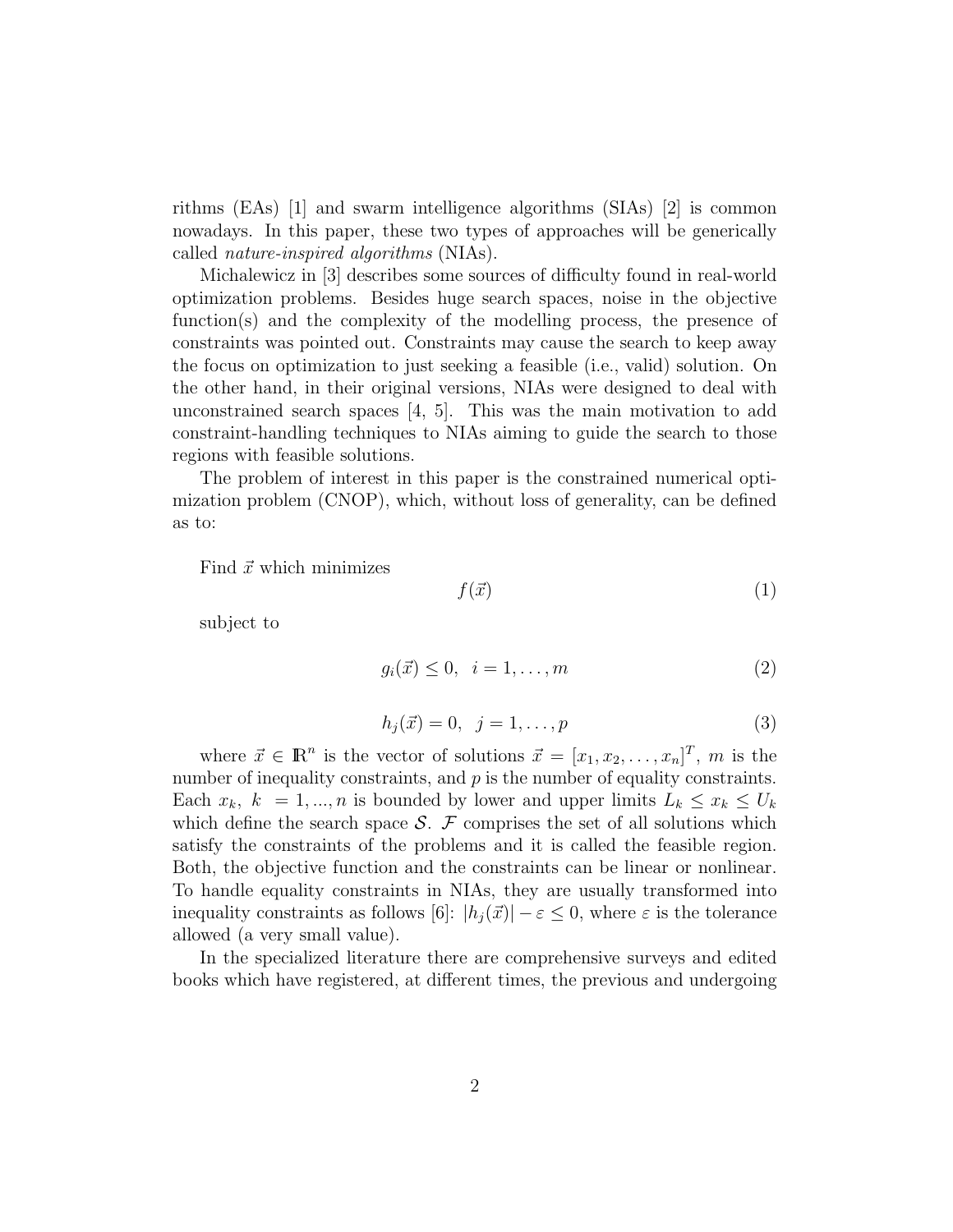research on constrained optimization<sup>1</sup> [7, 8, 9]. There are also reviews on specific EAs such as evolution strategies (ES) [10] and particle swarm optimization (PSO) [11] designed to solve CNOPs. In fact, there are reviews focused only on repair methods [12], which are associated with constraint-handling techniques (although repairing solutions is more common in combinatorial optimization than in a numerical optimization [12]).

This document aims to update the review of the state-of-the-art with the most significant contributions on constraint-handling techniques in the recent years, and also with a discussion of representative NIA-based approaches adopting such techniques to solve CNOPs (i.e., the present). This analysis is preceded by a classification of the most representative approaches included in previous reviews of the specialized literature [7, 8] (i.e., the past). Based on this literature review, a prospective view with some future trends, which have been only scarcely tackled until now, is presented (i.e., the future). Due to the considerably high number of publications available on this topic, this review is not (and does not attempt to be) exhaustive. However, it presents the current flavor and tendencies in the resolution of CNOPs using NIAs.

The paper is organized as follows: Section 2 revisits the constrainthandling techniques proposed in the early days of this area. In Section 3 a number of novel proposals which have had high-impact in the area are summarized and discussed. After that, Section 4 includes a prospective view of the future paths of research on NIAs to solve CNOPs. Finally, Section 5 draws some conclusions.

### 2. The early years

In the previous reviews on nature-inspired algorithms for searching in constrained spaces, two classifications were proposed: one by Michalewicz and Schoenauer [7] and another one by Coello Coello [8]. Both taxonomies agreed on penalty functions and hybrid methods as two separated classes. Whereas the first one is kept in this paper (based on the permanent interest that remains on this type of constraint-handling technique), the second class is not considered here because it mainly groups combinations of NIAs with other types search algorithms (something which is beyond the scope of this

<sup>&</sup>lt;sup>1</sup>The second author maintains the repository on constrainthandling techniques for evolutionary algorithms, which is available at: http://www.cs.cinvestav.mx/~constraint/.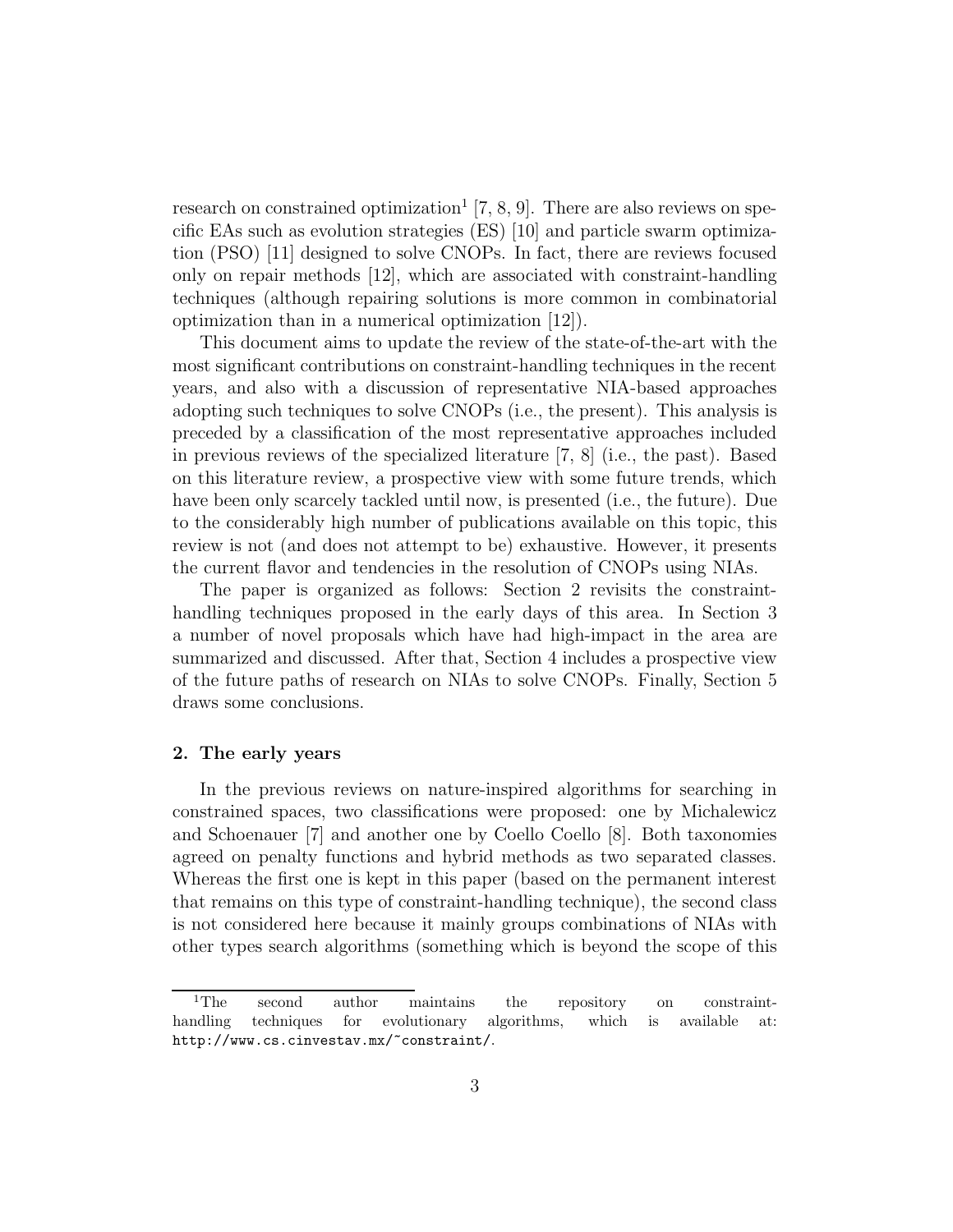paper). This new classification for earlier methods is based on constrainthandling mechanisms, whereas the search algorithm employed is discussed as a separate issue. The class of "methods based on preserving feasibility of solutions" by Michalewicz and Schoenauer was merged with Coello Coello's "special representation and operators" and "repair algorithms" into one single class simply called "special operators" (repair methods are seen in this paper as special operators designed to move an infeasible solution to the feasible region of the search space). The "separation of objective function and constraints" class by Coello Coello is kept in this work and it includes those approaches classified by Michalewicz and Schoenauer as "methods which make a clear distinction between feasible and infeasible solutions". This type of techniques, such as penalty functions, are still very popular among researchers and practitioners. Finally, a particular category, called 'decoders" was added because it covers the type of constraint-handling technique whose results were the most competitive in the early years of the field. The simplified taxonomy from the methods included in both surveys [7, 8] is the following:

- 1. Penalty functions
- 2. Decoders
- 3. Special Operators
- 4. Separation of objective function and constraints

In the following subsections each of them is introduced and discussed.

#### *2.1. Penalty Functions*

Based on mathematical programming approaches, where a CNOP is transformed into an unconstrained numerical optimization problem, NIAs have adopted penalty functions [13], whose general formula is the following:

$$
\phi(\vec{x}) = f(\vec{x}) + p(\vec{x})\tag{4}
$$

where  $\phi(\vec{x})$  is the expanded objective function to be optimized, and  $p(\vec{x})$  is the penalty value that can be calculated as follows:

$$
p(\vec{x}) = \sum_{i=1}^{m} r_i \cdot \max(0, g_i(\vec{x}))^2 + \sum_{j=1}^{p} c_j \cdot |h_j(\vec{x})|
$$
 (5)

where  $r_i$  and  $c_j$  are positive constants called "penalty factors".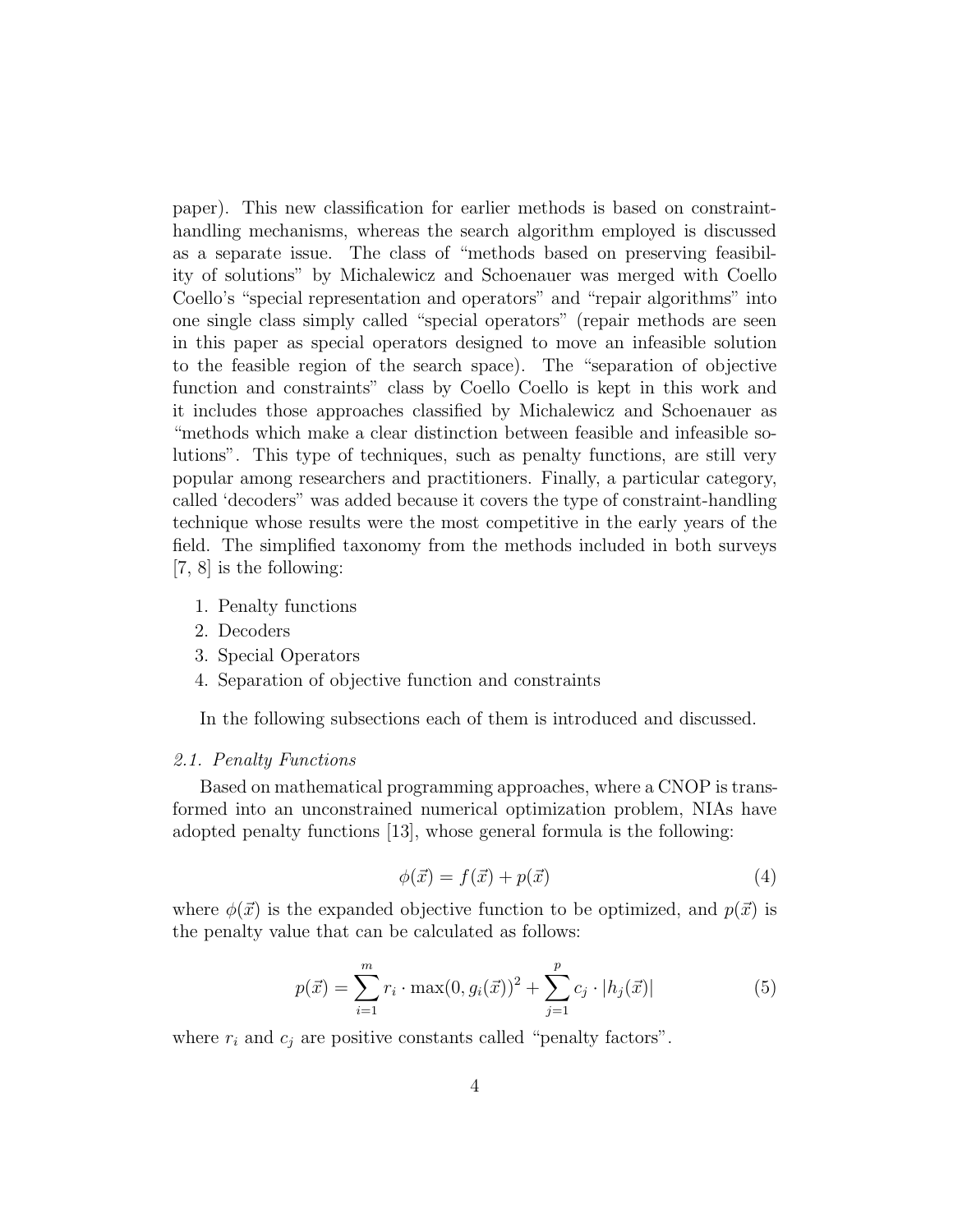As can be noted, the aim is to decrease the fitness of infeasible solutions in order to favor the selection of feasible solutions. In equation (4), the penalty value is added to the fitness of a solution because low values are preferred as expected in a minimization problem (as stated in Section 1). Unlike mathematical programming approaches, where interior and exterior penalty functions are employed, NIAs have mainly focused on the second type of approach, because the normal assumption is that the first generation of an NIA may contain only infeasible solutions.

Even though their implementation is quite simple, penalty functions require a careful fine-tuning of their penalty factors in order to determine the severity of the penalties to be applied, and these values are highly problemdependent [6].

The most simple penalty function is known as "death-penalty". Under this scheme, infeasible solutions are assigned the worst possible fitness value or are simply eliminated from the optimization process [14, 15].

Based on the fact that a "death-penalty" keeps the search from using valuable information from the infeasible solutions, there are penalty-based constraint-handling techniques which can deal with them, but also focus on defining appropriate penalty factors.

There are penalty functions whose penalty factor values  $(c_i \text{ and } c_j, i =$  $1, \ldots, m$  and  $j = 1, \ldots, m$  remain fixed during all the process as those proposed by Kuri and Villegas-Quezada [16], Homaifar et al. [17], Hoffmeister and Sprave [18], and Le Riche et al. [19]. The main drawback of keeping fixed penalty factor values is the generalization of such type of approach, i.e., the values that may be suitable for one problem are normally unsuitable for another one.

The use of time (usually the generation counter in a NIA) as a value that affects the penalty factor has also been also explored, among others, by Joines and Houck [20] Kazarlis and Petridis[21], and Crossley and Williams [22]. Even the cooling factor of the simulated annealing algorithm has been employed to vary the penalty factors as in the approach proposed by Michalewicz and Attia [23], called GENOCOP II. Recalling from a previous comment in this section about the preference for exterior penalty functions in NIAs, in a dynamic penalty function, smaller values (i.e. soft penalties) are defined in the first steps of the optimization process so as to allow the algorithm to sample the search space and find its feasible region. In contrast, larger values (i.e., severe penalties) are adopted in the last part of the search in order to preserve the feasible solutions previously found and to speed up con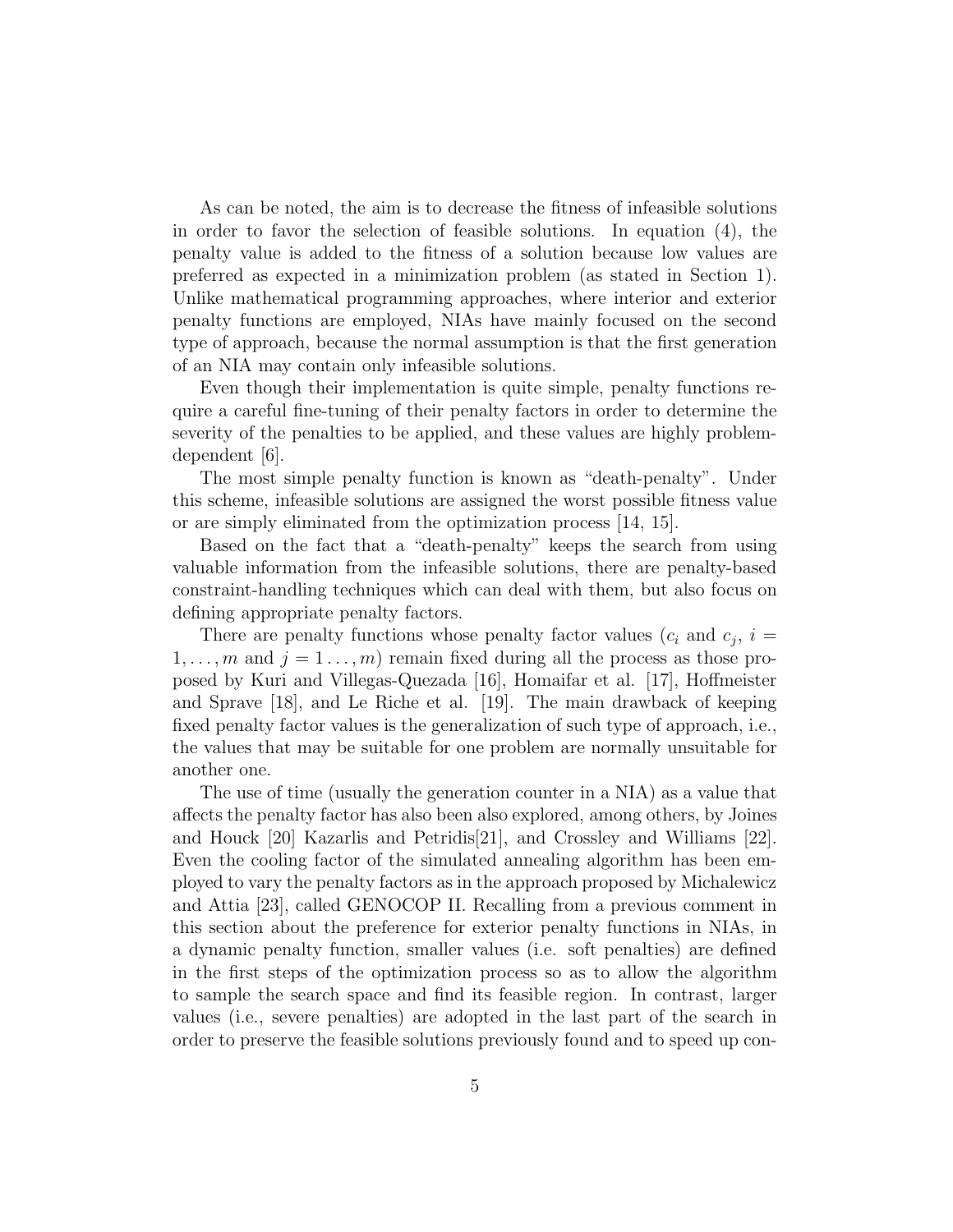vergence towards the global optimum. The main disadvantage of dynamic penalty functions is that they require parameters for the dynamic tuning of the penalty factors. Furthermore, the schedule established for the penalty factors may be as hard to generalize as it is to generalize penalty factors in a static penalty function.

The information given by the same algorithm has been used to update the penalty factors in those so-called adaptive penalty functions. Hadj-Alouane and Bean [24] used the feasibility of the best solution in a number of generations as a criterion to modify the penalty factor. The fitness of the best feasible solution so far was used to modify the penalty values by Rasheed [25]. Hamda and Schoenauer [26] and later Hamida and Schoenauer [27] opted for a balance between feasible and infeasible solution in the current population as their criterion to modify the penalization values. Barbosa and Lemonge [28] proposed the use of the average of the objective function and the level of violation of each constraint during the evolution as update criteria for the penalty function. On the other hand, more elaborate ways to ask the algorithm to compute convenient penalty factors have been based on co-evolution, as in the approach proposed by Coello [29] and fuzzy logic, as proposed by Wu and Yu [30]. The main drawback of adaptive penalty functions is inherent to their design, because the values that are adapted are based on the current behavior of the algorithm, and it is unknown if the changes made will be indeed useful in later cycles of the optimization process.

# *Discussion*

The earliest constraint-handling techniques based on penalty functions showed a lot of diversity in the way of defining the penalty factors (static, dynamic, adaptive, co-evolved, fuzzy-adapted, etc.). However, it was not clear, at that point of time, which of them could be more competitive. This question is answered in the next section of this paper. In fact, the previously mentioned approaches introduced, most of the time, additional parameters to define the penalty factors. The argument was that the calibration of such parameters was less complicated with respect to the careful fine-tuning required by a traditional penalty factor.

## *2.2. Decoders*

Decoders were one of the most competitive constraint-handling techniques in the early years of this area. They are based on the idea of mapping the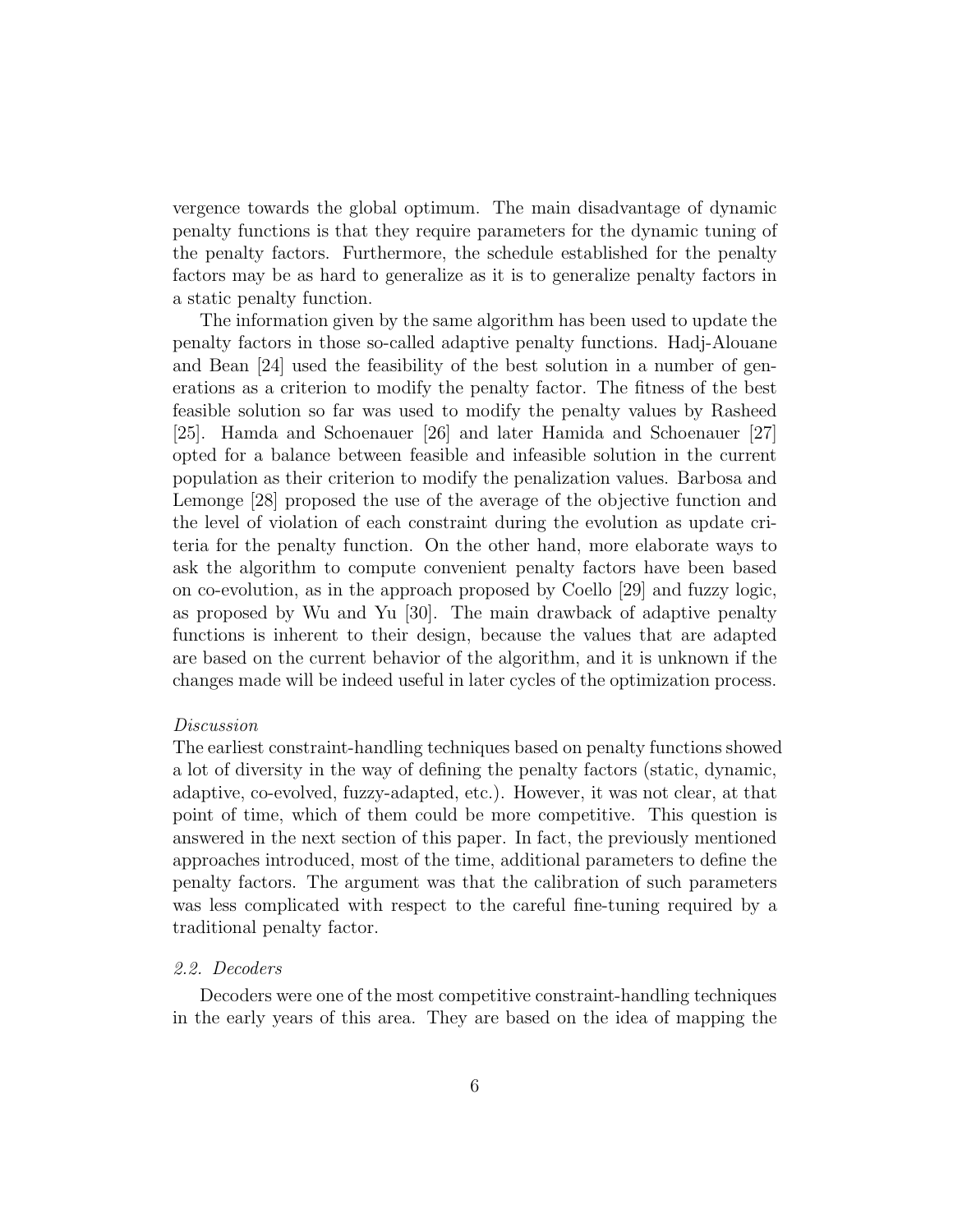feasible region  $\mathcal F$  of the search space  $\mathcal S$  onto an easier-to-sample space where a NIA can provide a better performance [31] (see Figure 1).



Figure 1: Graphical view of a general decoder. The search performed by a NIA is carried out in the mapped space.

The mapping process of a decoder must guarantee that each feasible solution in the search space is included in the decoded space and that a decoded solution corresponds to a feasible solution in the search space. Moreover, the transformation process must be fast and it is highly desirable that small changes in the search space of the original problem cause small changes in the decoded space as well. Koziel and Michalewicz proposed the homomorphous maps (HM), where the feasible region is mapped into an  $n$ -dimensional cube [31, 32]. HM was the most competitive constraint-handling approach during some years, before the advent of stochastic ranking and other modern approaches discussed in the next section. Kim and Husbands reported another (less known) decoder-based approach based on Riemann mappings [33, 34, 35].

# *Discussion*

Although decoders are an interesting constraint-handling technique from a theoretical perspective, their actual implementation is far from trivial and involves a high computational cost which was normally not evaluated when assessing their performance (e.g., when assessing the performance of HM [32], only the actual fitness function evaluations performed by the evolutionary algorithm were considered). These shortcomings have made decoders such as HM a relatively rare approach nowadays.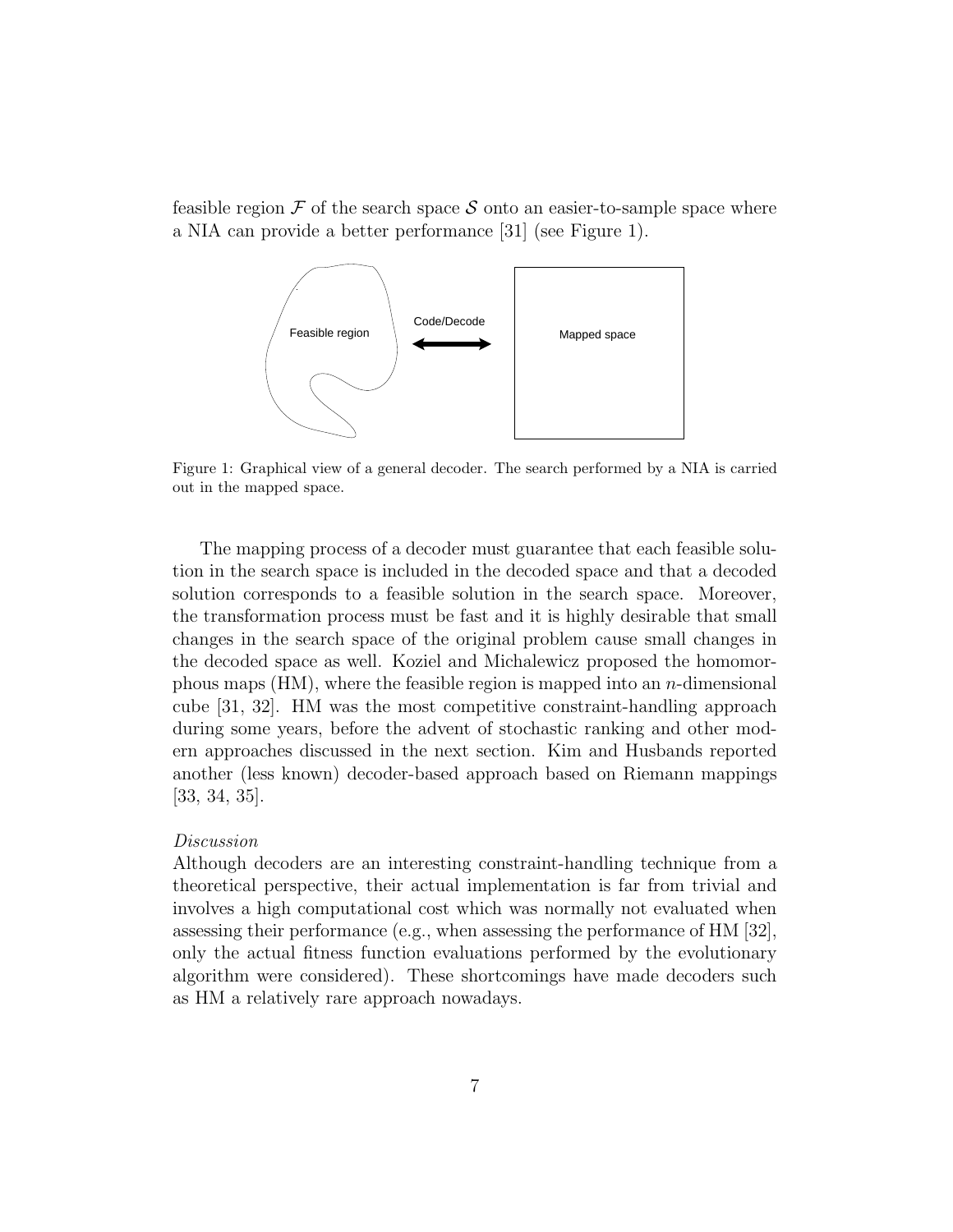#### *2.3. Special Operators*

When solving a CNOP, a special operator is conceived as a way of either preserving the feasibility of a solution [36] or moving within a specific region of interest within the search space, i.e., the boundaries of the feasible region [37]. Michalewicz proposed GENOCOP [36], which only works with linear constraints and requires an initial feasible solution and also a pre-processing process to eliminate equality constraints and some variables of the problem. GENOCOP uses a variation operator which constructs linear combinations of feasible solutions to preserve their feasibility. Michalewicz and Nazhiyath proposed GENOCOP III [38], which uses GENOCOP in one of its two populations which interact each other. The other population stores feasible solutions. Special operators are designed to convert solutions from the first population, which only satisfy linear constraints, into fully feasible solutions. Kowalczyk [39] proposed a constraint-consistent GA where a feasible, or at least partially feasible, initial population is required. Moreover, in this approach, special operators assign values to the decision variables aiming to keep the feasibility of the solution. On the other hand, Schoenauer and Michalewicz in [37, 40], after an ad-hoc initialization process, employed special operators for two specific problems to sample the boundaries of their feasible regions. Finally, the same authors in [41], presented an interesting transition from their special operators to a decoder.

# *Discussion*

Some authors have reported highly competitive results when adopting special operators. The main drawback of this sort of approach is their limited applicability. Additionally, most of them require an ad-hoc initialization process or at least one feasible or partially-feasible solution in the initial population, and this may be quite difficult and/or computationally expensive when dealing with highly-constrained optimization problems.

# *2.4. Separation of Objective Function and Constraints*

Unlike the idea of combining the objective function and the values of the constraints into a single value as done in a penalty function (see equation  $(4)$ ), there exist constraint-handling techniques which work with the opposite idea, i.e. keeping those two values apart in the NIA's selection process. Powell and Skolnick in [42] proposed an approach based on equation (6).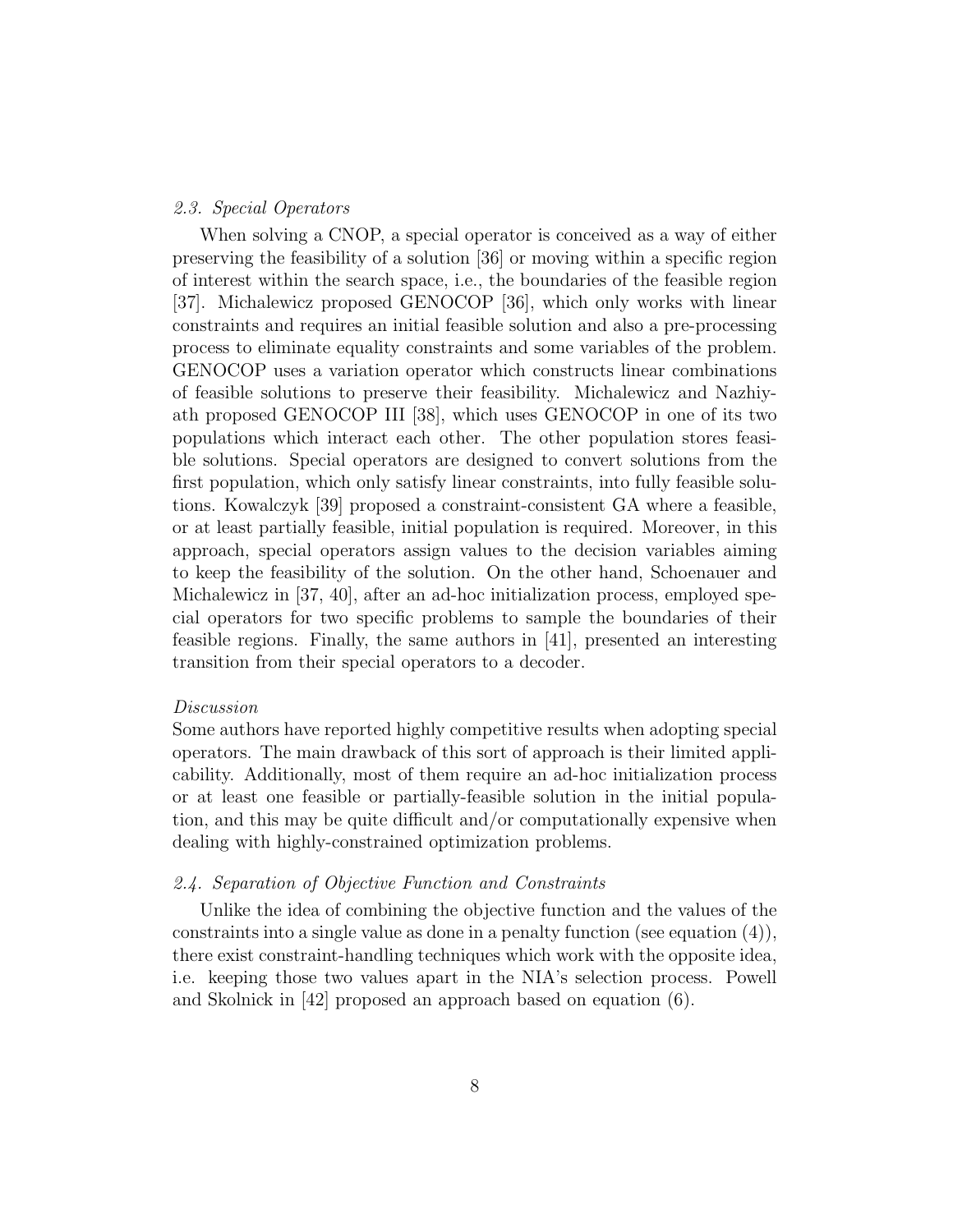fitness(
$$
\vec{x}
$$
) = 
$$
\begin{cases} f(\vec{x}) & \text{if feasible} \\ 1 + r\left(\sum_{i=1}^{m} g_i(\vec{x}) + \sum_{j=1}^{p} h_j(\vec{x})\right) & \text{otherwise} \end{cases}
$$
(6)

where a feasible solution has always a better fitness value with respect to that of an infeasible solution, whose fitness is based only on their accumulated constraint violation.

The idea of dividing the search in two phases was explored by Hinterding and Michalewicz in [43]. The first phase aims to find feasible solutions, regardless of the objective function value. After an appropriate number of feasible solutions has been found, the second phase starts with the goal of optimizing the objective function.

The use of lexicographic ordering to satisfy constraints (one at a time) was studied by Schoenauer and Xanthakis in [44]. This approach, called *behavioral memory*, sequentially satisfies the constraints of a problem. When a certain number of solutions in the population satisfy the first constraint, an attempt to satisfy the second one is made (but the first constraint must continue to be satisfied). All the solutions that violate any of the constraints that had been previously considered for satisfaction are eliminated from the population.

One of the most popular and effective constraint-handling techniques in current use belongs to this category and was originally proposed by Deb [45]. In this approach, a set of three feasibility criteria are added to a binary tournament selection in a GA as follows:

- 1. When comparing two feasible solutions, the one with the best objective function is chosen.
- 2. When comparing a feasible and an infeasible solution, the feasible one is chosen.
- 3. When comparing two infeasible solutions, the one with the lowest sum of constraint violation is chosen.

The sum of constraint violation can be calculated as follows:

$$
\phi(\vec{x}) = \sum_{i=1}^{m} \max(0, g_i(\vec{x}))^2 + \sum_{j=1}^{p} |h_j(\vec{x})| \tag{7}
$$

where the values of each inequality constraint  $g_i(\vec{x}), i = 1, 2, ..., m$  and also each equality constraint  $h_j(\vec{x}), j = 1, 2, \ldots, p$  are normalized.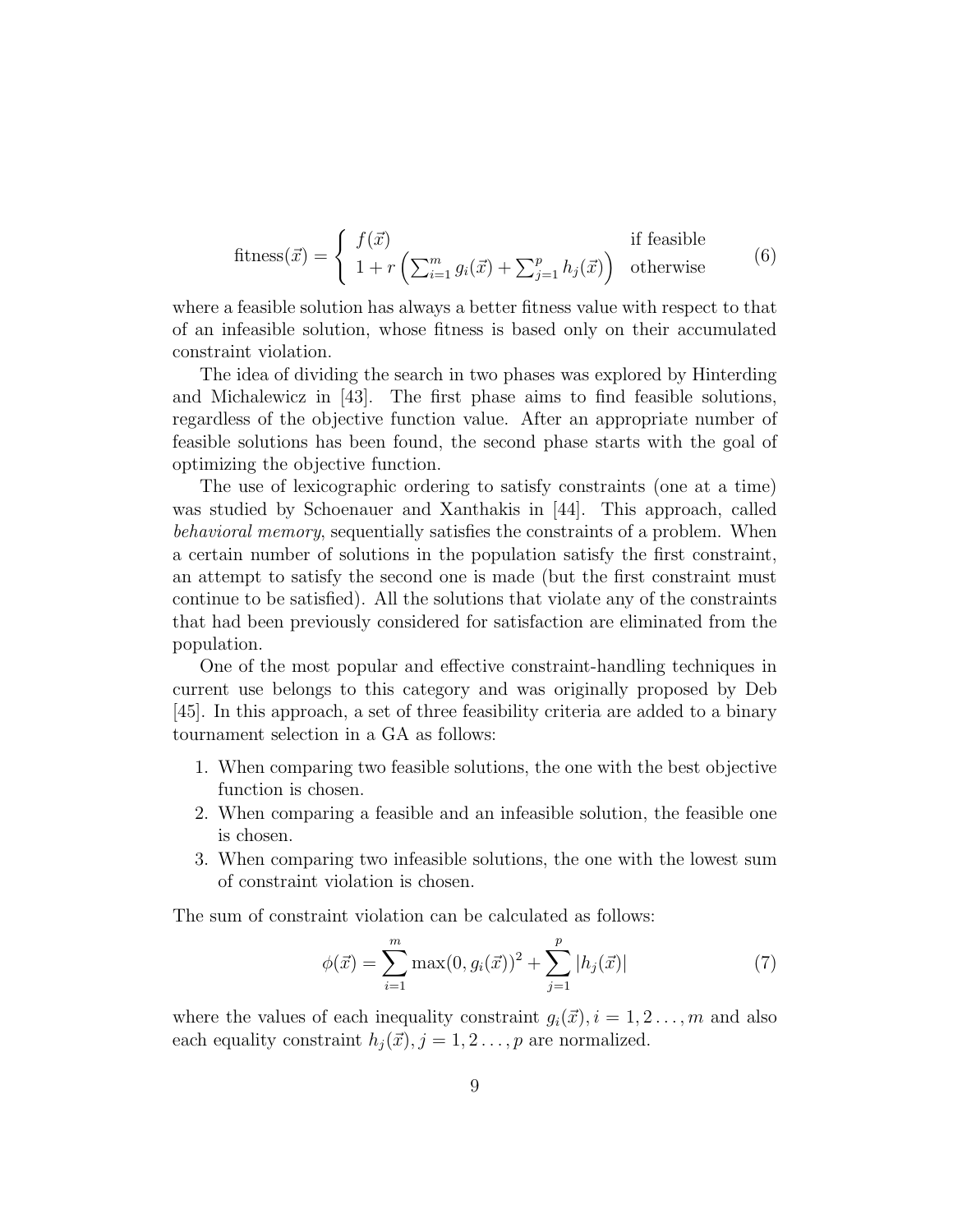The lack of user-defined parameters is one of its main advantages. However, it may also lead to premature convergence [46].

Based on the idea proposed by Coello [47], where in a multi-population scheme each sub-population tries to satisfy one constraint of a CNOP and another one optimizes the objective function, Liang and Suganthan proposed a dynamic assignment of sub-swarms to constraints [48] in PSO. Furthermore, sequential quadratic programming was used as a local search operator. The approach provided highly competitive results in a set of 24 test problems. The approach was further improved in [49], where only two sub-swarms, one of them with a tolerance for inequality constraints, were used. Each particle, and not a sub-swarm, was dinamically assigned an objective (either the original objective function or a constraint) in such a way that more difficult objectives to optimize (satistfy) were assigned more frequently. The approach was tested on eighteen scalable test problems and the results were highly competitive. However, several parameters values must be defined by the user. Li et al. [50] adopted a similar approach but using DE as a search algorithm. Three DE variants were used in the algorithm and were chosen at random. The results were better in the same set of scalable test problems where improved the PSO-based approach was tested.

Following the same scheme adopted by Hinterding and Michalewicz [43], Venkatraman and Yen [51] solved a CNOP in two-steps: The first one focused only on satisfying the constraints of the problem, i.e,. a CNOP is transformed into a constraint-satisfaction problem. Once a feasible solution was generated, the second part of the approach started with the goal of optimizing the objective function value. The approach presented premature convergence in some test problems because the approach to the feasible region was biased by the minimization of the sum of constraint violation but ignoring the objective function value.

Liu et al. [52] proposed a separation scheme based on a co-evolutionary approach in which two populations are adopted. The first one optimized the objective function without considering the constraints, while the second population aimed to satisfy the constraints of the problem. Each population could migrate solution to the other. Finally, a Gaussian mutation was applied as a local search mechanism to the best individuals. However, this approach was tested on a small set of test problems and different parameter values were required for solving some of them.

Several authors have adopted multi-objective optimization concepts to solve constrained optimization problems. In this case, the objective func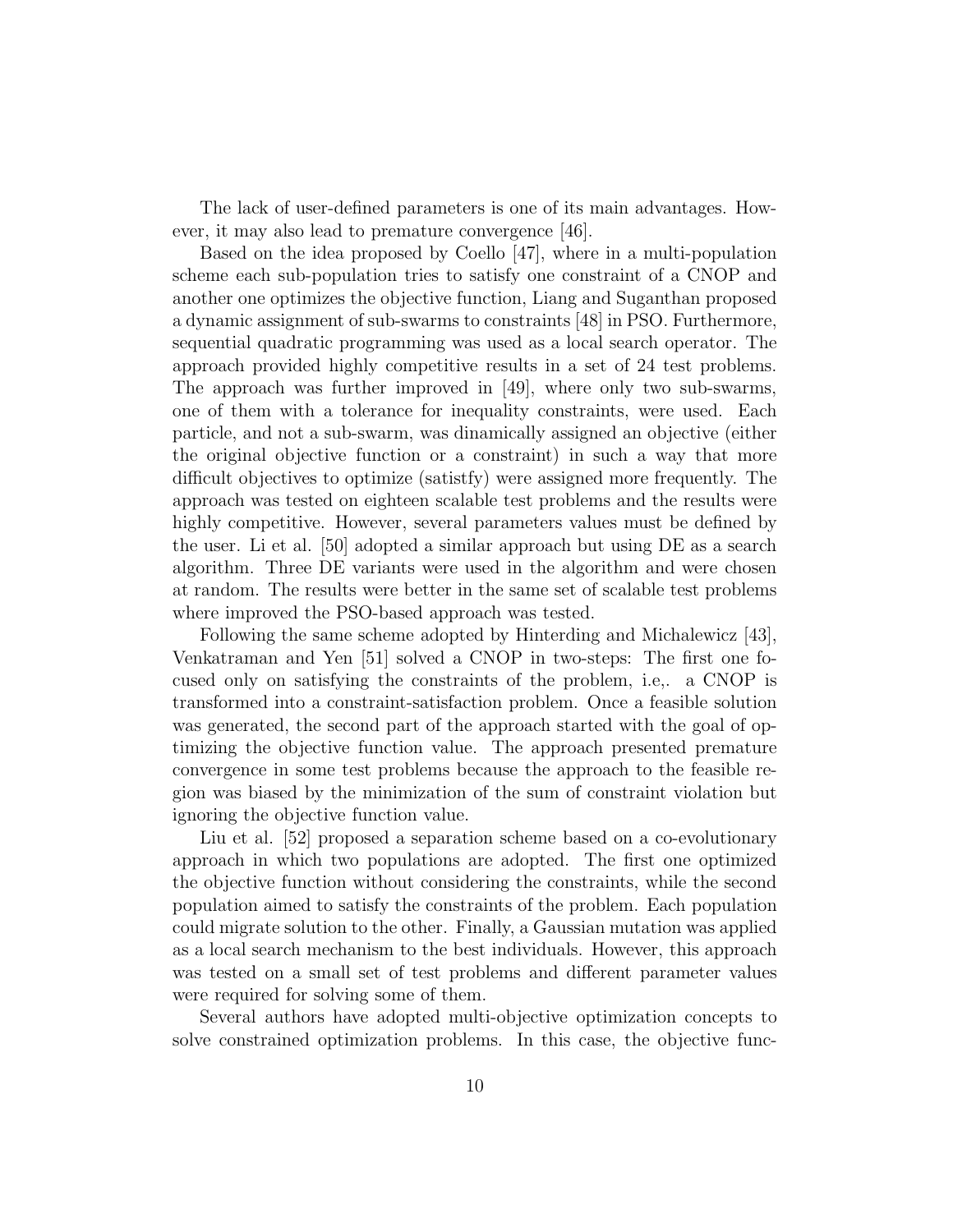tions and the constraints are also handled separately. These approaches are reviewed in [53] and can be divided in the following groups:

- 1. Techniques which transform a CNOP into a bi-objective problem (the original objective function and the sum of constraint violation as indicated in equation (7)).
- 2. Techniques which transform a CNOP into a multi-objective optimization problem (the original objective function and each constraint are handled, each, as a single objective function).

Multi-objective concepts such as Pareto dominance, Pareto ranking and population-based selection have been adopted by these constraint-handling approaches [53]. Such approaches have been relatively popular in the specialized literature in spite of their shortcomings (mainly related to the lack of bias provided by Pareto ranking when used in a straightforward manner [54], and the difficulties of these approaches to preserve diversity in the population [53]).

Additionally, other mechanisms such as Pareto ranking in different search spaces [55, 56, 57, 58], the shrinking of the search space [59] and the use of non-dominated sorting and clustering techniques to generate collaboration among sub-populations [60], have been proposed to tackle the disadvantages of this type of constraint-handling technique.

#### *Discussion*

The separation of constraints and the objective function has been found to generate an important diversity loss. Therefore, it is important to design appropriate diversity maintenance mechanisms when designing such approaches. However, this has not prevented the use of these techniques which are among the most popular in the two of the most popular constrainthandling techniques discussed in the following section, are based on the idea of using the objective function and the constraints as different criteria in the selection or replacement mechanism within a NIA to solve CNOPs.

# *2.5. General comments*

In a similar way of a typical search made by a NIA, the first attempts to generate constraint-handling techniques are similar to an exploration phase, in which a variety of approaches are proposed. Issues such as premature convergence by unsuitable bias (Section 2.4), need of a careful fine-tuning of parameters (Section 2.1), non-generalization (Section 2.3), high computational cost and difficult implementations (Section 2.2) are among the main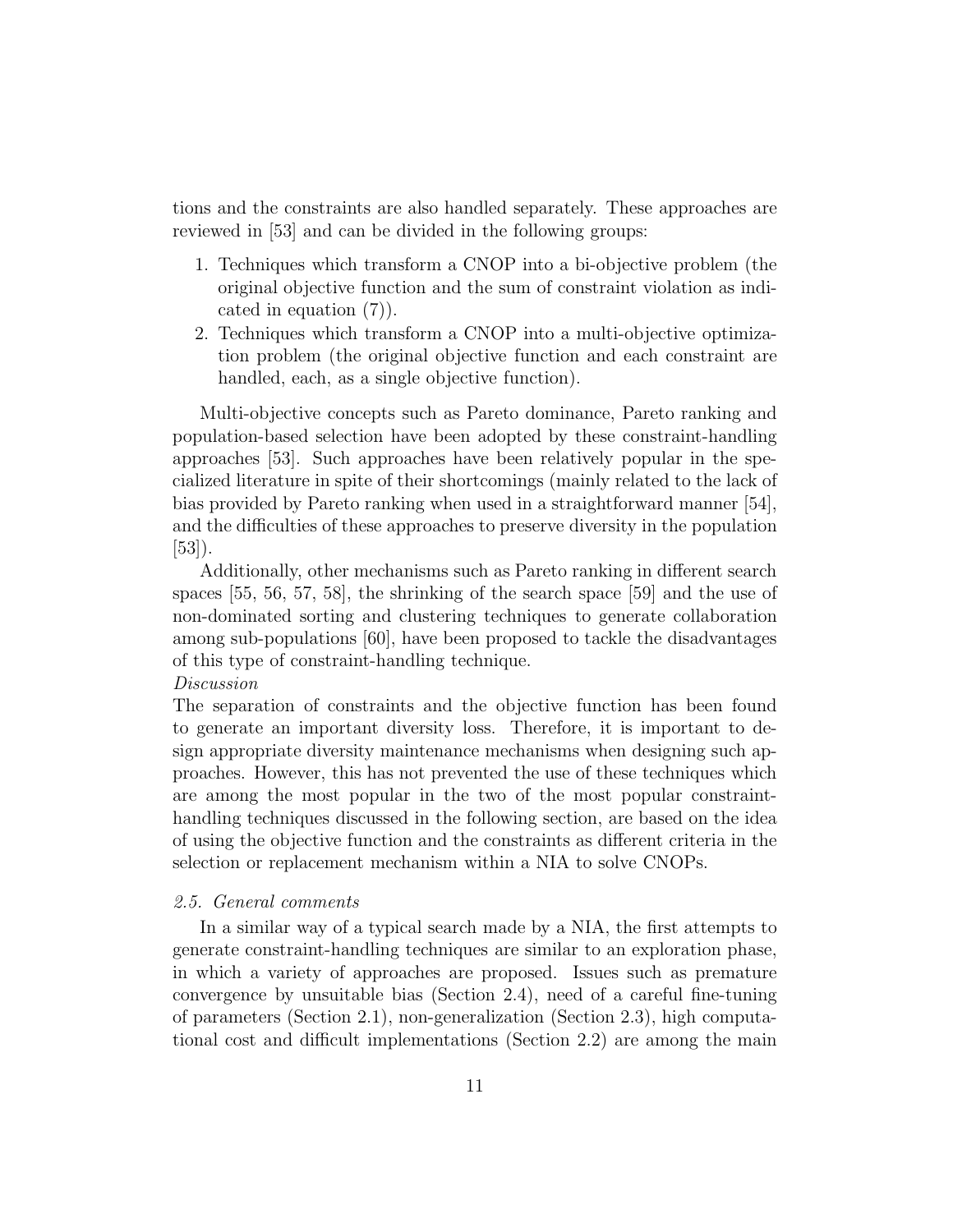limitations of early constraint-handling techniques. As will be seen in the following section, the second generation of constraint-handling techniques is characterized for having features that overcome most of the previously indicated limitations. Additionally, these modern approaches also share similarities which seems to suggest the possibility of adopting generic schemes in the near future. However, this may have also limited the variety of approaches possible, which is clearly reflected by a much lower number of publications on this topic in recent years.

## 3. Current constraint-handling techniques

This section presents a set of recent constraint-handling techniques which have had a relatively high impact in the area. Unlike the techniques presented in the previous section, the number of approaches reviewed in this case is lower. This is due to the fact that the differences among approaches are, in this case, more focused on modifications to the elements of the NIA adopted, and not on the constraint-handling technique itself. From the list presented below the first three and the seventh approach are all new constraint-handling techniques, while the fourth and the fifth are updated versions of constrainthandling techniques previously discussed. The use of multi-objective concepts is now considered as a separate class due to its popularity in recent years. The approaches considered here are:

- 1. Feasibility rules
- 2. Stochastic ranking
- 3. ε-constrained method
- 4. Novel penalty functions
- 5. Novel special operators
- 6. Multi-objective concepts
- 7. Ensemble of constraint-handling techniques

Next, we will provide a detailed discussion of each of them.

# *3.1. Feasibility rules*

The three feasibility rules proposed for binary tournaments in  $[45]$ <sup>2</sup> and detailed in Section 2.4 constitute an example of a constraint-handling technique that was proposed several years ago, but whose impact is still present

<sup>2</sup>Apparently, this sort of scheme was originally proposed in [61] using an evolution strategy as the search engine.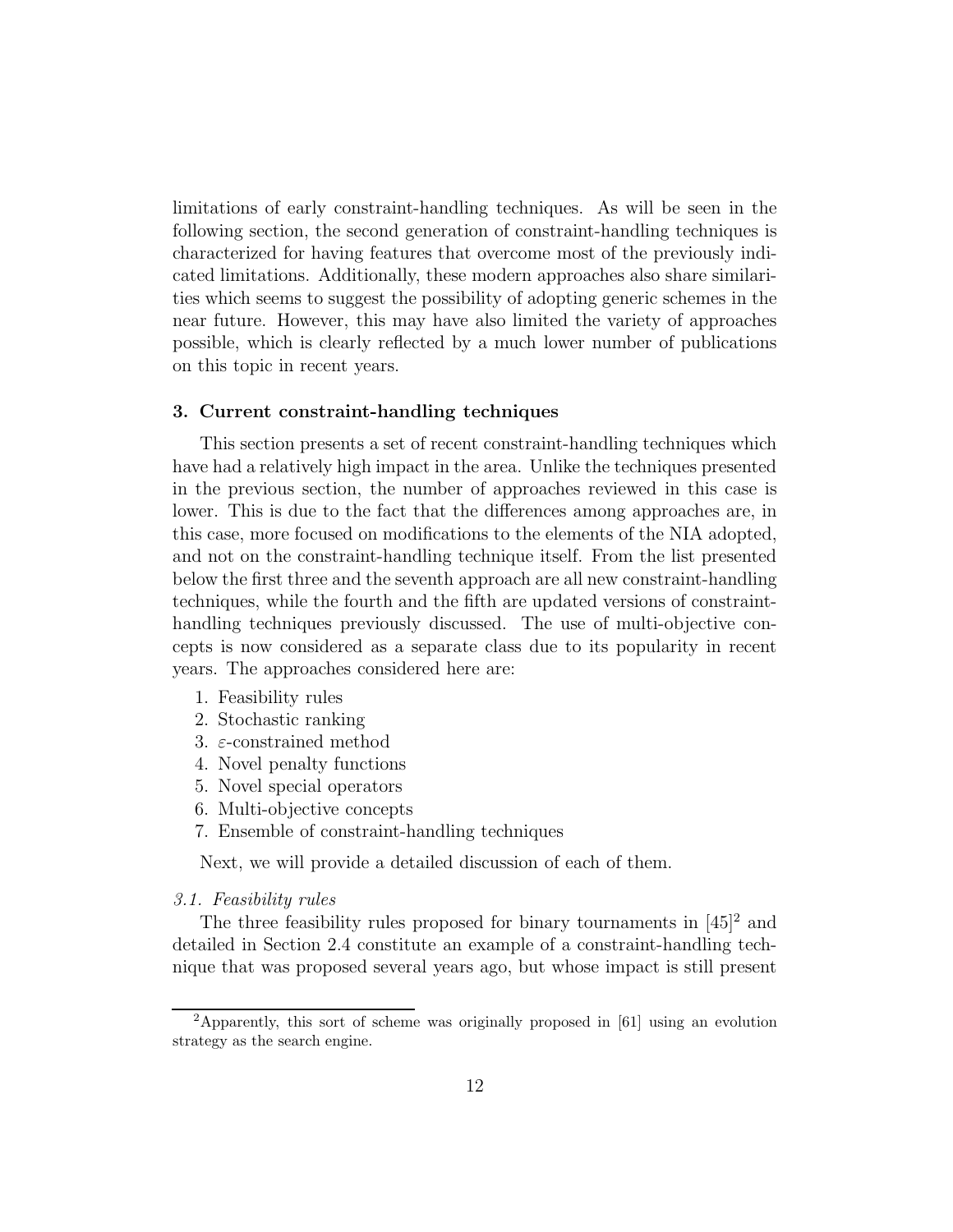in the literature. The popularity of this simple constraint-handling scheme lies on its ability to be coupled to a variety of algorithms, without introducing new parameters. Mezura-Montes and Coello Coello [62] emphasized the importance of combining these feasibility rules with other mechanisms (e.g., retaining infeasible solutions which are close to the feasible region) in order to produce a constraint-handling technique that is able to deal with problems having active constraints. However, such approach required a dynamic decreasing mechanism for the tolerance value  $(\varepsilon)$  for equality constraints.

Mezura-Montes et al. [46, 63, 64] later extended these feasibility rules to the selection process between target and trial vectors in differential evolution (DE). Although the resulting approaches were easy to implement, premature convergence was observed for some test problems and two additional modifications to the search algorithm (DE in this case) were required: (1) each target vector generated more than one trial vector (a user-defined parameter was added for this sake) [63] and (2) a new DE variant was designed [64]. Lampinen used a similar DE-based approach in [65]. However, the third criterion was based on Pareto dominance in constraints space instead of the sum of constraint violation. Lampinen's approach was later adopted by Kukkonen and Lampinen in their Generalized Differential Evolution (GDE) algorithm [66] which showed promising results in a set of 24 benchmark problems. However, GDE had difficulties when facing more than three constraints. This seems to be the same limitation faced when attempting to use Pareto dominance in problems having four or more objective functions (the so-called *many-objective optimization problems*) [67].

Feasibility rules have also been used for designing parameter control mechanisms in DE-based constrained numerical optimization [68]. However, if self-adaptation mechanisms are incorporated as well (as in [68]), the computational cost of the approach may considerably increase, since more iterations will be required to collect enough information about the search as to make these self-adaptation mechanisms work in a proper manner.

Zielinski and Laur [69] coupled DE with the feasibility rules in a greedy selection scheme between target and trial vectors. Their approach, which is indeed very simple to implement, presented some difficulties in highdimensionality problems with equality constraints. They also analyzed, in a further work, different termination conditions (e.g., improvement-based criteria, movement-based criteria, distribution-based criteria) for their algorithm [70]. They determined that the last criterion from the list indicated before was the most competitive. Zielinski et al. [71] also used the feasibility rules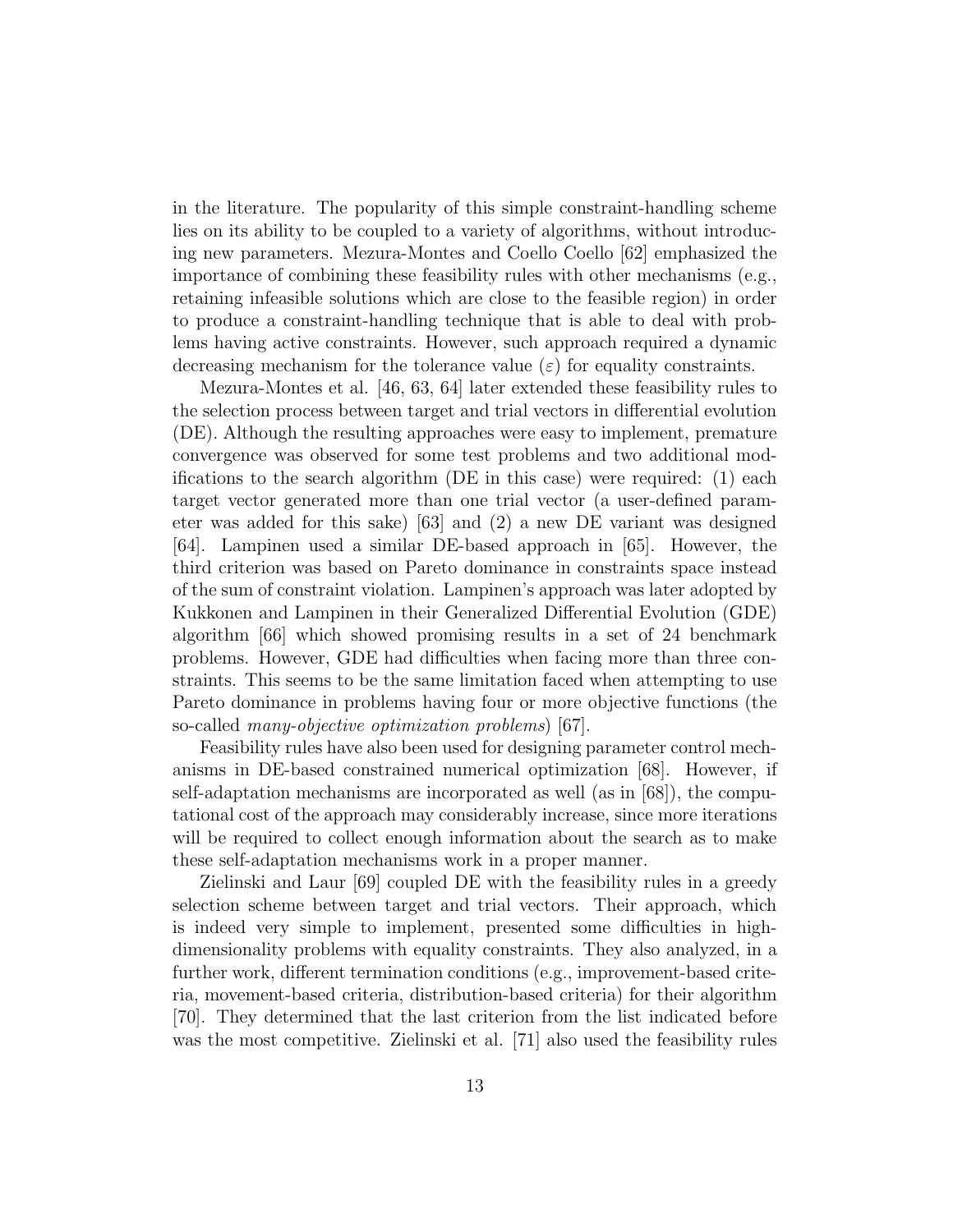in a study to adapt two DE parameters  $(F \text{ and } CR)$  when solving CNOPs. They concluded that the adaptation mechanism was not as significant as expected in the performance of the algorithm. Furthermore, Zielinski and Laur [72] studied the effect of the tolerance utilized in the equality constraints, where values between  $\epsilon = 1 \times 10^{-7}$  and  $\epsilon = 1 \times 10^{-15}$  allowed the algorithm, coupled with the feasibility rules, to reach competitive results.

The feasibility rules have also been adopted by DE-based approaches which use self-adaptive mechanisms to choose among their variants, such as SaDE [73]. In this approach, sequential quadratic programming (SQP) is applied during some iterations to a subset of solutions in the population. Although this approach is very competitive, it heavily relies on the use of SQP, which may limit its applicability.

Brest [74] used the feasibility rules in his self-adaptive approach called jDE-2, which also combines different DE variants into a single approach to solve CNOPs. A replacement mechanism to keep diversity in the population was implemented to eliminate those  $k$  worst vectors at every  $l$  generations with new randomly-generated vectors. This mechanism reflects the premature convergence that the feasibility rules may cause in some test problems despite providing competitive results in others mainly related with inequality constraints.

Landa and Coello [75] also adopted the feasibility rules in an approach in which a cultural DE-based mechanism was developed, with the aim of incorporating knowledge from the problem into the search process when solving CNOPs. This approach adopts a belief space with four types of knowledge generated and stored during the search. Such knowledge is used to speed up convergence. The approach was able to provide competitive results in a set of benchmark problems. However, there are two main shortcomings of the approach: (1) it requires the use of spatial data structures for knowledge handling and (2) it also needs several parameters which must be defined by the user. Furthermore, spacial data structures are not trivial to implement.

Menchaca-Mendez and Coello Coello [76] proposed a hybrid approach which combines DE and the Nelder-Mead method. The authors extended a variant of the Nelder-Mead method called *Low Dimensional Simplex Evolution* [77] and used it to solve CNOPs. The set of feasibility rules are used in this case to deal with the constraints of the problems in both, the DE algorithm and the m-simplex-operator. However, a fourth rule which considers a tie between the sum of the constraint values, is also incorporated. The objective function value is used in this case to break this tie. This approach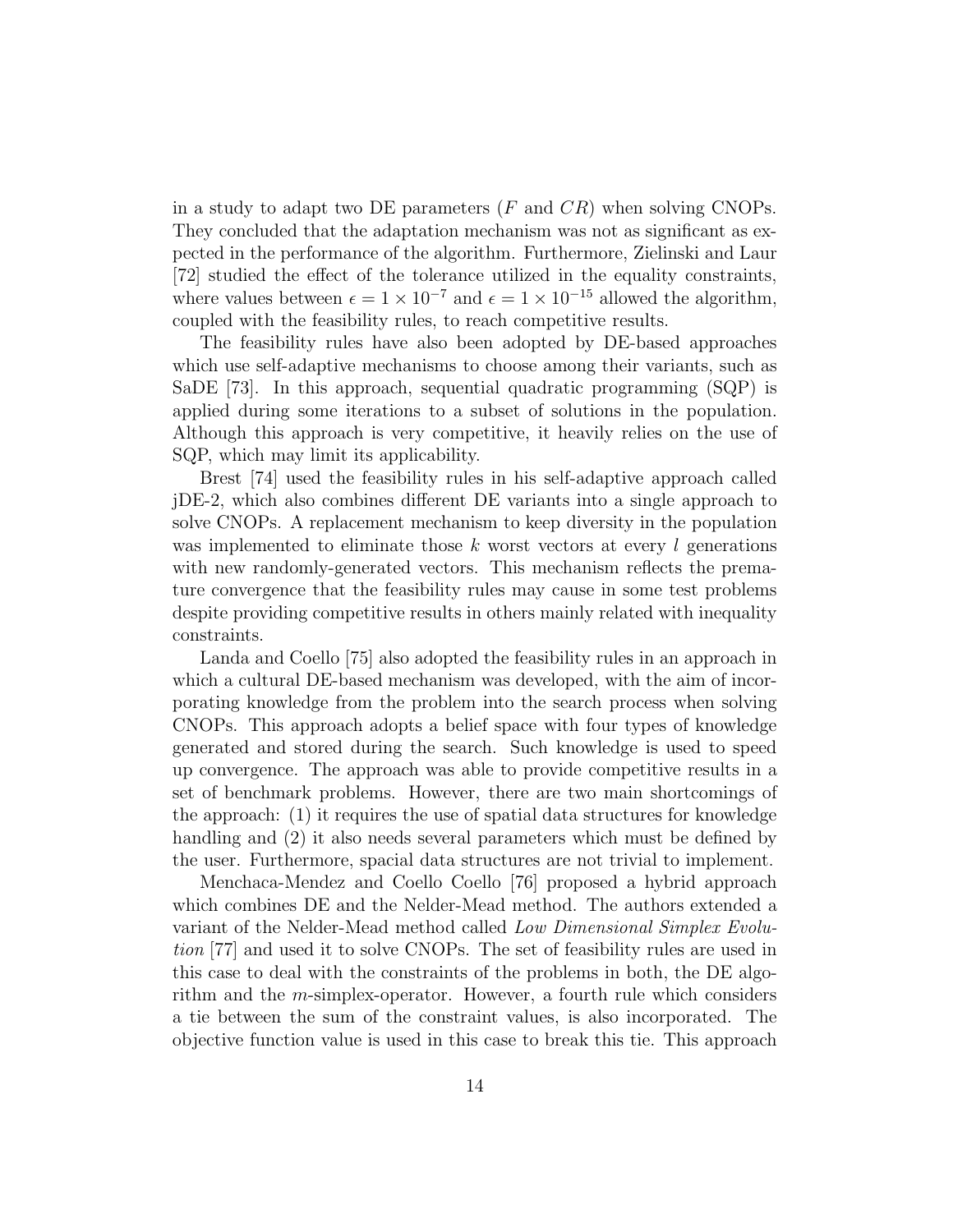also adds some concepts from stochastic ranking, which will be discussed later on. The approach was tested in some benchmark problems and the results obtained were highly competitive, while requiring a lower number of fitness function evaluations than state-of-the-art algorithms. However, the approach added a significant set of parameters which must be fine-tuned by the user, such as those related to the m-simplex-operator.

Barkat Ullah [78] reported the use of feasibility rules coupled with a mechanism to force infeasible individuals to move to the feasible region through the application of search space reduction and diversity checking mechanisms designed to avoid premature convergence. This approach, which adopts an evolutionary agent system as its search engine, requires several parameters to be defined by the user and it was not compared against state-of-the-art NIAs to solve CNOPs. However, in the testbed reported by the authors the results were competitive.

The feasibility rules have been a popular constraint-handling mechanism in PSO-based approaches, too. Zielinski and Laur [79] added feasibility rules into a local best PSO. The approach presented premature convergence in test problems with a high number of equality constraints due to the lack of a diversity maintenance mechanism. In a similar approach, but focused on mixed-variable optimization problems, Sun et al. [80, 81] added feasibility rules to a global-best PSO. This approach was tested only in two engineering design problems.

He and Wang [82] used feasibility rules to select the global best (*gbest*) and for updating the personal best (*pbest*) of each particle in a PSO-based approach designed to solve CNOPs. They used simulated annealing (SA) as a local search operator and applied it to the gbest particle at each generation. The approach was tested on a small set of benchmark problems as well as on a set of engineering design problems. The usage of SA improved the PSO performance. However, the main shortcoming of the approach is that it requires several user-defined parameter for both the PSO and the SA algorithms.

Toscano-Pulido and Coello Coello [83] combined feasibility rules with a global-best PSO but required a mutation operator to avoid converging to local optimum solutions. This same problem (premature convergence) was tackled by using two mutation operators by Muñoz-Zavala et al. [84, 85]. Additionally, they also tackled this problem employing different topologies in local-best PSO algorithms [86, 87]. The evident need of a mutation operator showed that the feasibility rules combined with PSO may cause premature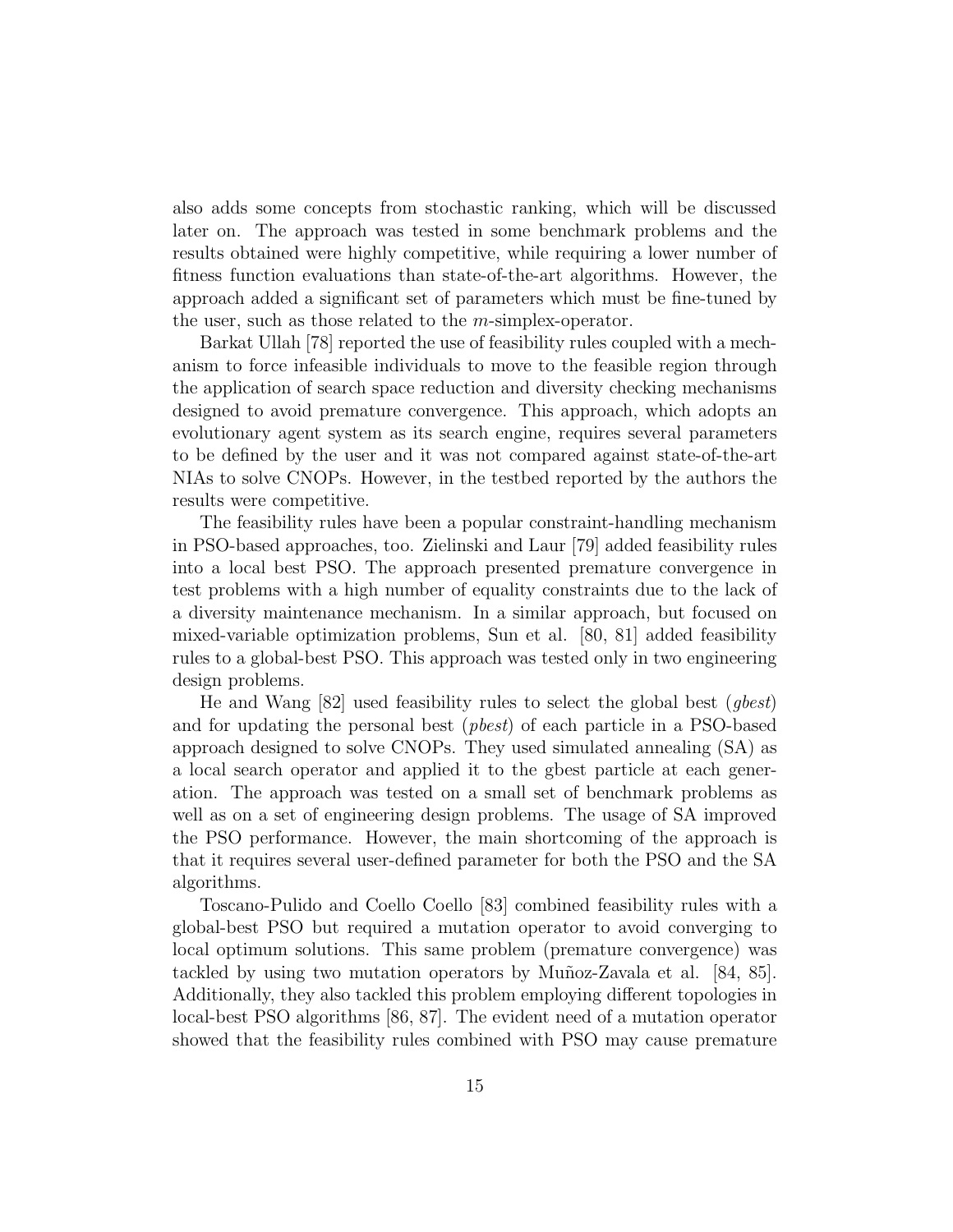convergence [5].

Cagnina et al. [88] tackled the premature convergence of PSO combined with feasibility rules by using a global-local best PSO. However, the use of a dynamic mutation operator was also required. The results obtained by this approach showed evident signs of stagnation in some test problems. In a further version of this approach [89], a bi-population scheme and a "shake" operator were added. This approach showed a significant improvement in performance with respect to its previous version.

In [11], feasibility rules were used as a constraint-handling mechanism in an empirical study aimed to determine which PSO variant was the most competitive when solving CNOPs. The authors found that the version adopting a constriction factor performed better than the (popular) version that uses inertia weight. Furthermore, local-best was found to be better than global-best PSO.

The use of feasibility rules motivated the definition of the *relative feasibility degree* in [90], which is a measure of constraint violation in pairwise comparisons. The aim of this work was to compare pairs of solutions but with a feasibility value based only on the values of their constraints and on the ratio of the feasible region of a given constraint with respect to the entire feasible region of the search space. The approach was coupled to DE and tested in some benchmark problems. The convergence rate was better with respect to the original feasibility rules but the final results were not considerable better with respect to those obtained by other state-of-art algorithms.

Karaboga and Basturk [91] and Karaboga and Akay [92] changed a greedy selection based only on the objective function values by the use of feasibility rules with the aim of adapting an artificial bee colony algorithm (ABC) to solve CNOPs. The authors also modified the probability assignment for their roulette wheel selection employed to focus the search on the most promising solutions. The approach was tested on a well-known set of 13 test problems and the results obtained were comparable with those obtained by the homomorphous maps [32], stochastic ranking [6] and other approaches based on penalty functions. However, the approach modified one ABC operator adding a new parameter to be fine-tuned by the user.

Mezura-Montes and Cetina-Domíngez extended Karabogas' approach by using feasibility rules as a constraint-handling technique but with an special operator designed to locate solutions close to the best feasible solution [93]. This approach was tested on 13 test problems and the results that they obtained were shown to be better than those reported by Karaboga and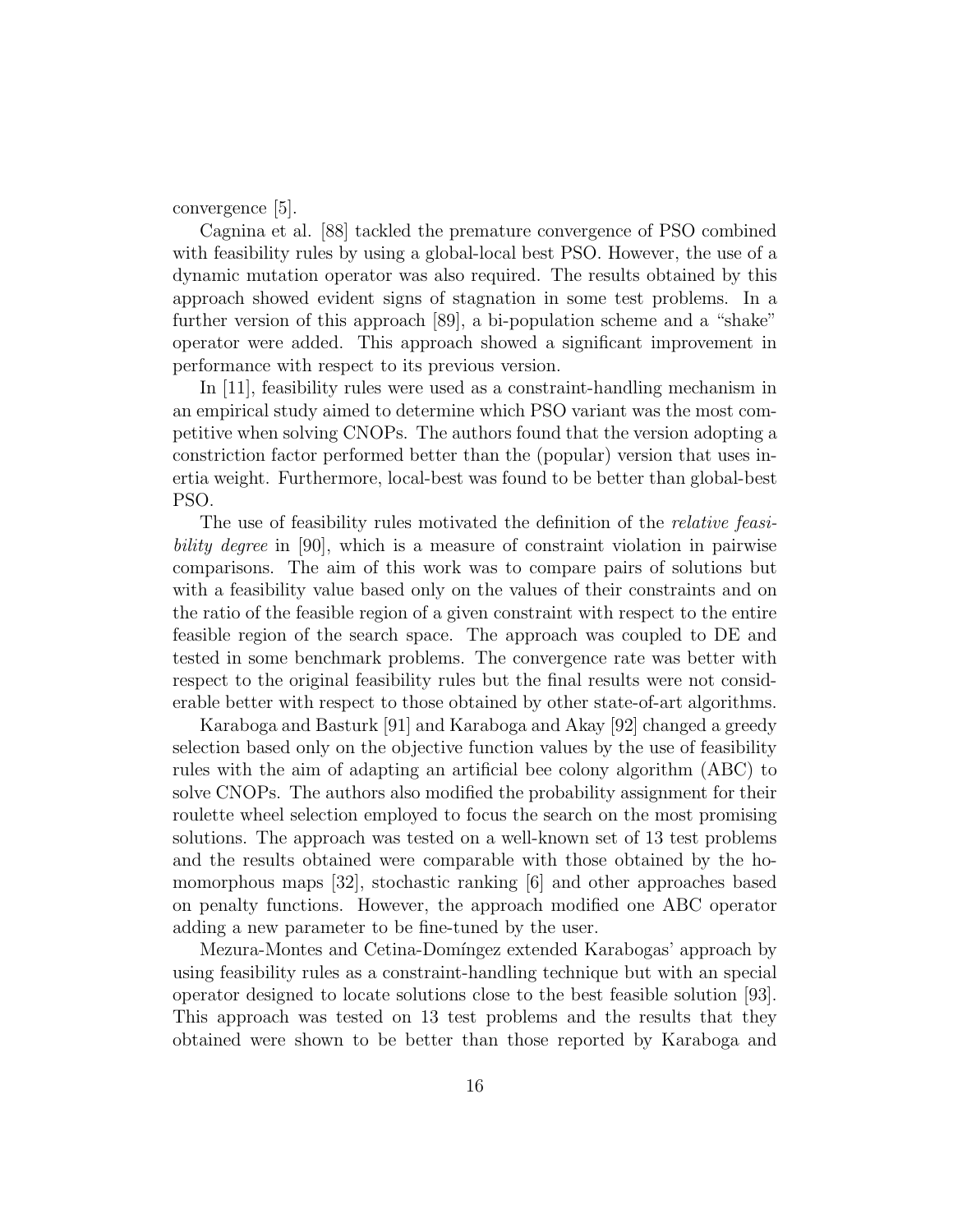Basturk in [91]. However, this approach added extra parameters related to the tolerance used to handle equality constraints. An improved version was proposed in [94], where two operators were improved and a direct-search local operator was added to the algorithm. The approach provided competitive results in a set of eighteen scalable test problems but its main disadvantage was the definition of the schedule to apply the local search method.

Mezura-Montes and Hernández-Ocaña [95] used feasibility rules with the Bacterial Foraging Optimization Algorithm [96], to solve CNOPs. The feasibility rules were used in the greedy selection mechanism within the chemotactic loop, which considers the generation of a new solution (swim) based on the random search direction (tumble). This approach, called *Modified Bacterial Foraging Optimization Algorithm* (MBFOA), considered a swarming mechanism that uses the best solution in the population as an attractor for the other solutions. The approach was used to solve engineering design problems.

Mezura-Montes et al. [97] used feasibility rules as a constraint-handling mechanism in an in-depth empirical study of the use of DE as an optimizer in constrained search spaces. A set of well-known test problems and performance measures were used to analyze the behavior of different DE variants and their sensitivity to two user-defined parameters. From such analysis, the simple combination of two of them  $(DE/rand/1/bin$  and  $DE/best/1/bin)$ called Differential Evolution Combined Variants (DECV) was proposed by the authors. This approach is able to switch from one variant to the other based on a certain percentage of feasible solutions present in the population. The results obtained in a set of 24 test problems were competitive with respect to state-of-the-art algorithms. However, the performance of this approach strongly depends on the percentage used to perform the switch from one variant to the other and this value is problem-dependent.

Elsayed et al. [98] proposed two multi-operator NIAs to solve CNOPs. A four sub-populations scheme is handled by one of two options: (1) a static approach where each sub-population with a fixed size evolves by using a particular crossover and mutation operator and, at some periods of time, the sub-populations migrate the best solutions that they had found to another sub-population, and (2) an adaptive approach in which the size of each subpopulation varies based on the feasibility of the best solution in the population in two contiguous generations. This approach was tested in two versions: with a real-coded GA using four crossover-mutation combinations and also with DE adopting four DE mutation variants, all of them with bi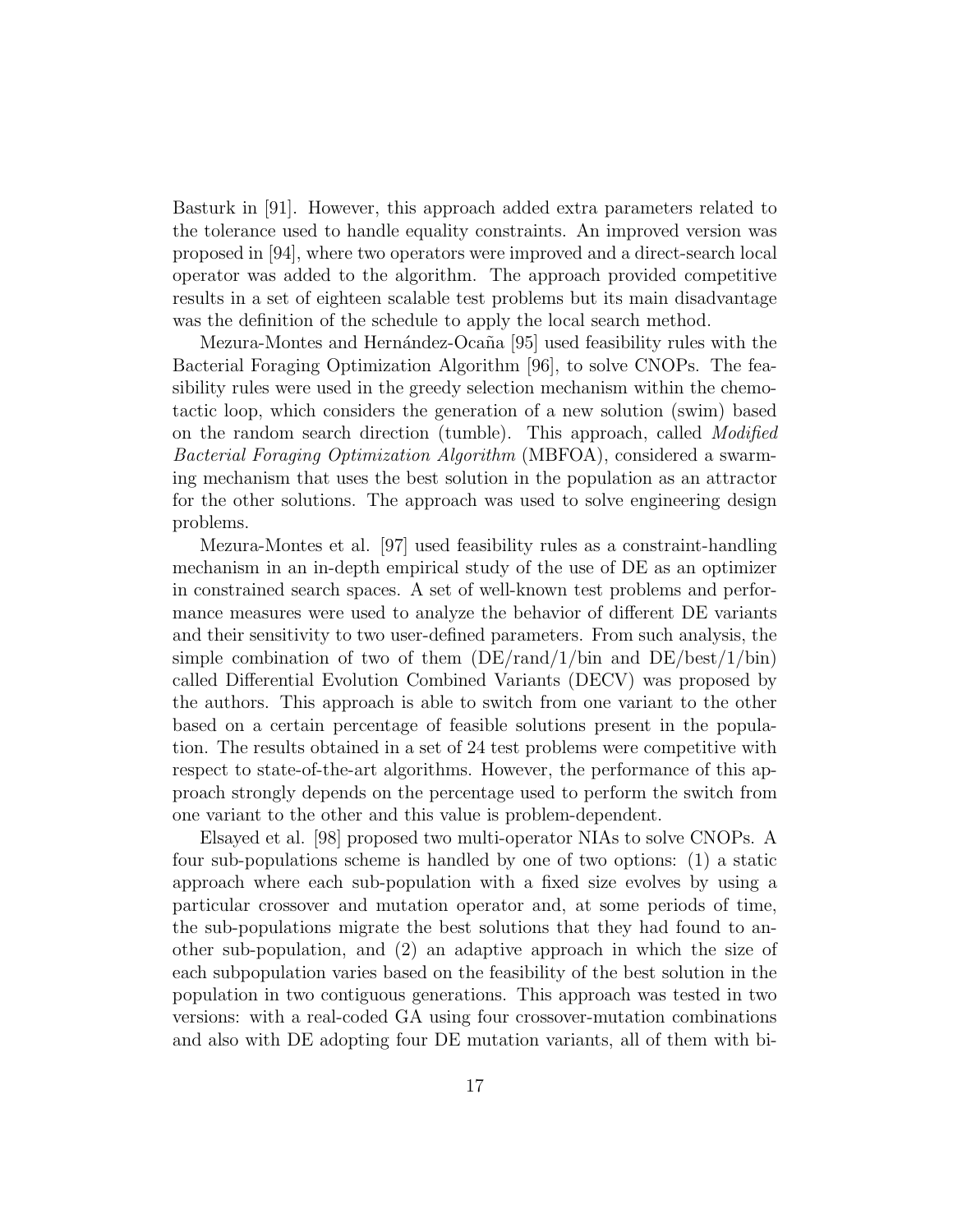nomial crossover. The latter version outperformed the former after being extensively tested in 60 benchmark problems. The approach requires the definition of some additional parameters related to the minimum size that a sub-population can have, as well as to the generational interval for migrating solutions among sub-populations.

Elsayed et al. [99] proposed a modified GA where a novel crossover operator called multi-parent crossover and also a randomized operator were added to a real-coded GA to solve CNOPs. The feasibility rules were adopted as the constraint-handling mechanism. The approach was tested on a set of eighteen recently proposed test problems in 10D and 30D showin very competitive results. However, some disadvantages were found in separable test problems with a high dimensionality. The approach provided better results with respect to other approaches based on DE and PSO.

Elsayed et al. [100] compared ten different GA variants to solve CNOPs by using, in all cases, the feasibility rules as the constraint-handling technique. The crossover operators employed were triangular crossover, Simulated binary crossover, parent-centric crossover, simplex crossover, and blend crossover. The mutation operators adopted were non-uniform mutation and polynomial crossover. Statistical tests were applied to the samples of runs to provide confidence on the performances showed. An interesting conclusion of the comparison was that no GA was clearly superior with respect to the others GAs compared. Nonetheless, non-uniform mutation and polynomial mutation provided competitive results in 10D and 30D test problems.

Hamza et al. [101] proposed a DE algorithm to solve CNOPs where the feasibility rules were used as the constraint-hanlding mechanism and the population was divided in feasible and infeasible vectors. A constraint-concensus operator was applied to infeasible vectors so as to become them feasible. Even the approach showed competitive results in a set of tirtheen well-known test problems, the constraint-concensus operator requires gradient calculations, which were made by numerical methods.

In an interesting adaptation of the feasibility rules combined with the idea of focusing first on decreasing the sum of constraint violation  $[43, 51]$ , Tvrdík and Poláková  $|102|$  adapted DE to solve CNOPs. If feasible solutions were present in the population, in a single cyle of the algorithm two generations were carried out, the first one based only on the sum of constraint violation and the second one based on the feasibility rules with a simple modification on the third rule, where between two infeasible solutions the one with the lowest sum of constraint violation was preferred if it also had a better value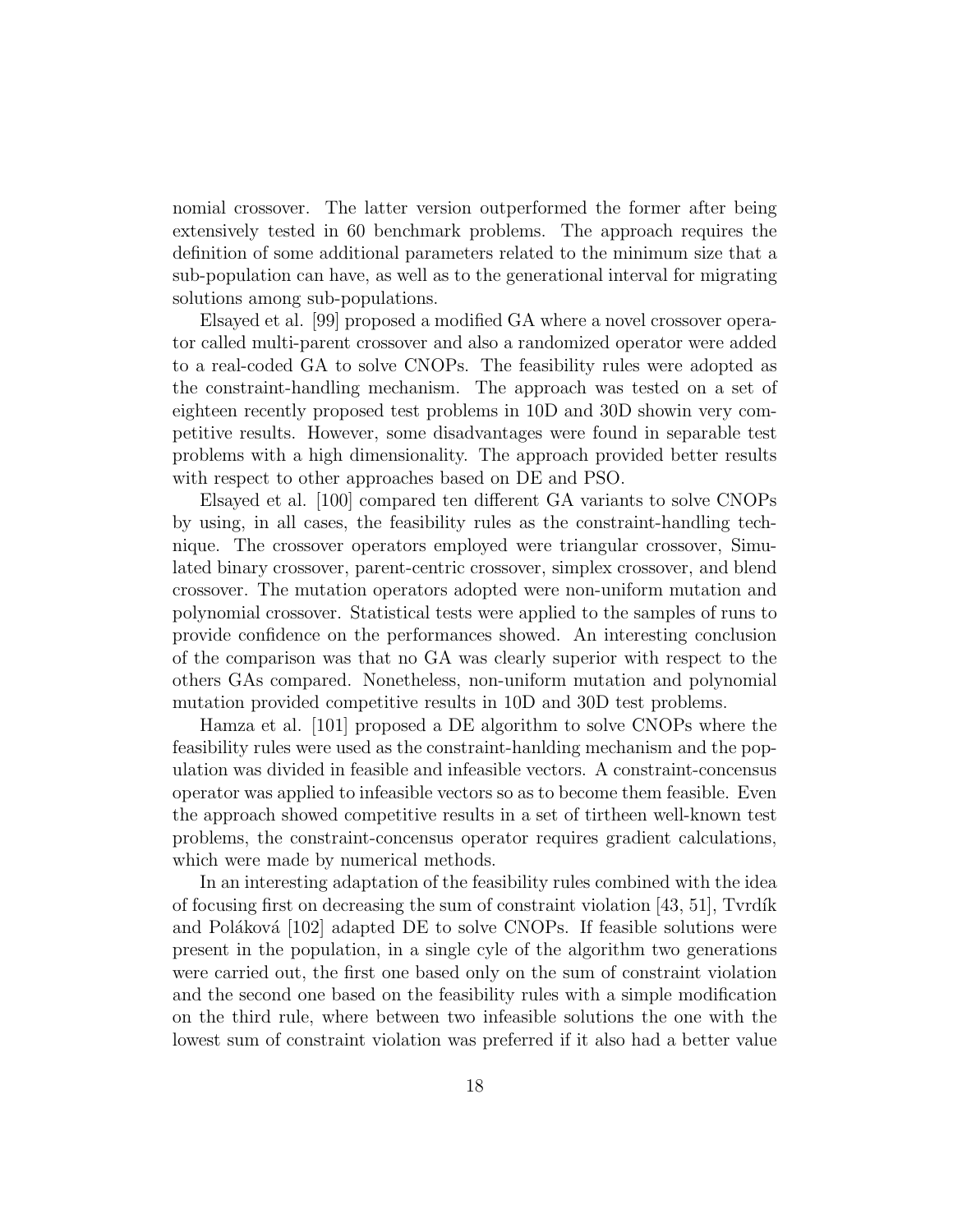of the objective function. The approach was tested on eighteen scalable test problems in 10D and 30D. Even some competitive results were obtained, premature convergence was generally observed in the approach because the isolated usage of the sum of constraint violation kept the algorithm for sampling, in a more convenient way, the feasible region of the search space.

The feasibility rules were used in a real-coded GA with simulated binary crossover and adaptive polynomial mutation by Saha et al. [103]. Furthermore, a special operator based on gradient information was employed to favor the generation of feasible solutions in presence of equality constraints. Even the results improved by the approach in such test problems, the parameter which mainly controls the special operator required a careful fine-tuning based on the difficulty of the test problem.

The feasibility rules were added by Tseng and Chen to the multiple trajectory search (MTS) algorithm to solve CNOPs [104]. Those rules worked as the criteria to choose solutions in three region searches which allowed MTS to generate new solutions. The approach was able to provide feasible solutions in most of eighteen scalable test problems. However, it presented premature convergence.

Wang et al. [105] implicitly used feasibility rules to rank the particles in a hybrid multi-swarm PSO (HMPSO). They took inspiration from two papers: (1) the way Liang and Suganthan [48] constructed sub-swarms to promote more exploration of the search space and  $(2)$  the way Muñoz-Zavala et al. [85] used a differential mutation operator to update the local-best particle. The results agree with those found by Mezura-Montes and Flores-Mendoza, in which local-best PSO performs better than global-best PSO when solving CNOPs. The main shortcoming of the approach relies in its implementation due to the mechanisms added to PSO.

HMPSO was improved by Lui et al. in [106], where the DE mutation operator was extended by using two other operators. The number of evaluations required by the improved approach, which was called PSO-DE, decreased with respect to those required by HMPSO in almost 50%. This approach was validated using some engineering design problems but was not further tested on benchmark problems with higher dimensionalities.

The use of feasibility rules has been particularly popular in approaches based on artificial immune systems (AISs) as described in [107]. The first attempts to solve CNOPs with an AIS were based on hybrid GA-AIS approaches, in which the constraint-handling technique was the main task performed by the AIS embedded within a GA [108, 109, 110]. The AIS was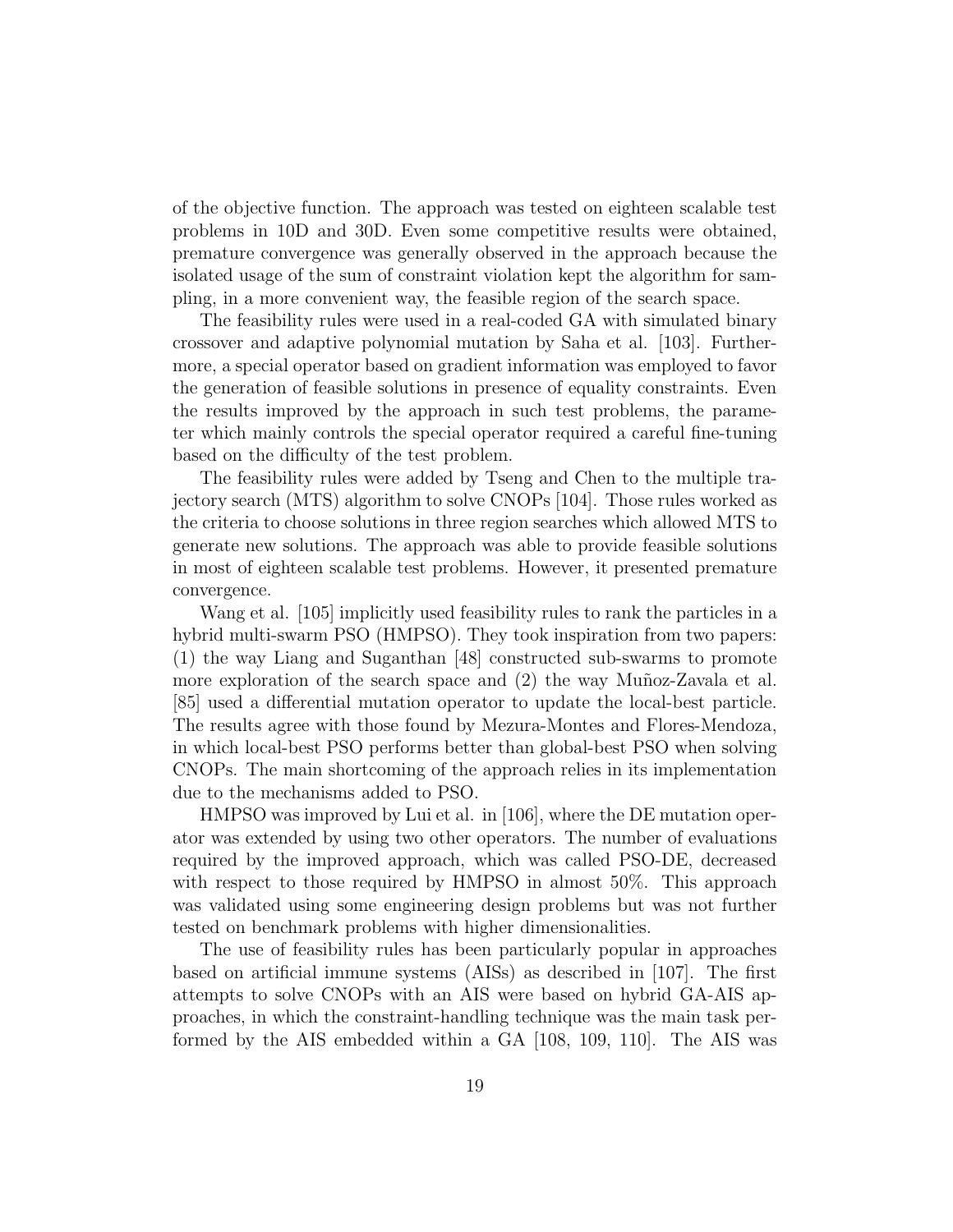evolved with the aim of making an infeasible solution (the antibody) as similar as possible (at a binary string level) as a feasible solution used as a reference (the antigen). After increasing the number of feasible solutions in the population, the outer GA continued with the optimization process. The main advantage of this technique is its simplicity. In further AIS-based approaches [111, 112] in which the clonal selection principle was adopted [113], feasibility rules were incorporated as a way to rank antibodies (i.e., solutions) based on their affinity (objective function values and sum of constraint violation). In another approach based on a T-cell model, in which three types of cells (solutions) are adopted [114], the replacement mechanism uses feasibility rules as the criteria to select the survivors for the next iteration.

Liu et al. [115] proposed the organizational evolutionary algorithm (OEA) to solve numerical optimization problems. When extending this approach to constrained problems, a static penalty function and feasibility rules are compared as constraint-handling techniques. As expected, the static penalty function required specific values for each test problem solved. Although the use of the static penalty function allowed OEA to provide slightly better results than the use of feasibility rules, such results were only comparable with respect to state-of-the-art algorithms used to solve CNOPs.

Sun and Garibaldi [116] proposed a memetic algorithm to solve CNOPs. In this approach, the search engine is an estimation of distribution algorithm (EDA) while the local search operator is based on SQP. Some knowledge, called history, is extracted from the application of the local search and is given to the EDA with the aim of improving its performance. This knowledge consists in the application of a variation operator which uses the location of the best solution found so far to influence the generation of new solutions. Feasibility rules are used as the constraint-handling mechanism in the selection process. In fact, a comparison against a version of this approach but using stochastic ranking as the mechanism to deal with the constraints showed that the feasibility rules were more suitable for this approach. The approach provided competitive results with respect to state-of-the-art algorithms. However, the local search adopted requires gradient information.

Ullah et al. [117, 118] adopted feasibility rules in their agent-based memetic algorithm to solve CNOPs. This approach is similar to a GA, and adopts the SBX operator to generate offspring which are subjected to a learning process that lasts up to four life spans. This actually works as a mutation operator whose use is based on a proper selection being made by each individual (agent). The measures used to select an operator are based on the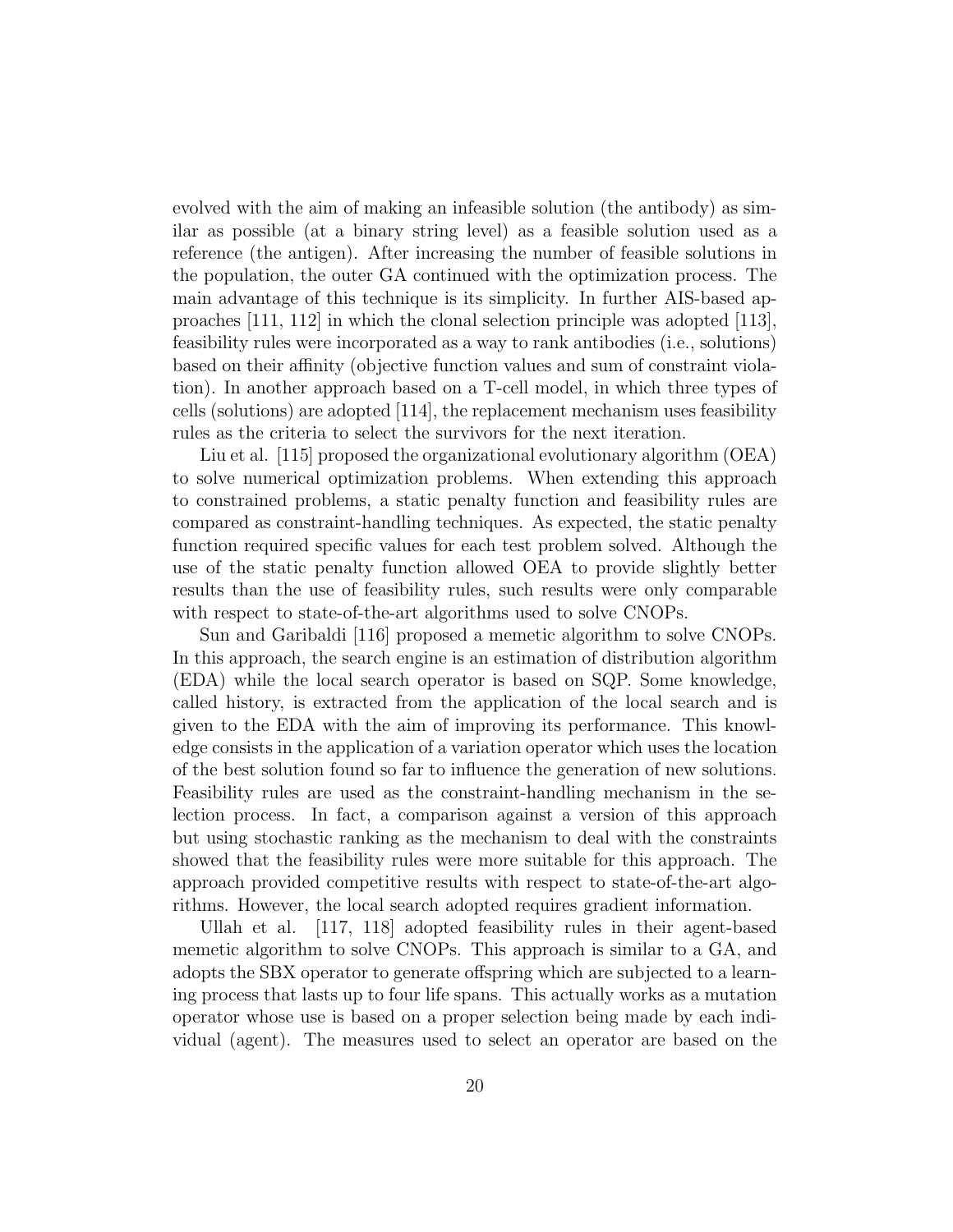success of each of them to generate competitive offspring. The communication among agents in the population is restricted to the current population. This approach seems to be sensitive to the value of the parameter associated with the communication mechanism. The results obtained were comparable with previously proposed approaches.

Ma and Simon [119] proposed an improved version of the biogeographybased optimization (BBO) algorithm. The idea is to add a migration operator inspired on the blend crossover operator used in real-coded GAs. BBO is inspired on the study of distributions of species over time and space and it adopts two variation operators: migration (or emigration) and mutation. A habitat (solution) has a habitat suitability index, HSI (i.e., the fitness function). High-HSI solutions have a higher probability to share their features with low-HSI solutions by emigrating features to other habitats. Low-HSI solutions accept a lot of new features from high-HSI solutions by immigration from other habitats. Feasibility rules are used in this approach as the constraint-handling mechanism. The approach was found to be competitive with respect to PSO-based approaches and one GA-based algorithm. However, no further comparisons against state-of-the-art were reported.

Ali and Kajee-Bagdadi [120] compared feasibility rules with respect to the superiority of feasible points proposed by Powell and Skolnick [42] in a DEbased approach, in which a modified version of the pattern search method was used as a local search operator. They also compared their approach with respect to another based on a GA and found the former to be more competitive. The proposed DE-based approach presented a comparable performance with respect to other DE-based algorithms.

#### *Discussion*

As should be evident from the previous review, the feasibility rules have been very popular in constrained optimization using NIAs. This is due to their simplicity and flexibility, which makes them very suitable to be coupled to any sort of selection mechanism relatively easily. Their main drawback is that they are prone to cause premature convergence. This is due to the fact that this sort of scheme strongly favors feasible solutions. Thus, if no further mechanisms are adopted to preserve diversity (particularly paying attention to the need to keep infeasible solutions in the population), this approach will significantly increase the selection pressure [62].

Some approaches use special operators [78, 93] but their role can be considered as secondary, because feasibility rules provide the main bias during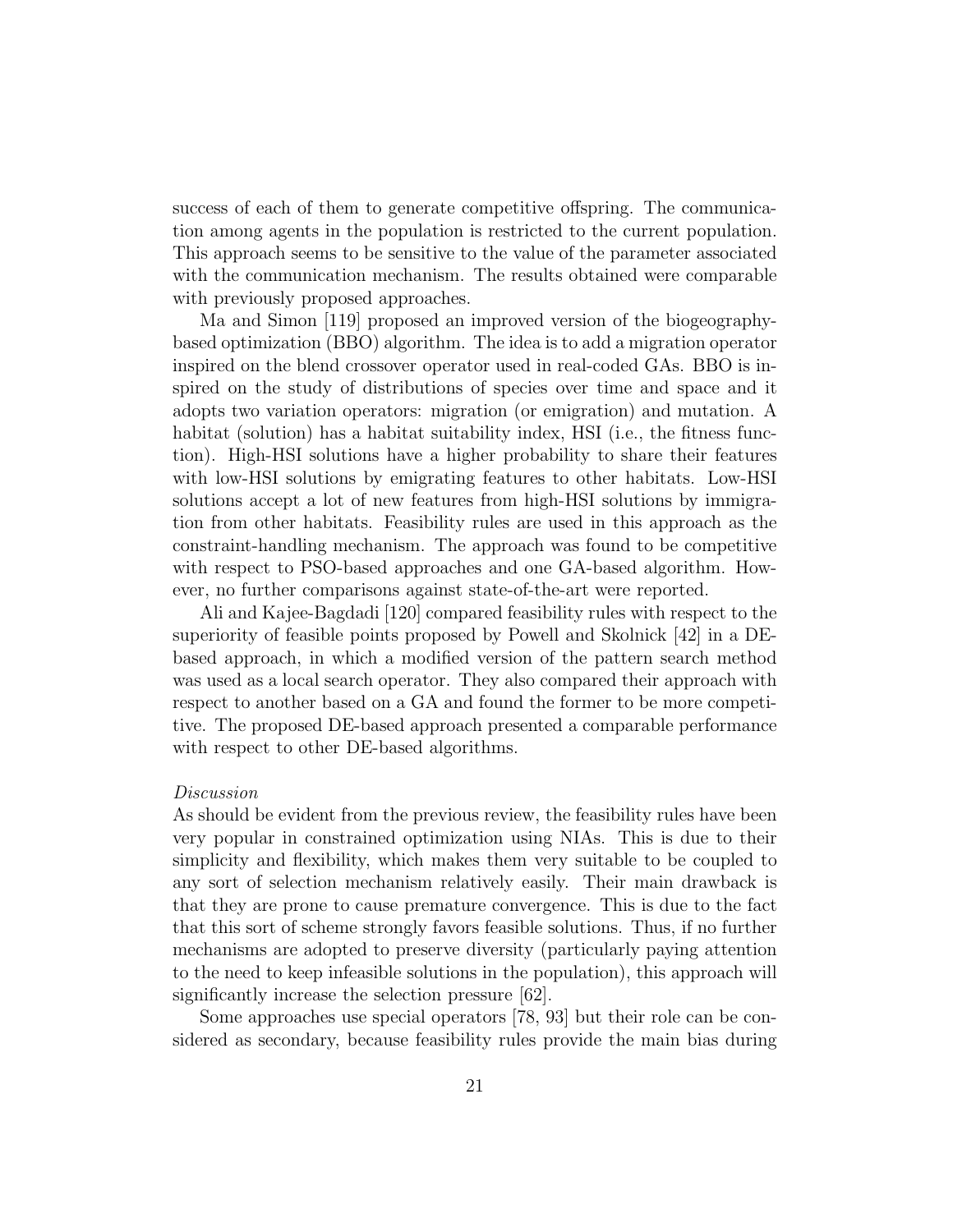the search. The use of feasibility rules has favored the development of approaches with self-adaptive variation operator selection mechanisms in DE [74, 73, 98], PSO [88, 89] and GAs [98, 99, 100].

There are several empirical studies involving different NIAs in which feasibility rules were adopted as the constraint-handling mechanism. There are also studies centered on parameter control of DE when solving CNOPs, either exclusively related to DE parameters [71] or also coupled to parameters required by diversity mechanisms [68]. Furthermore, there is empirical evidence of the importance of defining the tolerance adopted for equality constraints [72], and the definition of termination criteria [70] when using feasibility rules. Additionally, there are empirical studies on PSO variants to solve CNOPs [83, 79, 11] and also on Differential Evolution variants [121] in which feasibility rules have been adopted.

Feasibility rules have been the most preferred constraint-handling mechanism in recent NIAs such as those based on AISs [107, 108, 109, 110, 111, 112, 113, 114], BBO [119], OEA [115], ABC [91, 93, 92, 94], BFOA [95], cultural algorithms [75], and hybrid approaches such as DE-PSO [85, 105, 106] and SA-PSO [82]. Memetic approaches have also adopted feasibility rules as the way to deal with CNOPs in a number of proposals [76, 116, 117, 118, 120, 94, 101, 122].

Finally, there have been recent proposals to improve the traditional feasibility rules [90].

#### *3.2. Stochastic ranking*

Stochastic ranking (SR) was originally proposed by Runarsson and Yao [6, 54]. SR was designed to deal with the inherent shortcomings of a penalty function (over and under penalization due to unsuitable values for the penalty factors) [6]. In SR, instead of the definition of those factors, a user-defined parameter called  $P_f$  controls the criterion used for comparison of infeasible solutions: (1) based on their sum of constraint violation or (2) based only on their objective function value. SR uses a bubble-sort-like process to rank the solutions in the population as shown in Figure 2.

SR was originally proposed to work with an ES [6] in its replacement mechanism which indeed requires a ranking process. However, it has been used with other NIAs where the replacement mechanism is quite different as in the approach reported by Zhang et al. [123]. In this case, the authors used SR with a DE variant proposed by Mezura-Montes et al. [63], in which more than one trial vector is generated per each target vector. Moreover, the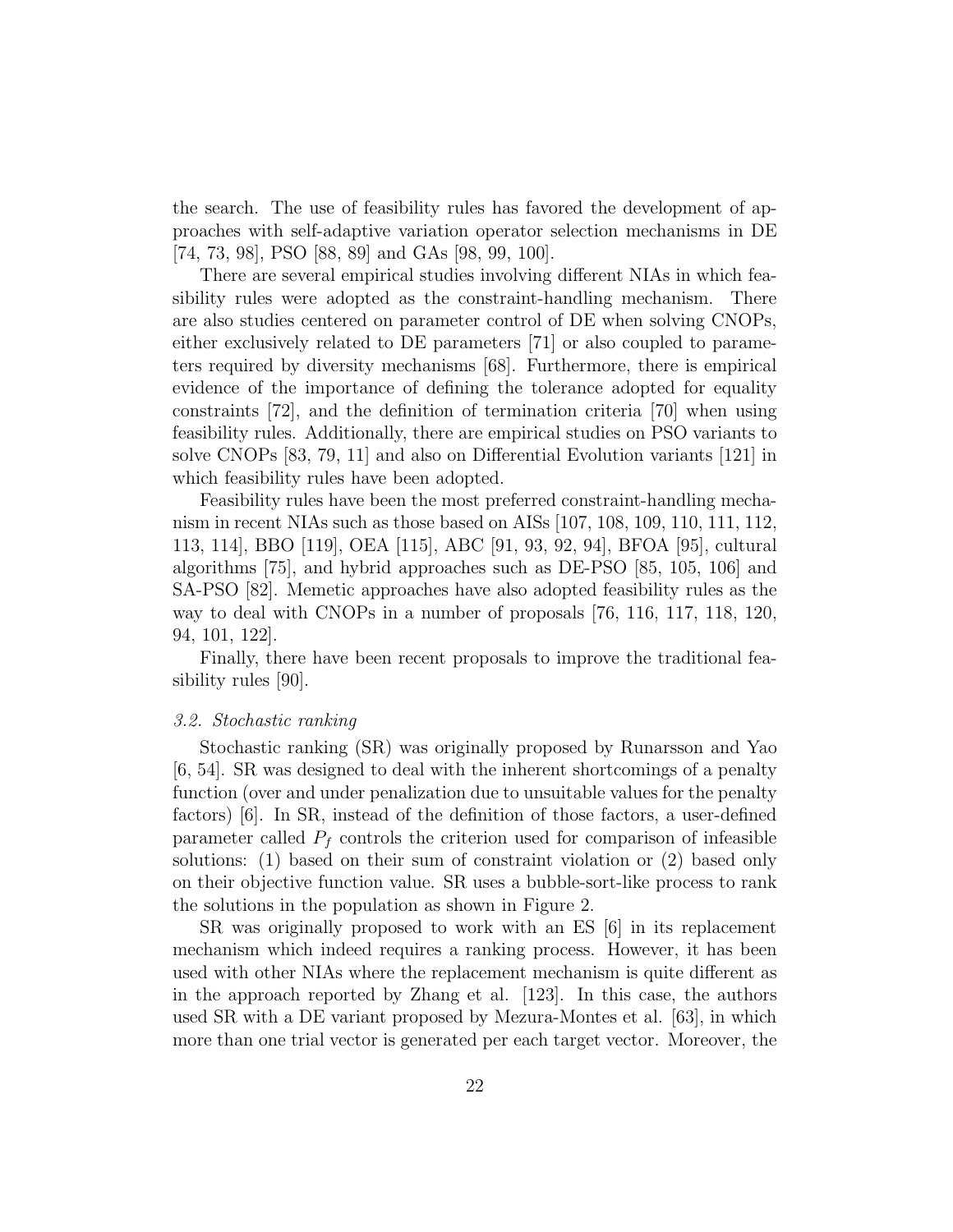```
Begin
    For i=1 to N
        For i=1 to P-1
            u=random(0,1)If (\phi(I_j) = \phi(I_{j+1}) = 0) or (u < P_f)If (f(I_j) > f(I_{j+1}))\mathrm{swap}(I_j, I_{j+1})Else
                If (\phi(I_j) > \phi(I_{j+1}))swap(I_j, I_{j+1})End For
        If (not swap performed)
            break
    End For
End
```
Figure 2: Stochastic Ranking sort algorithm [6]. I is an individual of the population.  $\phi(I_i)$  is the sum of constraint violation of individual  $I_i$ .  $f(I_i)$  is the objective function value of individual  $I_i$ 

.

parameter  $P_f$  was manipulated by a dynamic parameter control mechanism in order to conveniently decrease it, aiming to favor diversity during the initial generations of the search (infeasible solutions close to the feasible region are maintained) whereas only feasible solutions are kept during the final part of the search. The approach was compared against state-of-the-art algorithms and the results obtained were very competitive while requiring a low number of fitness function evaluations. However, the main disadvantage of this approach is that it requires the definition of the number of trial vectors generated by each target vector.

There are other approaches which combine DE with SR such as the proposal of Liu et al. [124] in which the diversity promoted by SR is exploited in a traditional DE variant. In a further paper, Liu et al. [125] used the concept of directional information related to the choice of the most convenient search direction based on the DE mutation operator and an adaptive population partitioning scheme. This approach was incorporated into a DE-based algorithm with SR, in order to deal with the constraints of a problem. These two algorithms were assessed with a fairly limited set of test problems.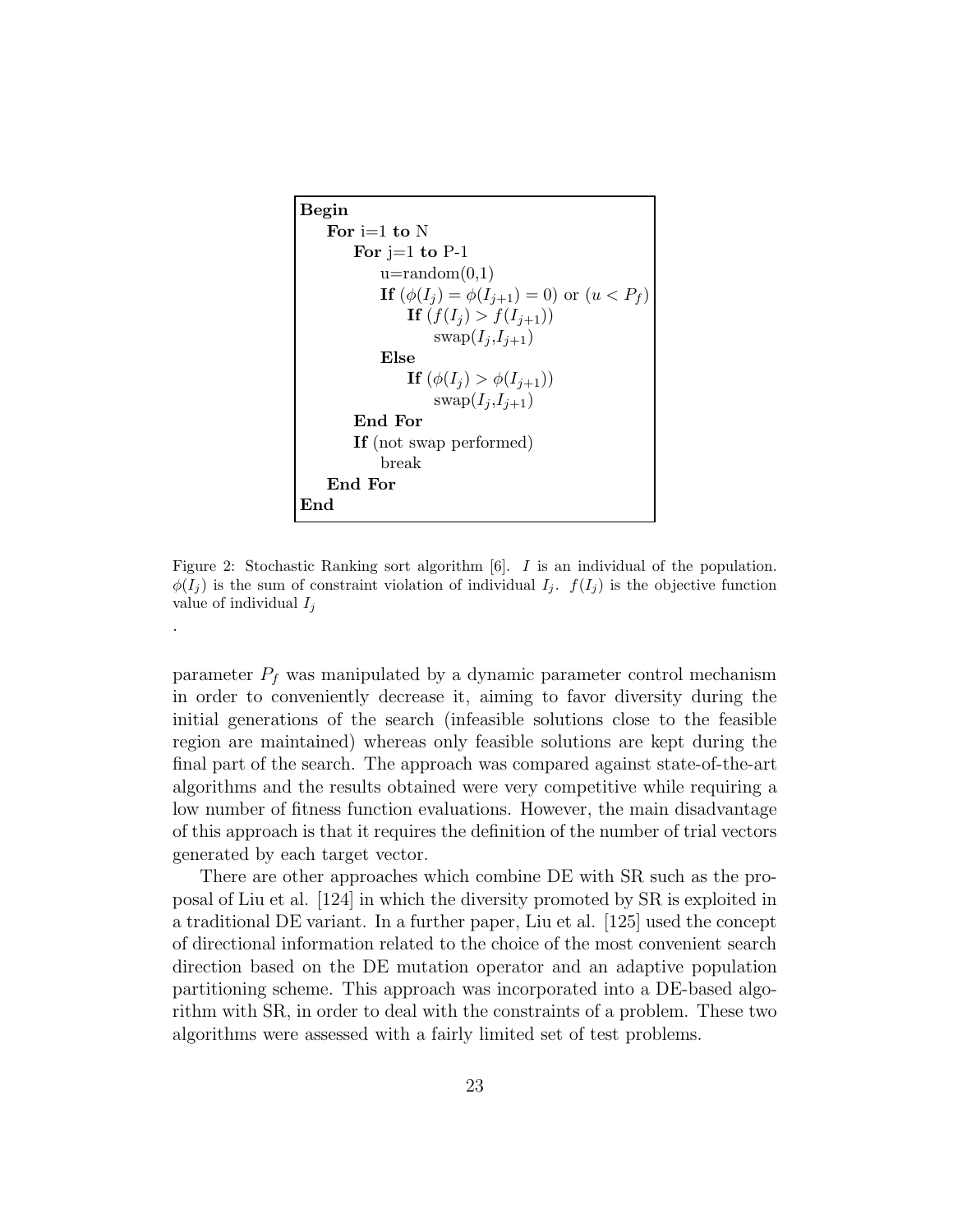SR has also been combined with ant colony optimization (ACO). Leguizamón and Coello Coello in [126] added SR to an ACO version for dealing with CNOPs. A comparison against traditional penalty functions showed that SR provided better and more robust results in a set of well-known benchmark problems. However, the approach presented some difficulties to find feasible solutions for some test problems.

SR has been further developed by Runarsson and Yao [127] in one of the earliest approaches focused on using fitness approximation for constrained numerical optimization. In this approach  $k$ -nearest-neighbors  $(NN)$  regression is coupled to SR. The authors found that the simplest NN version (using  $k = 1$ ) provided the most competitive performance in a set of benchmark problems.

In a further paper, Runarsson and Yao [54] improved their ES by adding a differential mutation similar to that used in DE. The authors concluded that a good constraint-handling mechanism needs to be coupled to an appropriate search engine.

Zhang et al. [128] improved SR by giving the best feasible solutions a higher probability of being chosen, in an attempt to determine the search direction in the differential mutation added in [54]. However, the approach performed better with larger populations and more generations, which may be impractical in the solution of real-world problems with a high computational cost.

Mallipeddi et al. [129] proposed a two-population evolutionary programming (EP) approach with an external memory to store solutions based on an Euclidean distance measure that aimed to promote diversity. SR was used as a constraint-handling technique and it was compared with respect to the use of feasibility rules. Although the importance of the diversity mechanism based on the external memory was evident in the solution of some CNOPs, there was no clear evidence of the superiority of SR over the use of feasibility rules in this algorithm.

The simplicity of SR has made it suitable for being used in different domains. Fan et al. [130] solved robust layout synthesis of MEMS components by a DE-SR algorithm in which the vectors are ranked with SR before the DE operators are applied. After that, the population is split into two sets based on SR. The first set contains the vectors with the highest ranks while the second set includes the remaining vectors. The base vector and the vector which determines the search direction are chosen at random from the first set. The other vector is chosen at random from the second set. The number of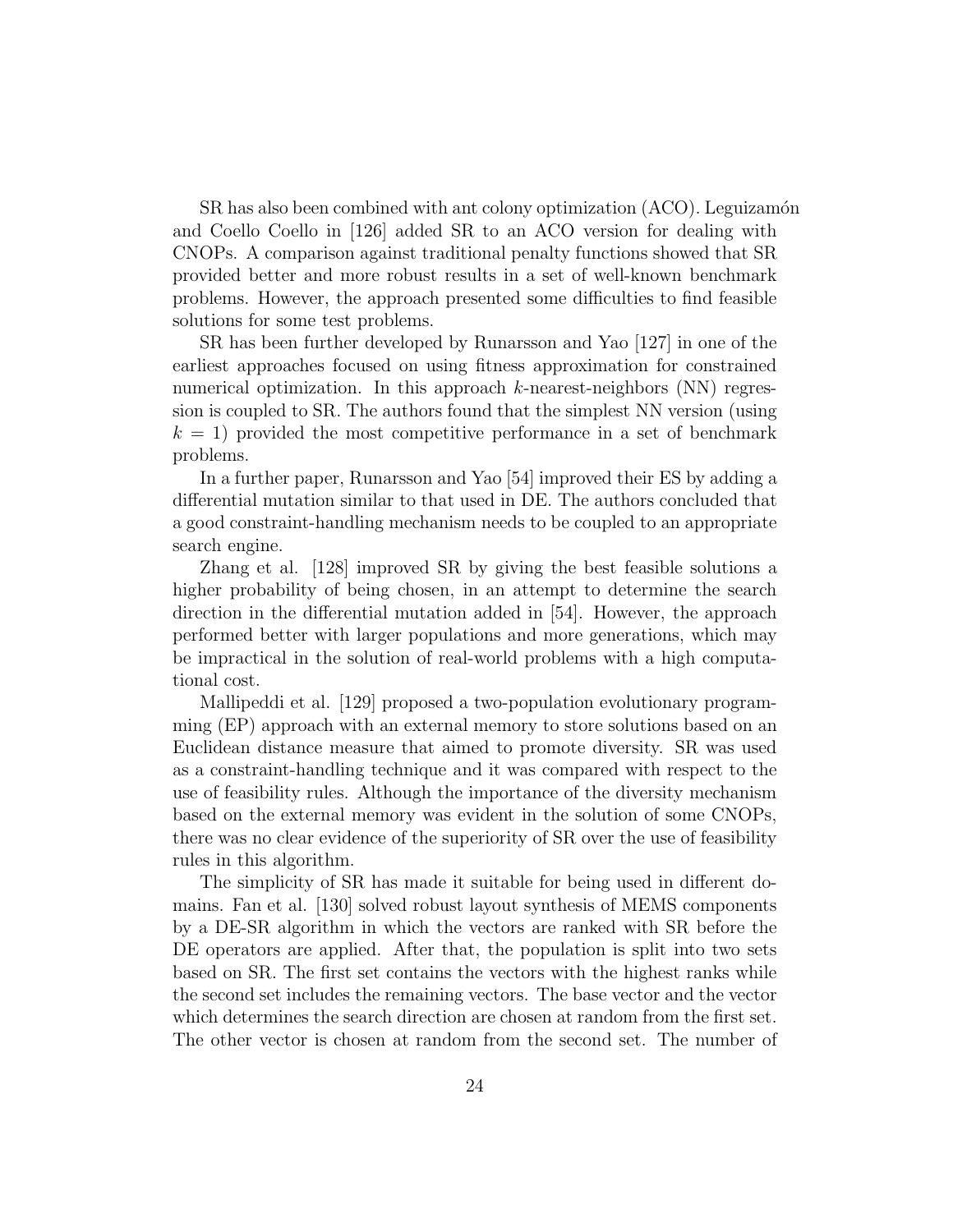vectors in each set is determined by a user-defined parameter. Although this approach obtained competitive results in the aforementioned problem, its use has not been extended to other problems to the authors' best knowledge. Huan-Tong et al. [131] used SR with its original search algorithm (an ES) for solving reactive power optimization problems. The authors reported a decrease of about 4% of the initial loss reported for such problems. Fonseca et al. [132] used ACO with SR with the aim of avoiding the careful finetuning of the penalty factors required for the solution of discrete structural optimization problems. The results of the proposed approach outperformed those obtained with traditional penalty functions. However, this approach has not been extended to other optimization problems to the authors' best knowledge.

#### *Discussion*

SR, in its original version whose search algorithm is an ES [6], has been applied to different domains [131]. Furthermore, in a similar way to the behavior found for the feasibility rules, SR has been combined with DE [123, 124, 130], although no actual ranking process is considered in the original DE algorithm. Nevertheless, this induced ranking mechanism in DE has motivated the use of special differential mutation variants specifically designed to solve CNOPs [123, 124]. Also, SR has been coupled to other NIAs such as EP (in which the replacement mechanism uses a ranking process [129]), and ACO [126, 132]. SR has also been improved by its authors by combining ES with the mutation operator adopted in DE [54]. Finally, SR has also been employed in one of the few known efforts to apply fitness approximation techniques to CNOPs [127].

#### *3.3.* ε*-constrained method*

One of the most recent constraint-handling techniques reported in the specialized literature is the  $\varepsilon$ -constrained method proposed by Takahama and Sakai [133]. This mechanism transforms a CNOP into an unconstrained numerical optimization problem and it has two main components: (1) a relaxation of the limit to consider a solution as feasible, based on its sum of constraint violation, with the aim of using its objective function value as a comparison criterion, and (2) a lexicographical ordering mechanism in which the minimization of the sum of constraint violation precedes the minimization of the objective function of a given problem. The value of  $\varepsilon$ , satisfying  $\varepsilon > 0$ ,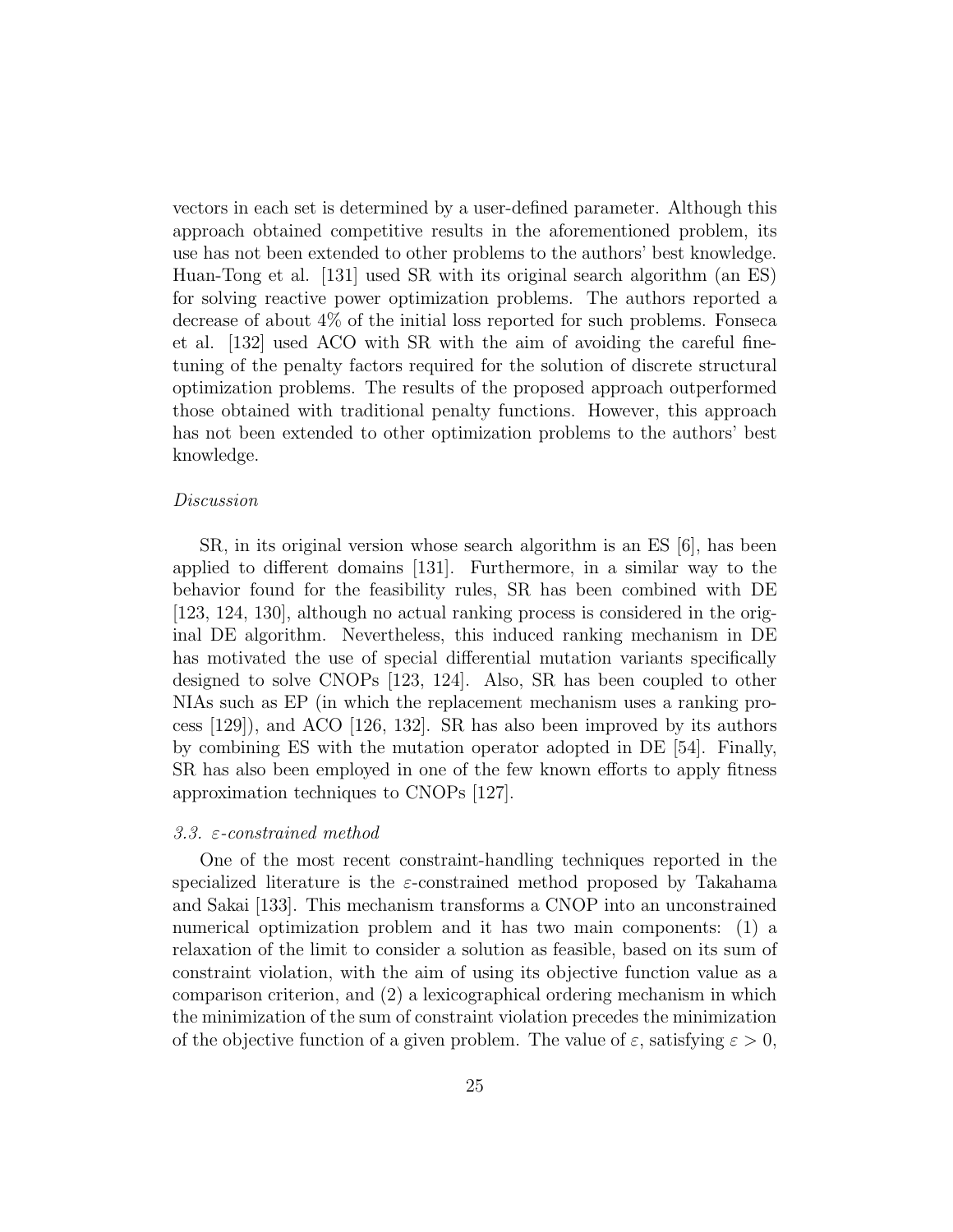determines the so-called  $\varepsilon$ -level comparisons between a pair of solutions  $\vec{x}_1$ and  $\vec{x}_2$  with objective function values  $f(\vec{x}_1)$  and  $f(\vec{x}_2)$  and sums of constraint violation  $\phi(\vec{x}_1)$  and  $\phi(\vec{x}_2)$  (which can be calculated as stated in Equation (7)) as indicated in Equations (8) and (9).

$$
(f(\vec{x}_1), \phi(\vec{x}_1)) <_{\varepsilon} (f(\vec{x}_2), \phi(\vec{x}_2)) \Leftrightarrow \begin{cases} f(\vec{x}_1) < f(\vec{x}_2) \\ f(\vec{x}_1) < f(\vec{x}_2) \\ \phi(\vec{x}_1) < \phi(\vec{x}_2) \end{cases}
$$
, if  $\phi(\vec{x}_1) = \phi(\vec{x}_2)$   
\n
$$
(8)
$$

$$
(f(\vec{x}_1), \phi(\vec{x}_1)) \leq_{\varepsilon} (f(\vec{x}_2), \phi(\vec{x}_2)) \Leftrightarrow \begin{cases} f(\vec{x}_1) \leq f(\vec{x}_2) & \text{, if } \phi(\vec{x}_1), \phi(\vec{x}_2) \leq \varepsilon \\ f(\vec{x}_1) \leq f(\vec{x}_2) & \text{, if } \phi(\vec{x}_1) = \phi(\vec{x}_2) \\ \phi(\vec{x}_1) < \phi(\vec{x}_2) & \text{, otherwise} \end{cases}
$$
\n
$$
(9)
$$

As can be seen, if both solutions in the pairwise comparison are feasible, slightly infeasible (as determined by the  $\varepsilon$  value) or even if they have the same sum of constraint violation, they are compared using their objective function values. If both solutions are infeasible, they are compared based on their sum of constraint violation. Therefore, if  $\varepsilon = \infty$ , the  $\varepsilon$ -level comparison works by using only the objective function values as the comparison criteria. On the other hand, if  $\varepsilon = 0$ , then the  $\varepsilon$ -level comparisons  $\leq_0$  and  $\leq_0$  are equivalent to a lexicographical ordering in which the minimization of the sum of constraint violation  $\phi(\vec{x})$  precedes the minimization of the objective function  $f(\vec{x})$ , as promoted by the use of feasibility rules [45].

Takahama and Sakai [134] have an earlier approach called the  $\alpha$ -constrained method. In this case, the authors perform  $\alpha$ -level comparisons which work in a similar way as those of the  $\varepsilon$ -constrained method. However, unlike the  $\varepsilon$ value which represents a tolerance related to the sum of constraint violation, the  $\alpha$  value is related to the satisfaction level of the constraints for a given solution. Therefore, the condition to consider the objective function as a criterion in a pairwise comparison is based on the aforementioned satisfaction level of both solutions. If both levels are higher than an  $0 \leq \alpha \leq 1$ value, the comparison can be made by using the objective function value, regardless of the full feasibility of the solutions. The main drawback of the  $\alpha$ -constrained method with respect to the *ε*-constrained method is that the first may require user-defined parameters to compute the satisfaction level [134], while the second uses the sum of constraint violation which requires no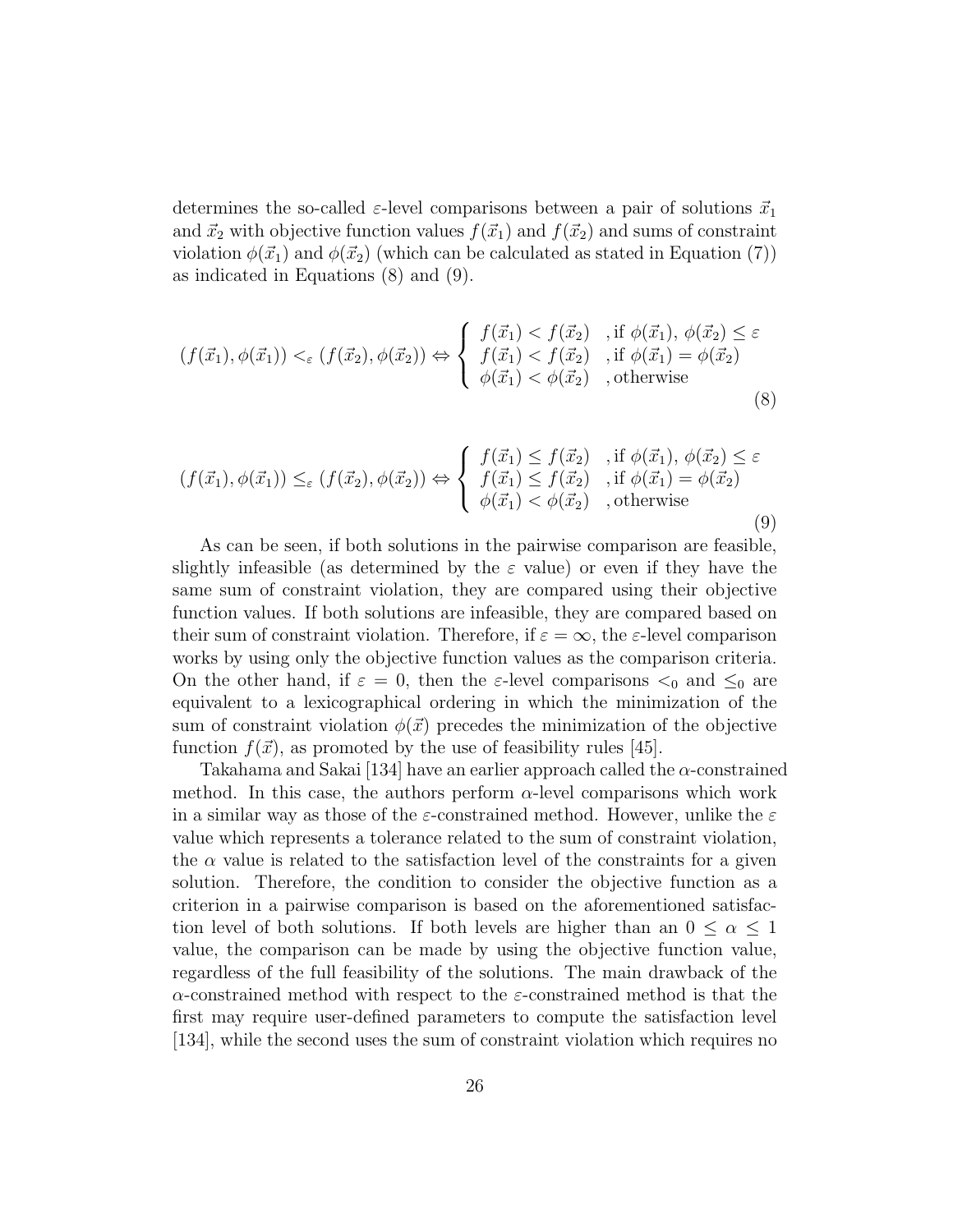additional parameters (see Equation (7)). Nonetheless, in both mechanisms, the careful fine-tuning of  $\alpha$  and  $\varepsilon$  remains as the main shortcoming. The authors have proposed dynamic mechanisms [135, 136] which have allowed these two algorithms to provide competitive results.

The  $\alpha$ -constrained method was coupled to a GA in [134], while the use of the Nelder-Mead method was reported by the same authors in [135]. The results obtained by using multiple simplexes allowed the approach to obtain competitive results with respect to those found by SR [6]. Wang and Li adopted the  $\alpha$ -constrained method in [137], using DE as their search engine, and improved the results reported in [135]. Also, the  $\varepsilon$ -constrained method was combined with a hybrid PSO-GA algorithm by Takahama et al. in [133]. The approach considered the reproduction for particles as in a GA with the goal to tackle the premature convergence observed in a previous version in which the  $\alpha$ -constrained method was coupled only to PSO [138]. The hybrid approach was tested only in one benchmark function and two engineering design problems [133].

A successful attempt to find a more suitable search algorithm for the  $\varepsilon$ constrained method was reported in [136], where a DE variant (DE/rand/1/ exp) and a gradient-based mutation operator (acting as a local search engine) were employed. This version obtained the best overall results in a competition on constrained real-parameter optimization in 2006, in which a set of 24 test problems were solved [139]. Gradient-based mutation was applied to newly infeasible generated trial vectors in order to make them feasible. Evidently, the main limitation of this sort of approach is that gradient information must be computed. Also, additional parameters must be fine-tuned by the user in this approach. Finally, it is worth remarking that there seem to be no studies that analyze the role of adopting gradient-based information in an EA used for constrained optimization.

Further improvements have been proposed to the  $\varepsilon$ -constrained method. In [140], Takahama and Sakai improved the dynamic control for the  $\varepsilon$  value by using an adaptive approach which allowed a faster decrease in its value if the sum of constraint violation was reduced quickly enough during the search process. This mechanism produced improved results when dealing with CNOPs having equality constraints. However, in this case, there is also an additional user-defined parameter, which is related to the adaptation process. Additionally, the authors did not analyze the performance of this variant in CNOPs that have only inequality constraints.

In [141], Takahama and Sakai improved their approach by adding a de-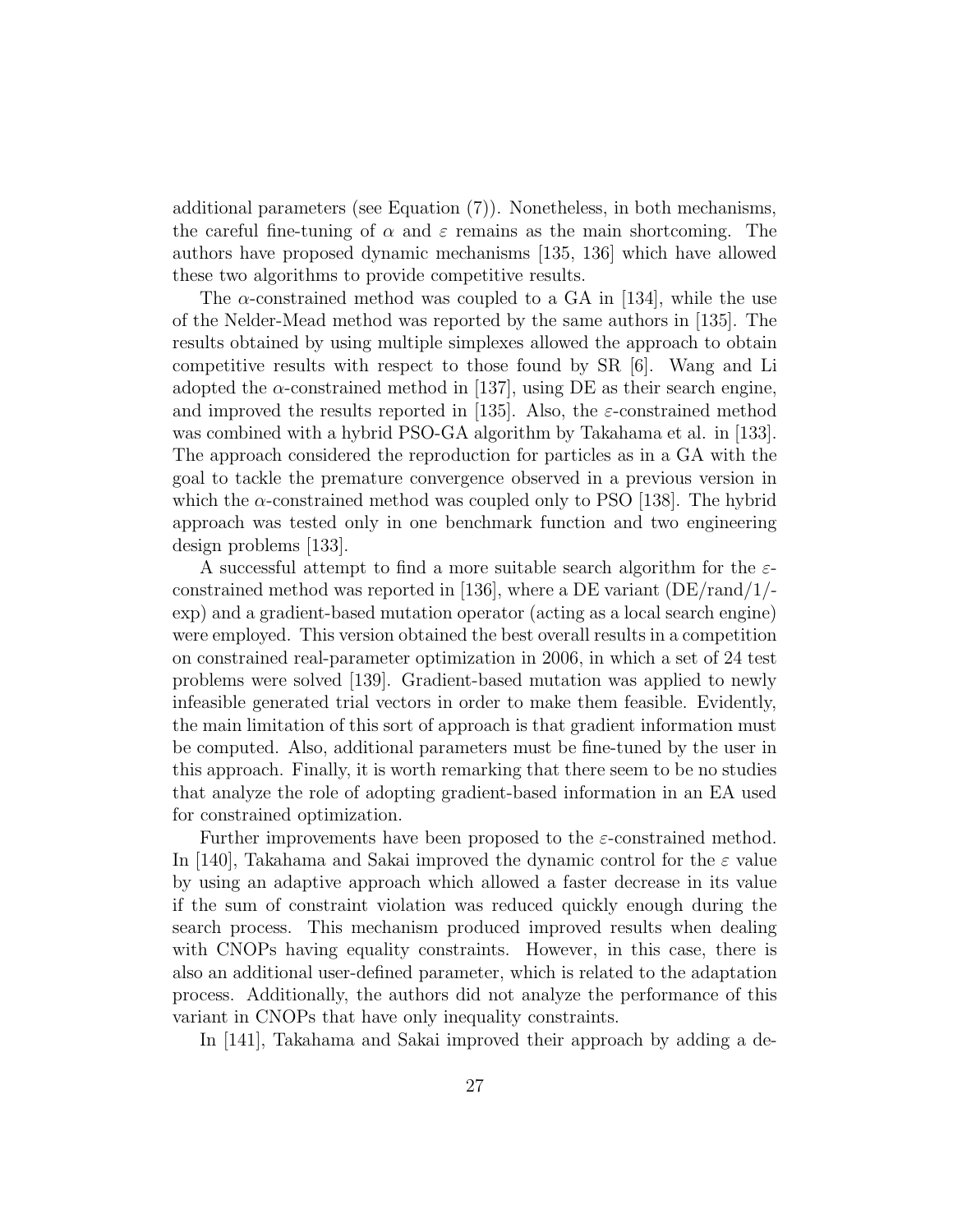creasing probability on the use of the gradient-based mutation. They also introduced two new mechanisms to deal with boundary constraints: (1) one based on a reflecting back process for variable values lying outside the valid limits when DE mutation was applied, and (2) another one that consisted in assigning the limit value to a variable lying outside a boundary when the gradient-based mutation was computed. With the aforementioned changes, the authors could obtain feasible solutions for one highly difficult problem known as g22 [139]. The main drawback of this improved version was the addition of user-defined parameters for the dynamic mechanism used by the gradient-based mutation operator. A further improved version of the aforementioned algorithm was proposed by Takahama and Sakai in [142], where an archive to store solutions and the ability of a vector to generate more than one trial vector [143] were added. The approach has provided one of the most (if not the most) competitive performance in different sets of test problems. However, the algorithm still depends on the gradient-based mutation to provide such competitive results.

Motivated by its competitive performance, the  $\varepsilon$ -constrained method has been adopted as a constraint-handling technique in other proposals. This is the case of the jDE algorithm proposed by Brest et al. [144], in which the authors propose to self-adapat the parameters of DE using stochastic values. In a version called  $\varepsilon$ -jDE [145], the  $\varepsilon$ -constrained method was one of the improvements proposed, besides the use of additional DE variants and a reduction scheme of the population size. Brest [145] also added a novel way to adapt the  $\varepsilon$  value, but additional user-defined parameters were introduced. However, the results obtained by  $\varepsilon$ -jDE were highly competitive in a set of 24 well-known benchmark problems. An improved version called jDEsoco was proposed in [146], where an ageing mechanism to replace those solutions stagnated in a local optimum was added. Moreover, only the 60% of the population was compared by the  $\varepsilon$ -constrained method and the remaining  $40\%$ was compared by only using the objective function value. The results were improved but two parameters, the population ratio and an ageing probability were added to the algorithm.

Zeng et al. [147] employed the  $\varepsilon$ -constrained method with a  $\varepsilon$  variation process based on the dynamic decrease mechanism originally proposed in [27]. A crossover operator biased by the barycenter of the parents, plus a uniform mutation were used as variation operators. The approach was tested in 24 test problems and the results were found to be competitive with respect to the  $\varepsilon$ -constrained DE [136]. An improved version of this approach was proposed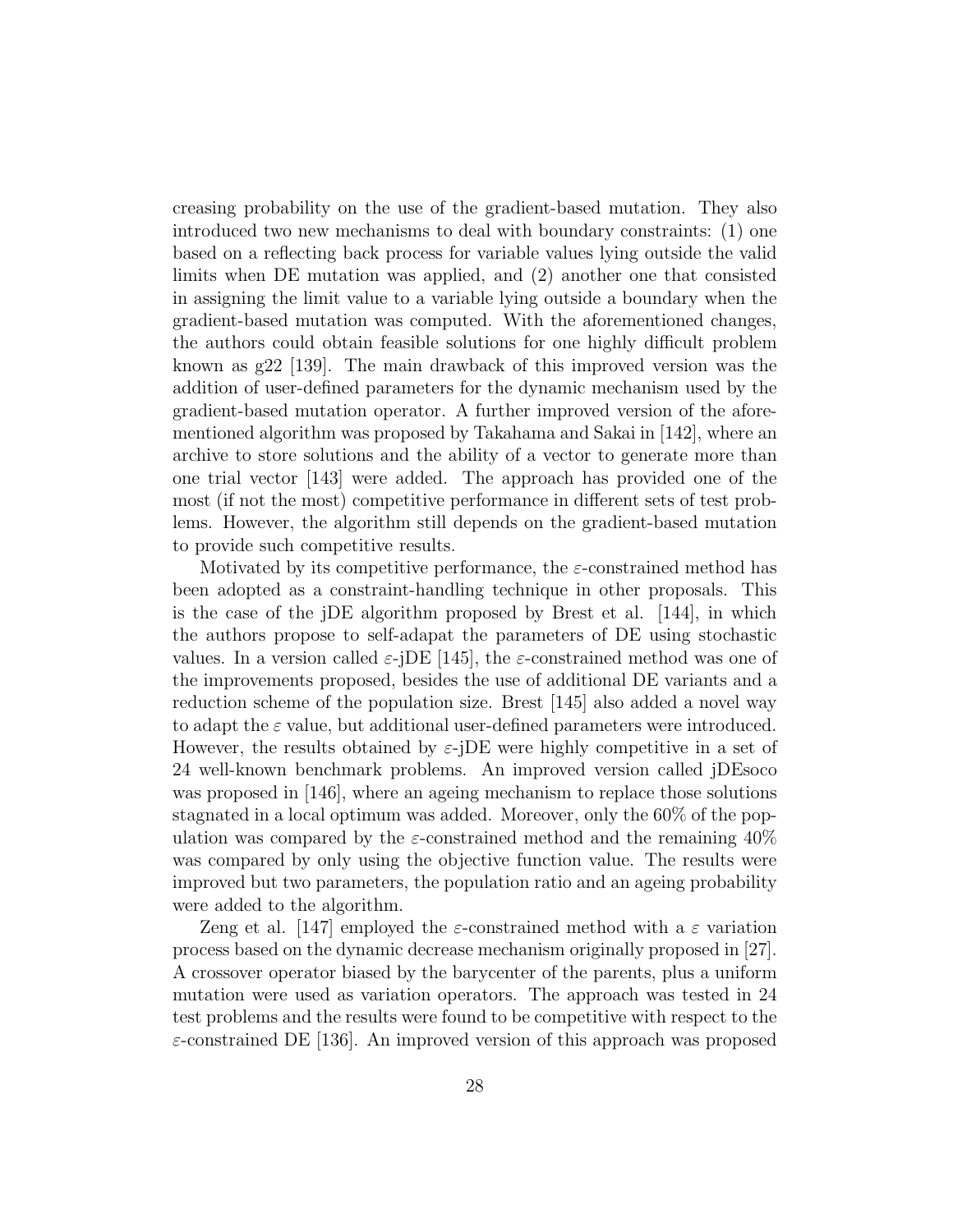by Zhang et al. in [148], where a gradient-based mutation similar to the one proposed by Takahama and Sakai [136] was added. The results obtained by this approach were compared with respect to those obtained by the  $\varepsilon$ constrained DE. The approach added parameters related with the variation of the  $\varepsilon$  value as well as those required by the gradient-based mutation.

Mezura-Montes et al. used the  $\varepsilon$ -constrained method within the ABC algorithm [121]. Additionally, a dynamic mechanism to decrease the tolerance for equality constraints was considered. The results obtained outperformed those reported by a previous ABC version in which feasibility rules were used as the constraint-handling technique [93]. However, this approach showed premature convergence in some test problems having high dimensionality.

# *Discussion*

The  $\varepsilon$ -constrained method and its predecessor, the  $\alpha$ -constrained method, have been applied to different NIAs such as GAs [134], PSO [138], hybrid PSO-GA [133] and (mainly) to DE [136, 137]. Even mathematical programming methods have been used with this approach [135].

The improvements on the  $\varepsilon$ -constrained method rely on the use of the gradient-based local search operator [141], the way the  $\varepsilon$  value is fine-tuned [135, 136, 140], and the usage of an archive to store solutions [142]. On the other hand, there are approaches whose constraint-handling mechanism was originally based on feasibility rules but then switched to the  $\varepsilon$ -constrained method: for example, the approach reported in [145] which is based on DE, and the approach reported in [121], which is based on ABC.

Finally, the  $\varepsilon$ -constrained method has been coupled to other NIAs with different variation operators [147], but the need of the gradient-based mutation to provide highly competitive results has been emphasized in them [148].

## *3.4. Novel penalty functions*

In spite of the fact that the two previous types of constraint-handling techniques discussed avoid the use of a penalty function, there are proposals based on such penalty functions which provide very competitive results. Here, we will briefly review the most representative work in this direction.

Xiao et al. [149] used the so-called KS function in a static penalty function to solve CNOPs. However, even when the approach was competitive in some test problems, it was clearly outperformed in others.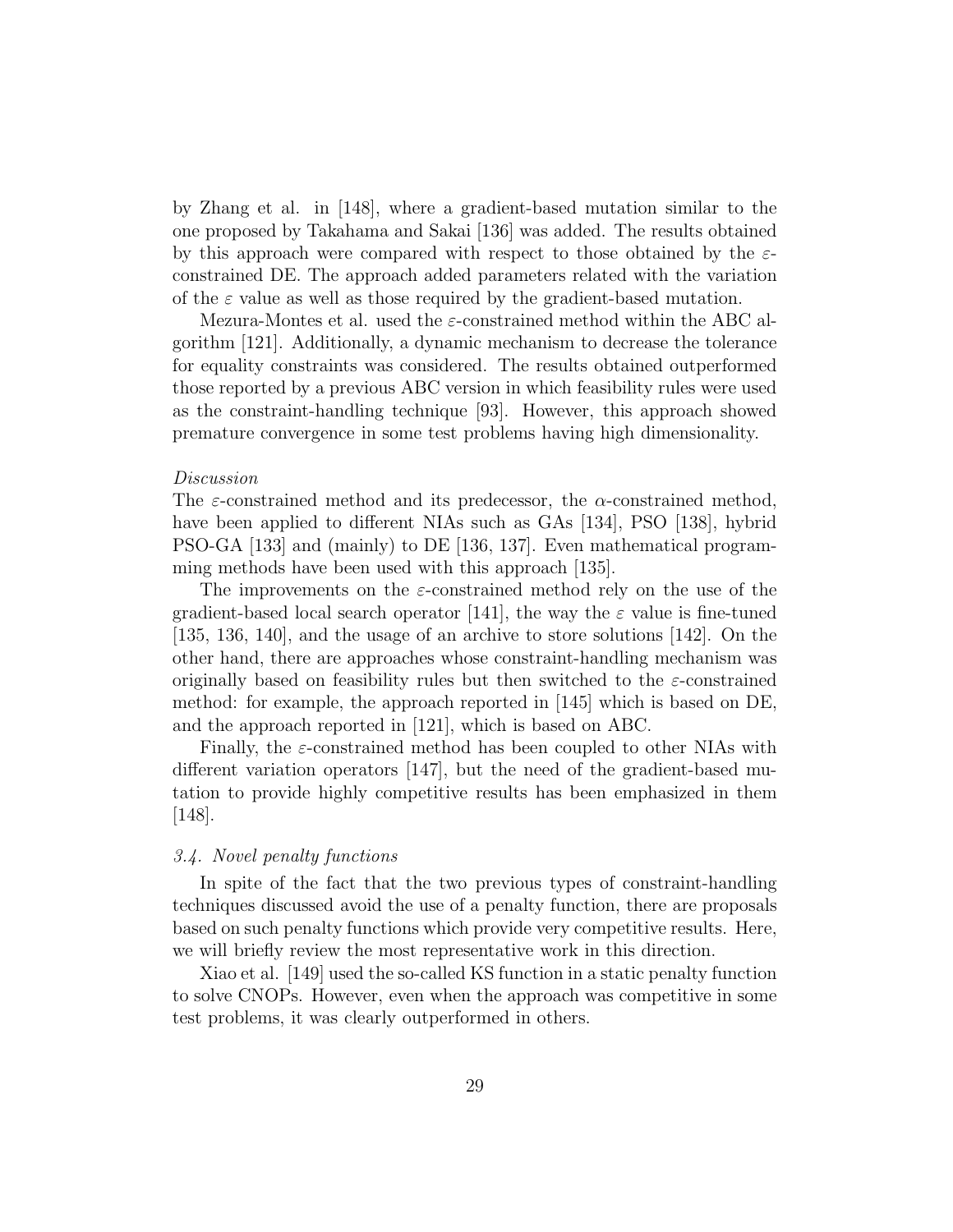Deb and Datta [150] revisited the static penalty function by proposing a method to compute a suitable value for a single penalty factor, assuming the normalization of the constraints. As a first step a bi-objective problem was solved by a multi-objective evolutionary algorithm (MOEA) (e.g., NSGA-II [151]). The first objective was the original objective function while the second was the sum of constraint violation  $\phi = 0$ . Furthermore,  $\phi$  was restricted by a tolerance value (in a similar way as the  $\varepsilon$ -constrained method [136] but with a fixed value in this case). The tolerance value was determined by a userdefined parameter based on the number of constraints of the problem. After a certain number of generations (also defined by the user), a cubic curve to approximate the current obtained Pareto front was generated by using four points whose  $\phi$  values were below a small tolerance. The penalty factor was then defined by calculating the corresponding slope at  $\phi = 0$ . After that, a traditional static penalty function was used to solve the original CNOP by using a local search algorithm (Matlab's fmincon() procedure was used by the authors) using the solution with the lowest  $\phi$  value from the population of the MOEA as the starting point for the search. The termination criterion for the local search algorithm was the feasibility of the final solution combined with a small tolerance for the difference between objective function values of the starting point and the final one. The approach was tested on a set of six benchmark problems in which it obtained competitive results, while requiring a significant lower number of evaluations with respect to those reported by other state-of-the-art NIAs. The approach, however, requires the calibration of the MOEA as well as a tolerance value for the constraint related to the sum of constraint violation. Additionally, it also requires the number of generations to define the interval of use for the local search and, finally, the tolerance for the termination criterion of the local search. It is worth noting that this approach considered only inequality constraints. In [152], Datta and Deb extended their approach to deal with equality constraints, too. The extension consisted in two main changes: (1) the punishment provided by the penalty value obtained by the bi-objective problem was increased if the local search failed to generate a feasible solution and (2) the small tolerance used for choosing the four points employed to approximate the cubic curve was relaxed. Both changes were motivated by the difficulties to generate feasible solutions caused by the presence of equality constraints. The results obtained in eight well-known test problems were highly competitive with respect to two state-of-the-art approaches based on PSO and DE.

Tasgetiren and Suganthan [153] proposed the use of a dynamic penalty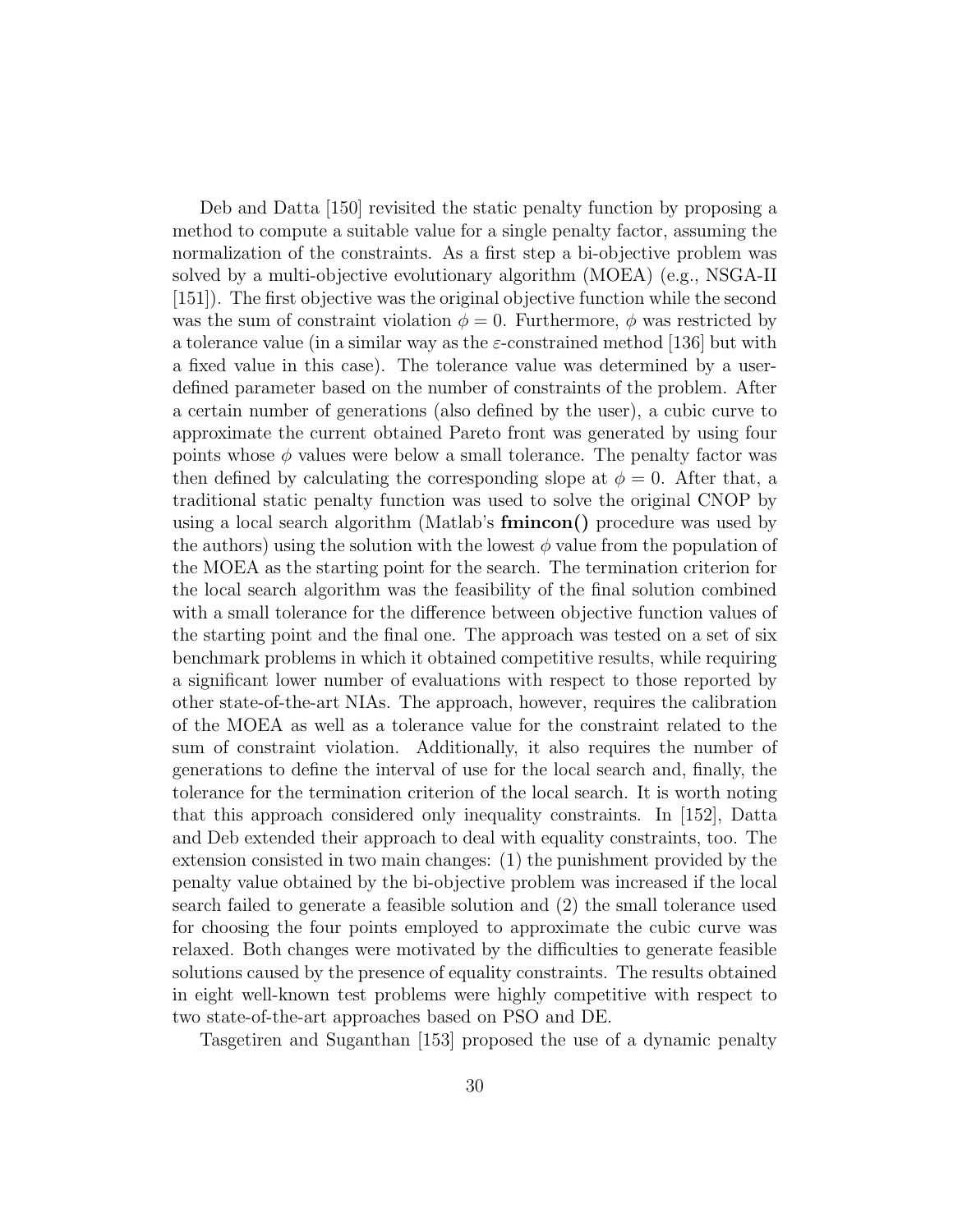function coupled with a multi-population differential evolution algorithm. In this approach, the authors allowed a user-defined number of sub-populations to evolve independently. However, the selection of the solutions to compute the differential mutation could be made by considering all sub-populations. Furthermore, a regrouping process, similar to a recombination operator among best solutions in each sub-population, was carried out after a number of generations, defined by the user. The approach was tested on 24 test problems, and the authors reported a high sensitivity of their approach to the parameters related with the severity of the penalty.

Farmani and Wright [154] proposed a two-parts adaptive penalty function in which no penalty factors need to be defined by the user. The first part increases the fitness of the infeasible solutions with a better value of the objective function with respect to the best solution in the current population. The best solution can be the feasible solution with the best objective function value. However, if no feasible solutions are present in the population, the best solution is the infeasible solution with the lowest sum of constraint violation. This first part of the penalization focuses on promoting diversity in promising regions of the search space, regardless of their feasibility. The second part modifies the fitness values of the worst infeasible solutions (those with the highest sum of constraint violation and a poor objective function value) aiming to make them similar to the fitness of the solution with the worst value of the objective function. The aim is to generate more solutions in the boundaries of the feasible region but with better values of the objective function. In spite of its lack of user-defined penalty factors, the approach was computationally expensive, since it required more than one million evaluations to provide competitive results in a set of 11 test problems.

Puzzi and Carpinteri [155] explored a dynamic penalty function based on multiplications instead of summations in a GA-based approach. However, this approach performed well in problems having only inequality constraints.

Tessema and Yen [156] used the number of feasible solutions in the current population to determine the penalty value assigned to infeasible solutions in a two-penalty based approach. This parameterless penalty function allows, based on the feasibility of solutions in the population, to favor slightly infeasible solutions having a good objective function value, as promoted in [62]. This is done in the selection process by assigning such solutions a higher fitness value. The approach obtained competitive results in 22 test problems. However, the number of evaluations required was higher (500, 000) than that required by other state-of-the-art approaches (they require around 250, 000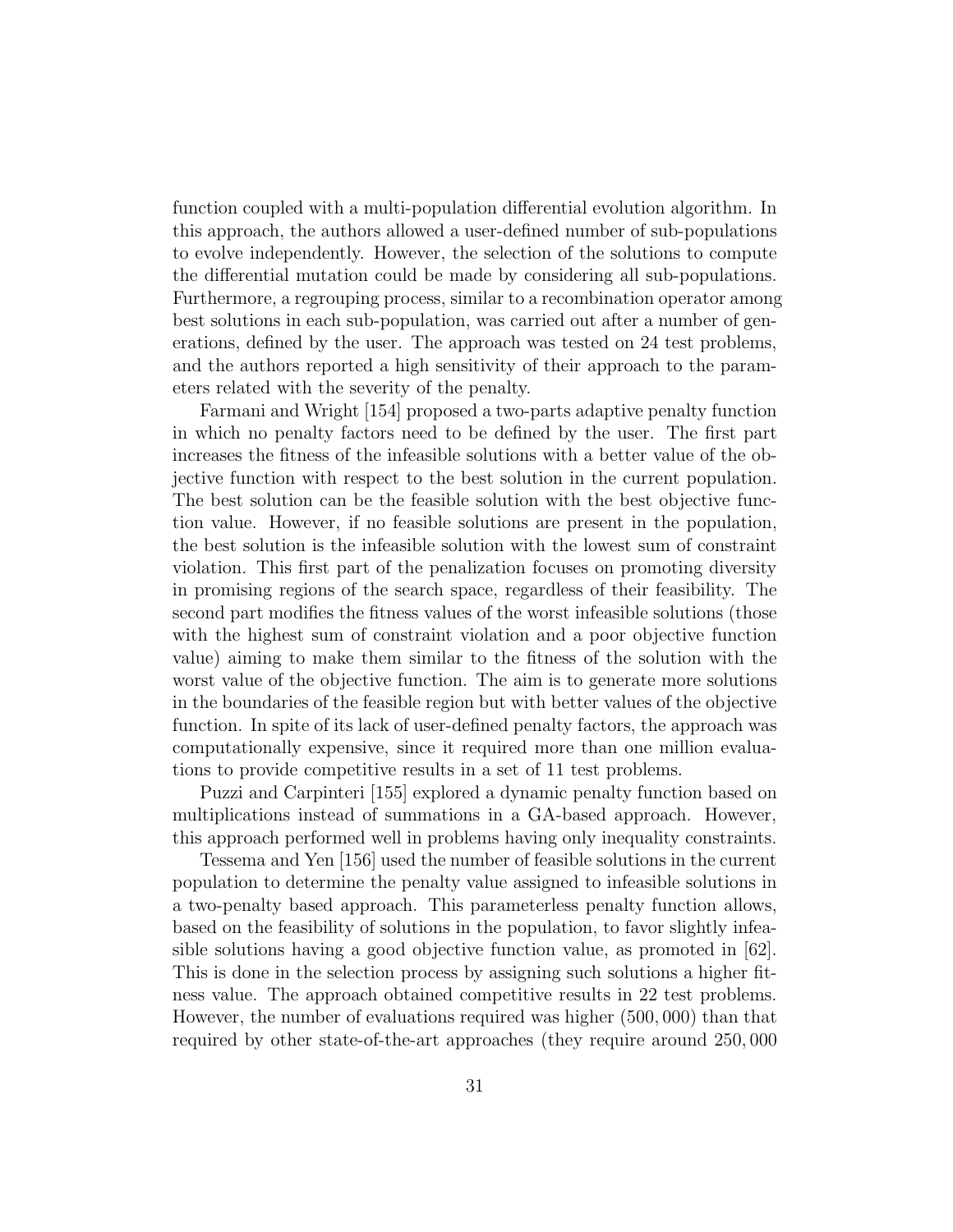evaluations). Furthermore, three mutations operators (which require three mutation probabilities defined by the user) are required to maintain the explorative capabilities of the approach.

Mani and Patvardhan [157] explored the use of an adaptive penalty function in a two-population-GA-like-based approach in which the first population evolves by using a parameter-free adaptive penalty function based on the objective function and the constraint violation of the best solution available so far in the population. The other population evolves based on feasibility rules. Then, both populations exchange their best solutions plus an additional percentage of randomly chosen solutions. The approach was tested on a set of test problems. However, the approach required parameters related to the migration process as well as the variation operators, as well as a local search mechanism based on gradient information.

In an analogous way as Coello [29] used co-evolution to optimize penalty factors to solve CNOPs by using two-nested GAs, He et al. [158] used two PSO algorithms instead. Their approach was used to solve a set of engineering design problems and the results were encouraging. However, as in the approach using GAs, this one requires the definition of parameter values for the two PSO algorithms.

Wu [159] proposed an AIS which combines the metaphor of clonal selection with idiotypic network theories. To deal with CNOPs, an adaptive penalty function was defined to assign its affinity to each antibody. Different operators based on the clonal selection principle, affinity maturation and the bone marrow operator were applied to generate new solutions. The approach was tested on four benchmark nonlinear programming problems and four generalized polynomial programming (GPP) problems.

## *Discussion*

In spite of their well-documented shortcomings, penalty functions are still being used and improved in the specialized literature, as has been made evident in the previously discussed approaches. The open question stated in Section 2.1 about which penalty function is the most competitive might find an answer here, because the most frequent are approaches based on adaptive penalty functions [154, 156, 157, 158, 159], in which (interestingly enough) a GA is used, in most cases, as the search engine [154, 156, 157, 158]. Dynamic penalty functions, which adopt the current generation number to control the decrement of the penalty factor are still popular [153, 155]. Finally, even traditional static penalty functions have been scarcely proposed as new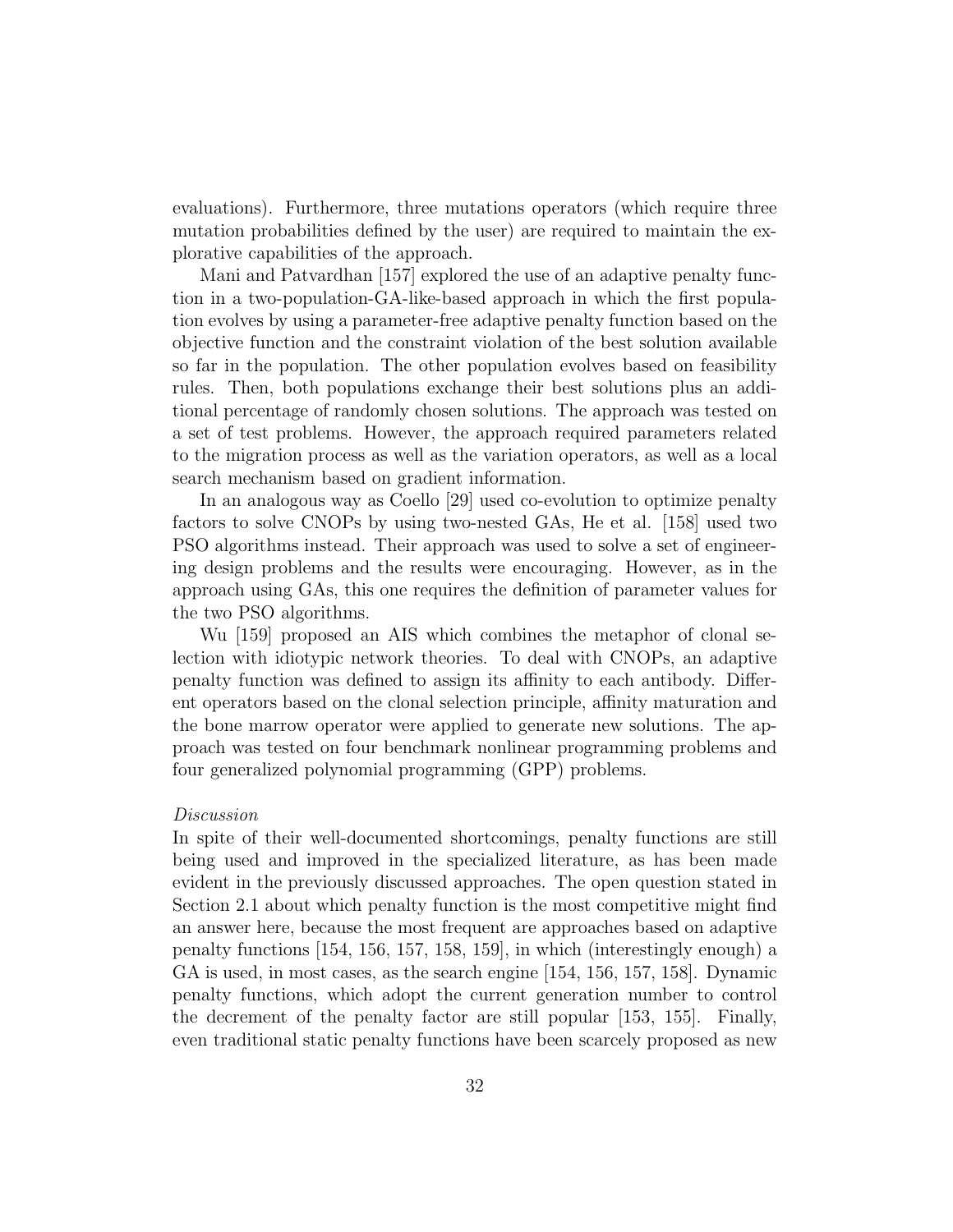constraint-handling methods [149]. Additionally, there are other approaches in which more elaborate methods are used to define the appropriate penalty factors and which have obtained highly competitive results (see for example  $[150, 152]$ .

# *3.5. Novel Specialized Operators*

Leguizamón and Coello Coello [160] proposed a boundary operator based on conducting a binary search between a feasible and an infeasible solution. Furthermore, three strategies to select which constraint (if more than one is present in a CNOP) is analyzed. The search algorithm was an ACO variant for continuous search spaces. The approach provided highly competitive results, mostly, as expected, in problems having active constraints. However, it was outperformed in others. The main disadvantage of the approach is the need of an additional constraint-handling technique (a penalty function was used in this case) to deal with solutions which are on the boundary of the constraint treated but violate other constraints. Furthermore, no other search algorithms which are more popular in the solution of CNOPs (e.g., DE, ES) have been coupled to this proposed boundary operator.

Huang et al. [161] proposed a boundary operator in a two-population approach. The first population evolves by using DE as the search engine, based only on the objective function value (regardless of feasibility). The second population stores only feasible solutions and the boundary operator uses solutions from both populations to generate new solutions, through the application of the bisection method in the boundaries of the feasible region. Furthermore, the Nelder-Mead simplex method was used as a local search operator applied to the best feasible solutions. Unlike Leguizamón and Coello's proposal, this approach does not require an additional constraint-handling technique, but a feasible solutions is needed at the beginning of the process. The approach was tested only in a few problems having only inequality constraints and it required different parameter values for each test problem, showing some sensitivity to them.

Wanner et al. [162] proposed the Constraint Quadratic Approximation (CQA), which is a special operator designed to restrict an evolutionary algorithm (a GA in this case) to sample solutions inside an object with the same dimensions of the feasible region of the search space. This is achieved by a second-order approximation of the objective function and an equality constraint, which is updated at each generation. A subset of solutions from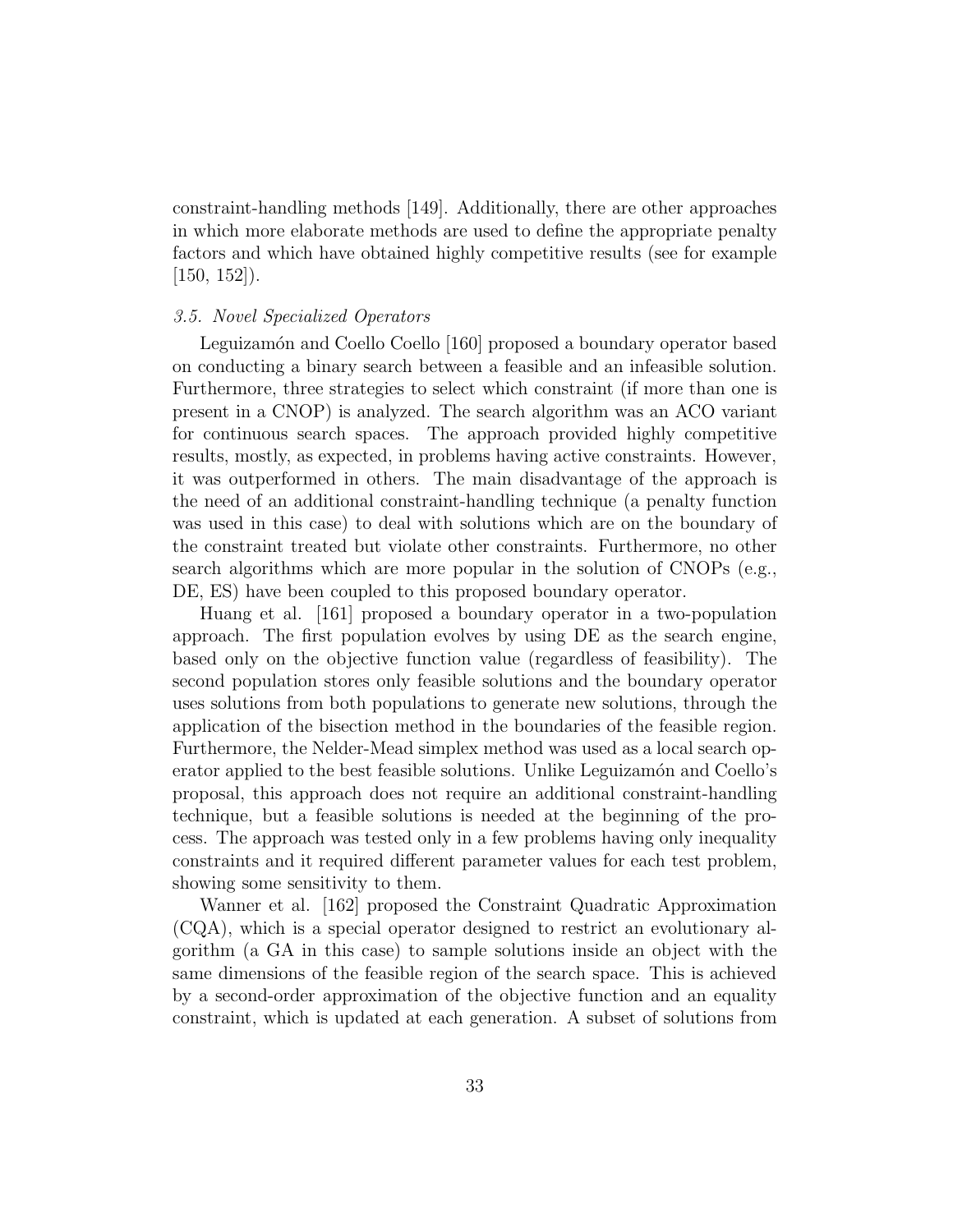the population was used to build the quadratic approximations. The operator was applied based on a number of generations defined by the user. Moreover, a static penalty function was used to guide the GA search and the equality constraint was transformed into two inequality constraints by using a small  $\epsilon$  tolerance. The approach was tested on a small set of problems but it could only deal with one quadratic equality constraint. With the aim of solving CNOPs with more than one equality constraint, Peconick et al. [163] proposed the Constraint Quadratic Approximation for Multiple Equality Constraints (CQA-MEC). This was achieved by an iterative projection algorithm which is able to find points satisfying the approximated quadratic constraints with a low computational overhead. However, CQA-MEC still requires the static penalty function to work as its predecessor (CQA). Araujo et al. [164] extended the previous approaches to deal with multiple inequality constraints by using an special operator in which the locally convex inequality constraints are approximated by quadratic functions, while the locally non-convex inequality constraints are approximated by linear functions. The dependence of the static penalty function remains in this last approach.

Ullah et al.[165] proposed an agent-based memetic algorithm to solve CNOPs, in which the authors adopt a special local operator for equality constraints, which is one of five life span learning processes. After a selection process in which pairs of agents (i.e., solutions) are chosen based on their fitness and location in the search space, the SBX operator is applied. Thereafter, the special operator for equality constraints is applied to some individuals in the population as follows: the satisfaction of a randomly chosen equality constraint is verified for a given solution. If it is not satisfied, a decision variable, also chosen at random, is updated with the aim to satisfy it. If the constraint is indeed satisfied, two other variables are satisfied in such a way that the constraint is still satisfied (i.e., the constraint is sampled). This special operator is only applied during the early stages of the search because it reduces the diversity in the population. The four other learning processes were taken from a previous version discussed in an earlier paper [118]. These processes are applied based on their success. The approach was tested on a set of benchmark problems with equality constraints and the results were promising. However, the approach requires additional parameters to be defined by the user (e.g., the number of generations during which the operator must be applied, the number of decision variables to be updated in the equality constraint). In fact, the authors do not provide any guidelines regarding the way in which these parameters must be tuned.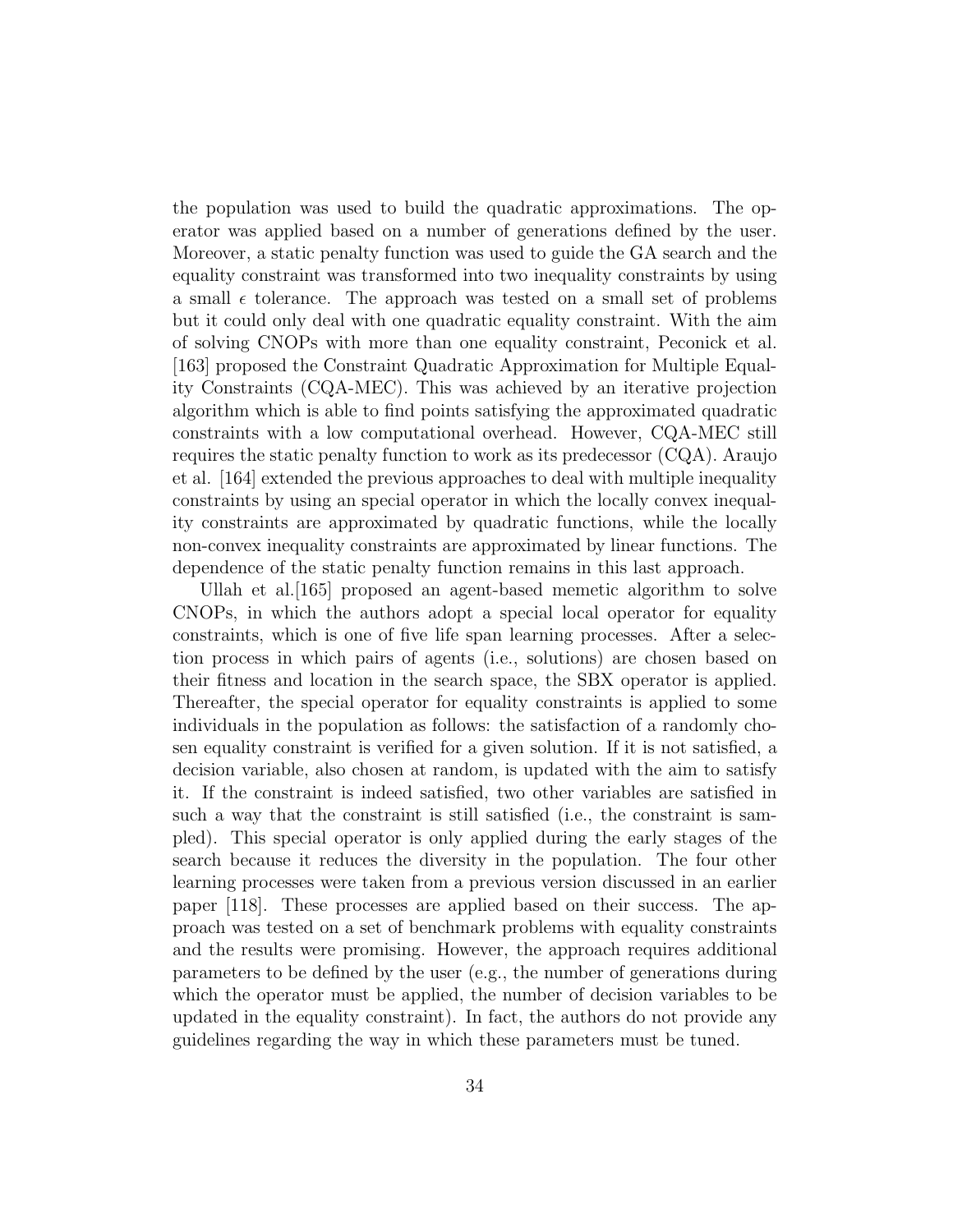Lu and Chen [166] proposed an approach called self-adaptive velocity particle swarm optimization (SAVPSO) to solve CNOPs. This approach relies on an analysis based on three elements: (1) the position of the feasible region with respect to the whole search space, (2) the connectivity and the shape of the feasible region, and (3) the ratio of the feasible region with respect to the search space. As a result of this analysis, the velocity update formula was modified in such a way that each particle has the ability to selfadjust its velocity according to the aforementioned features of the feasible region. The fitness of a solution is assigned based on its feasibility: feasible solutions are evaluated by their objective function value, while infeasible solutions are evaluated by their sum of constraint violation. The approach was tested on a set of 13 benchmark problems. The approach, however, showed some sensitivity to some of its parameters.

Spadoni and Stefanini [167] transformed a CNOP into an unconstrained search problem by sampling feasible directions instead of solutions of a CNOP. Thereafter, three special operators, related to feasible directions for box constraints, linear inequality constraints, and quadratic inequality constraints, are utilized to generate new solutions by using DE as the search engine. The main contribution of the approach is that it transforms a CNOP into an unconstrained search problem without using a penalty function. However, it cannot deal with nonlinear (either equality or inequality) constraints.

Wu et al. [168] and Li & Li [169] modified variation operators in NIAs in such a way that the recombination of feasible and infeasible solutions led to the generation of more feasible solutions. An adaptive mechanism to maintain infeasible solutions was added to the approach. This latter version was specifically based on DE's variation operators [169].

#### *Discussion*

The recent proposals based on the use of special operators that have been revised here emphasize the current focus on generating proposals which are easier to generalize. Such is the case of the definition of boundary operators in ACO [160] and DE [161]. Moreover, there are operators to approximate equality  $[162, 163, 165]$  and inequality  $[164]$  constraints. Finally, there have also been attempts to modify variation operators of some NIAs aiming to tailor them to a certain (desirable) behavior when solving CNOPs [166, 168, 169].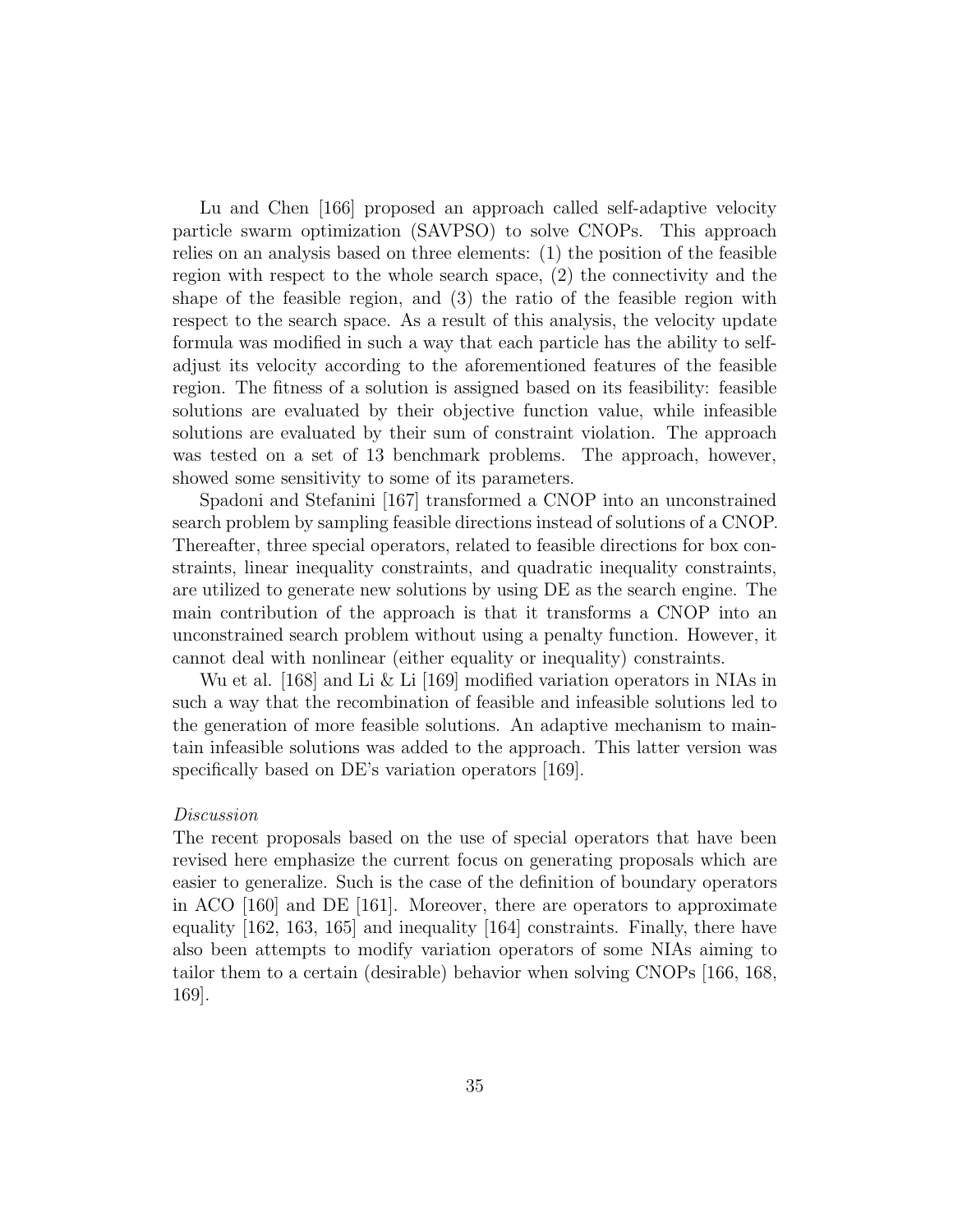#### *3.6. Use of Multi-objective Concepts*

In spite of the fact that empirical evidence has suggested that multiobjective concepts are not well-suited to solve CNOPs, there are highly competitive constraint-handling techniques based on such concepts.

Motivated by the idea of keeping suitable infeasible solutions [43, 27, 62, 170] Ray et al. [171] proposed the Infeasibility Driven Evolutionary Algorithm (IDEA) whose replacement process requires the definition of a proportion of infeasible solutions to remain in the population for the next generation. IDEA works in a similar way as NSGA-II [151]. Nonetheless, an additional objective, besides the original objective function, is added. This objective consists on the constraint violation measure, whose value is computed as follows: each individual in the population has a rank for each constraint of the CNOP being solved and each rank value depends on the constraint violation value for such solution (lower values are ranked higher because they represent a smaller violation for a constraint). If a solution satisfies the constraint, a zero rank is assigned to it. After each solution is ranked for each constraint, the violation measure is computed as the sum of ranks per solution. After the offspring are generated, the union of parents and offspring is split in two sets, one with the feasible solutions and the other with the infeasible ones. Non-dominated sorting is used to rank both sets separately and, based on the proportion of desired feasible solutions, they are chosen first from the infeasible set and later on, the best ranked feasible solutions are chosen. IDEA is able to work with CNOPs and also with constrained numerical multi-objective optimization problems (CNMOPs). However, its performance has been more competitive when solving CNMOPs. The usage of local search, sequential quadratic programming in this case, was added to IDEA in the so-called Infeasibility Empowered Memetic Algotrithm (IMEA) [172]. The approach was tested in eigtheen scalable test problems and its performance improved with respect to the original IDEA when solving CNOPs. However, the local search algorithm adopted requires gradient calculation.

Reynoso-Meza et al. [173] proposed the spherical-pruning multi-objective optimization differential evolution (sp-MODE) to solve CNOPs, which were transformed into three-objective optimization problems, where the first objective was the original objective function, the second objective was the sum of constraint violation for inequality constraints and the third objective was the sum of constraint violation for equality constraints. An external archive was used to store non-dominated solutions. The sphere-pruning operator aims to find the best trade-off between feasibility and the optimization of the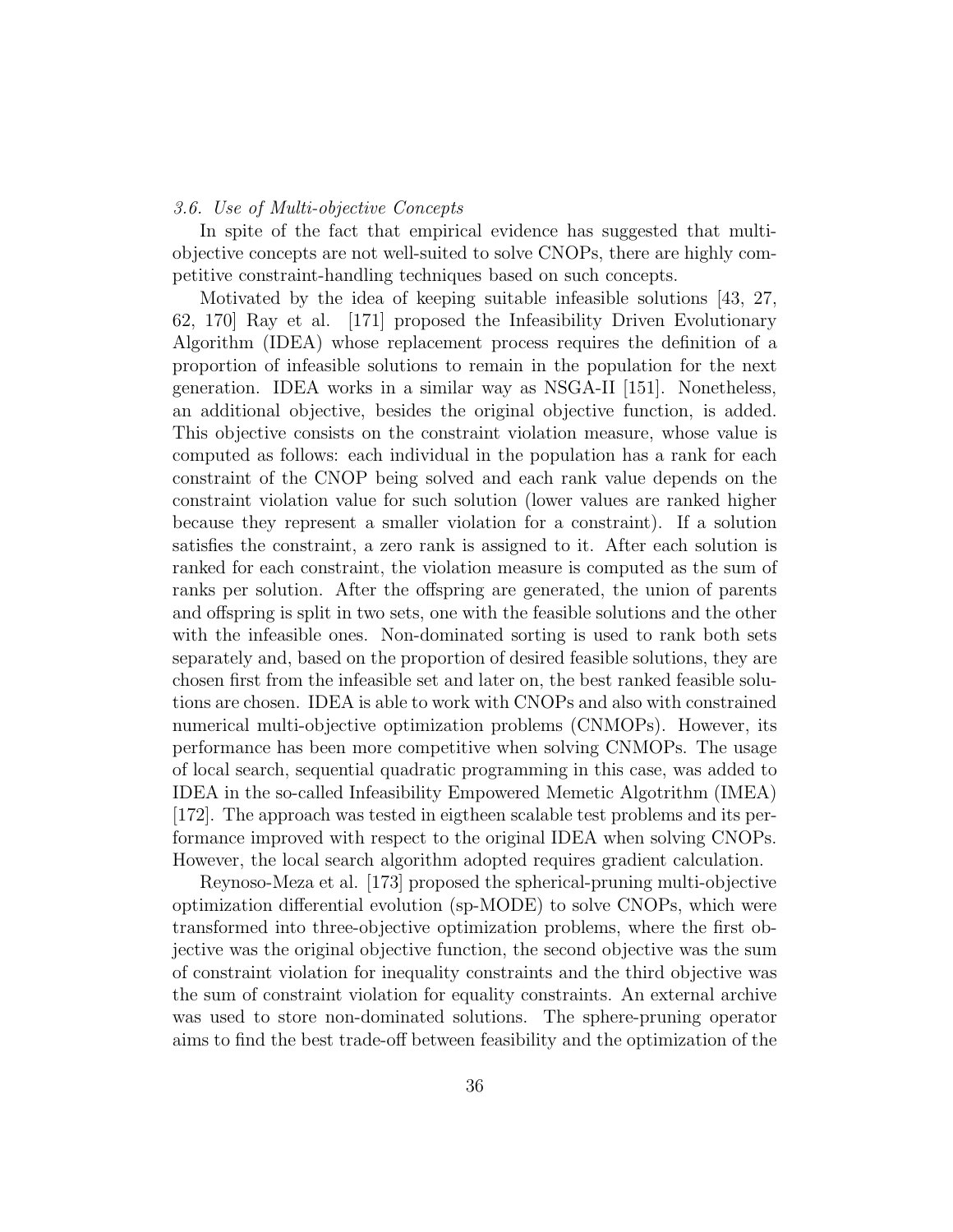objective function. The approach required the definition for some parameter values depending of the number of constraints. However, the sphere-pruning operator might be an interesting operator to be applied in some parts of the search.

Wang et al. [174] proposed the use of Pareto dominance in a Hybrid Constrained EA (HCOEA) to solve a CNOP which was transformed into a bi-objective optimization problem. In this case, the first objective is the original objective function while the second one is the sum of constraint violation. A global search carried out by an EA is coupled to a local search operator based on a population division scheme and on the use of the SPX operator. In both cases, Pareto dominance is the criterion adopted to select solutions. The approach was tested in 13 benchmark problems and the results were found to be competitive with respect to four state-of-the-art algorithms. However, the approach requires the definition of two crossover probabilities (one for the global search and another for the local search) as well as the number of subsets in which the population will be divided. HCOEA showed some sensitivity to this last parameter.

Wang et al. [175] proposed an steady state EA to solve a CNOP which was also transformed into a bi-objective problem. At each generation, a set of offspring solutions are generated by applying orthogonal crossover to a randomly chosen set of solutions in the current population. After that, the non-dominated solutions obtained from the set of offspring are chosen. If there are no feasible offspring, two randomly chosen solutions from the set of parents will be replaced by the offspring which dominate them. Alternative, solutions can also be chosen if they have a lower sum of constraint violation. Furthermore, the individual with the lowest sum of constraint violation will replace the worst parent in the population. If there are feasible offspring, based on a user-defined probability, two randomly chosen parents will be replaced by two offspring which dominate them. Otherwise, the worst parent, based on feasibility rules [45], will be replaced by one offspring. After the steady state replacement, all solutions are affected by an improved version of the BGA mutation operator [176] based on a user-defined probability. The approach was tested in a set of 11 test problems and showed competitive results in some of them, but premature convergence was observed in others. Furthermore, some additional parameters need to be defined by the user.

Wang et al. [177], in their adaptive trade-off model (ATM) evolution strategy (ATMES), divided the search in three phases based on the feasibility of solutions in the population: (1) only infeasible solutions, (2) feasible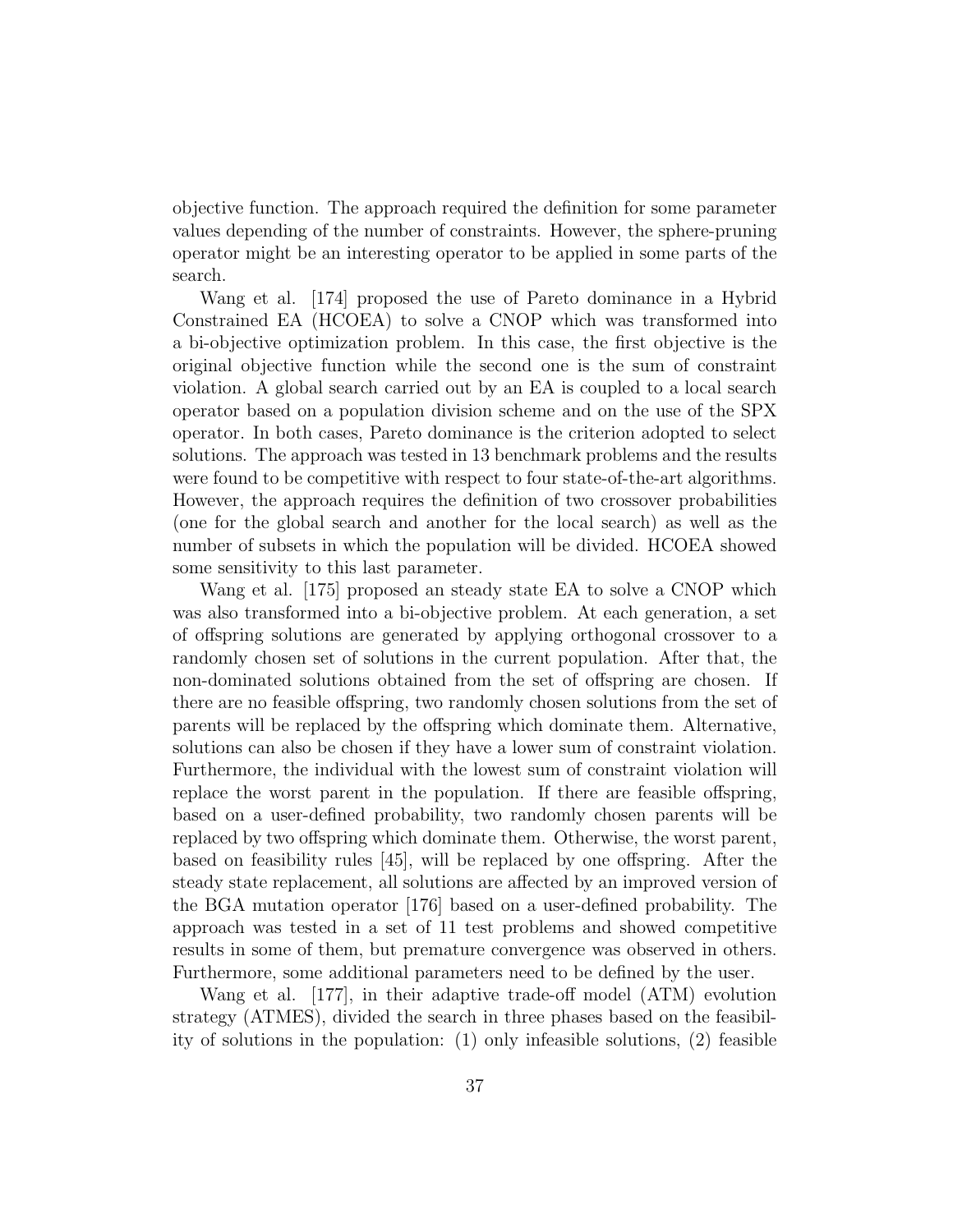and infeasible solutions, and (3) only feasible solutions. Owing to the fact that the CNOP was transformed into a bi-objective problem, the selection in the first phase was based on Pareto dominance. From the Pareto front obtained, the solutions were ranked in ascending order based on the sum of constraint violation and the first half was chosen to survive for the next generation and was deleted from the set. The process was repeated until the desirable number of solutions was achieved. The second phase was biased by a fitness value which is adapted based on the percentage of feasible solutions in the population. The last stage was biased only by the objective function value. The approach provided competitive results in 13 test problems. However, ATMES required some parameters related to the tolerance for equality constraints and the stepsize employed by the ES used as the search engine. This same ATM was coupled by Wang et al. [178] with a NIA in which the offspring generation was as follows: An offspring was generated by one of two variation operator: (1) simplex crossover or (2) one of two mutations (uniform mutation or improved BGA mutation). The approach, besides being tested on a set of 13 benchmark problems, was used to solve some engineering design problems. The results obtained by the authors were found to be very competitive, but some cases of premature convergence were reported. Another improvement to the ATM, which is based on a shrinking mechanism proposed by Hernández-Aguirre et al. [59], was proposed by Wang et al. [179]. This approach, called Accelerated ATM (AATM), outperformed both the original ATM and the approach proposed by Hernández-Aguirre et al. However, additional parameters (which are required by the shrinking mechanism) were introduced by the authors. The ATM was coupled with DE in a recent approach [180], showing an improvement in the results with respect to previous versions of the same algorithm. Liu et al. [115] used the ATM in an EA but with two main differences: (1) good point set crossover was used to generate offspring and (2) feasibility rules were the criteria to select solutions in the second stage of the ATM (at which there are feasible and infeasible solutions in the current population). The approach was tested in some benchmark problems. However, the performance of the proposed crossover operator was not found to be clearly better with respect to the previous version of this approach reported by Wang et al. (in which an ES is adopted as the search engine) [177].

Gong and Cai [181] used Pareto dominance in the many-objective space defined by the constraints of a problem as a constraint-handling mechanism in a DE-based approach. An orthogonal process was employed for both,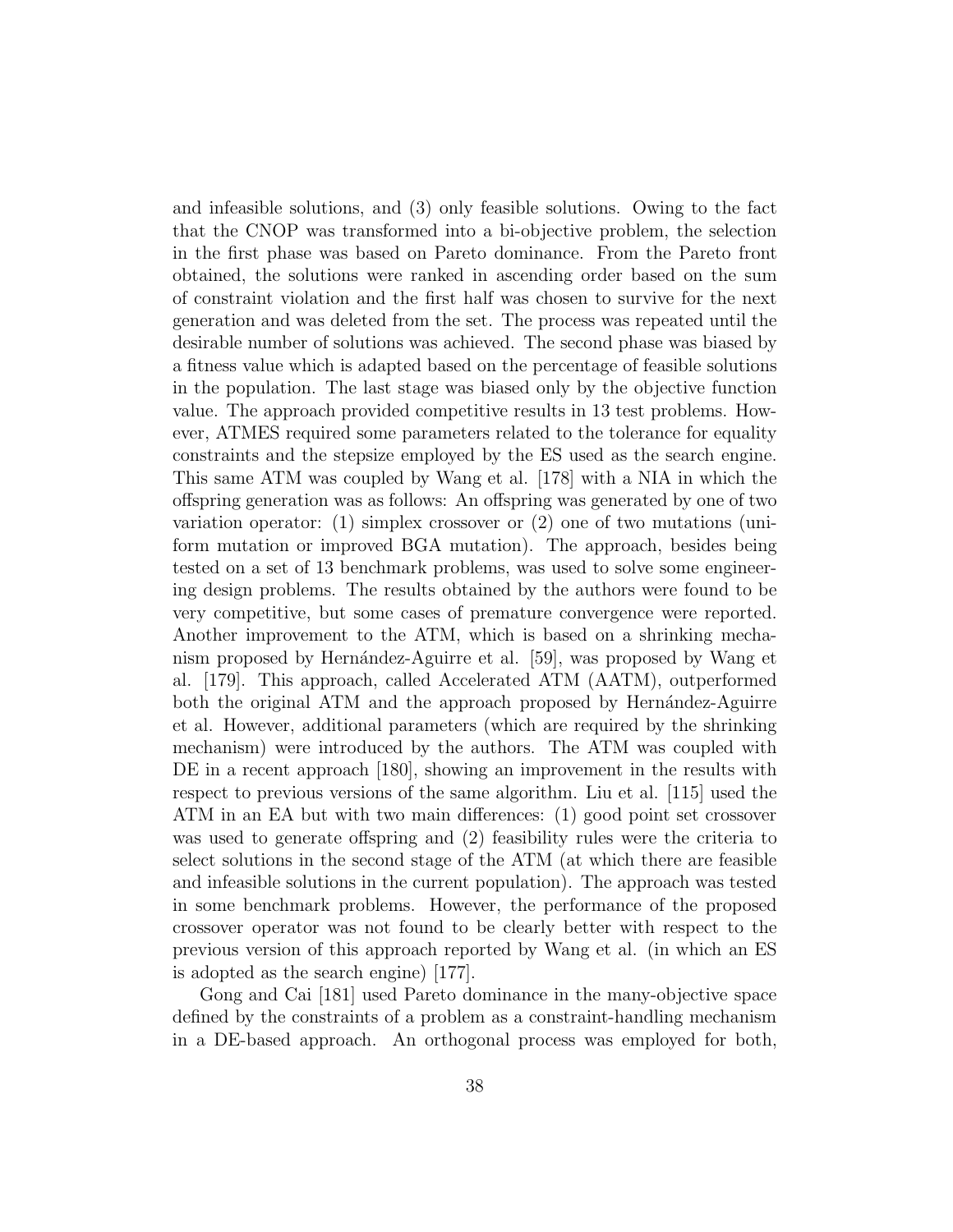generating the initial population and for applying crossover. Furthermore, the  $\epsilon$ -dominance concept [182] was adopted to update an external archive in which the non-dominated solutions found during the search were stored. Orthogonal crossover was applied after DE generated the offspring population. In fact, an intermediate child population was designed to store the offspring which were non-dominated with respect to their parents. The aim is to perform a non-dominance checking on the union of the parent population and the offspring population as a replacement mechanism at the end of each generation of the algorithm. Although the approach provided competitive results in a set of 13 test problems, the contribution of each of the additional mechanisms adopted is not clear. Additionally, no information is provided regarding the fine-tuning required for the parameters required by this approach.

Li et al. [183] solved a CNOP which was also transformed into a biobjective optimization problem by using a PSO algorithm in which Pareto dominance was used as a criterion in the pbest update process and in the selection of the local-best leaders in a neighborhood. In case of ties, the sum of constraint violation worked as a tie-breaker. A mutation operator was also added to keep the approach from converging prematurely. Additionally, a small tolerance was used to consider as feasible to solutions that were slightly infeasible (this is similar to the  $\varepsilon$ -constrained method but with a fixed value instead of a dynamic one). The approach was tested only on three engineering design problems.

Venter and Haftka [184] also transformed a CNOP into a bi-objective optimization problem and used PSO as their search engine. However, the leader selection was based most of the time on the sum of constraint violation, while the rest of the time the criterion was one of the three following choices: (1) the original objective function, (2) the crowding distance or (3) Pareto dominance. The approach was tested on several benchmark problems and some engineering design problems.

Wang et al. [185] used a hybrid selection mechanism based on Pareto dominance and tournament selection into a Adaptive Bacterial Foraging Algorithm (ABFA) to solve CNOPs. The approach uses the so-called good nodes set method to initialize the population, to perform crossover and to spread similar individuals throughout the search space. The approach was tested in a set of benchmark problems and in some engineering design problems, providing competitive results in both cases.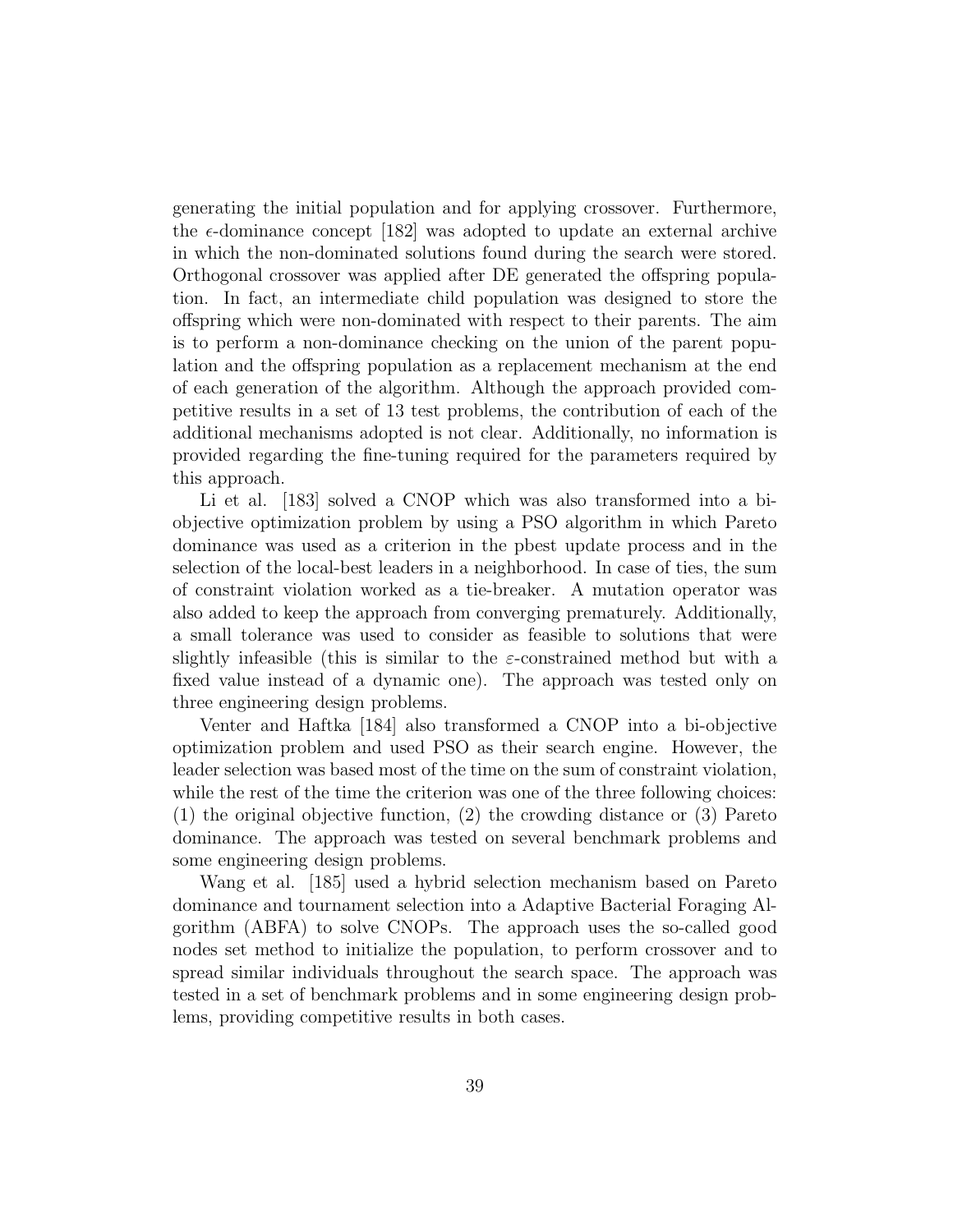## *Discussion*

Based on the taxonomy proposed by Mezura-Montes and Coello Coello in [53] and described in Section 2.4, both CNOP's transformations (both into a bi-objective problem and into a general multi-objective problem, i.e., having more than two objectives), have been popular in the literature. However, in recent years, and perhaps motivated by the current challenges in manyobjective optimization [186], the use of transformation of a CNOP into a bi-objective optimization problem has been preferred [115, 177, 178, 179, 179, 180, 183, 184, 185, 175, 174], with respect to considering each constraint as an independent objective [49, 50, 181]. Furthermore, in most cases, the use of multi-objective concepts is complemented with other mechanisms (e.g., feasibility rules [175], ranking based on the sum of constraint violation [115],  $\epsilon$ -dominance [181]). This aims to produce approaches that are competitive with respect to state-of-the-art algorithms.

On the other hand, from the type of multi-objective concepts adopted, both Pareto ranking [115, 177, 178, 179, 180] and Pareto dominance [181, 183, 184, 185, 175, 174, 173] have been popular in recent approaches. Finally, the use of non-dominated sorting coupled to a diversity mechanism which keeps good infeasible solutions has also been reported [171], although this sort of scheme has been less popular in the literature.

#### *3.7. Ensemble of constraint-handling techniques*

Motivated by the no free lunch theorems [187], Mallipeddi and Suganthan [188] proposed an ensemble of four constraint techniques: feasibility rules, stochastic ranking, a self-adaptive penalty function and the  $\varepsilon$ -constrained method in a four sub-populations scheme designed to solve CNOPs. Two versions were presented, one based on a modified version of a classical evolutionary programming (EP) algorithm [129], and another based on DE which was initially tested on eighteen scalable test problems in [189] and further tested in [188]. Each constraint-handling technique was used to evolve an specific sub-population. Unlike typical island models in parallel NIAs, in which sub-populations evolve separately, in the ECHT there is a close communication among them since these sub-populations share all of their offspring, i.e., an individual disregarded by its sub-population may survive in another population. Based on their experiments, the authors concluded that the ECHT performs better than any of the constraint-handling techniques that it contains. The approach was extensively tested on a set of 37 test problems. The results obtained by both ECHT versions were highly competitive. However,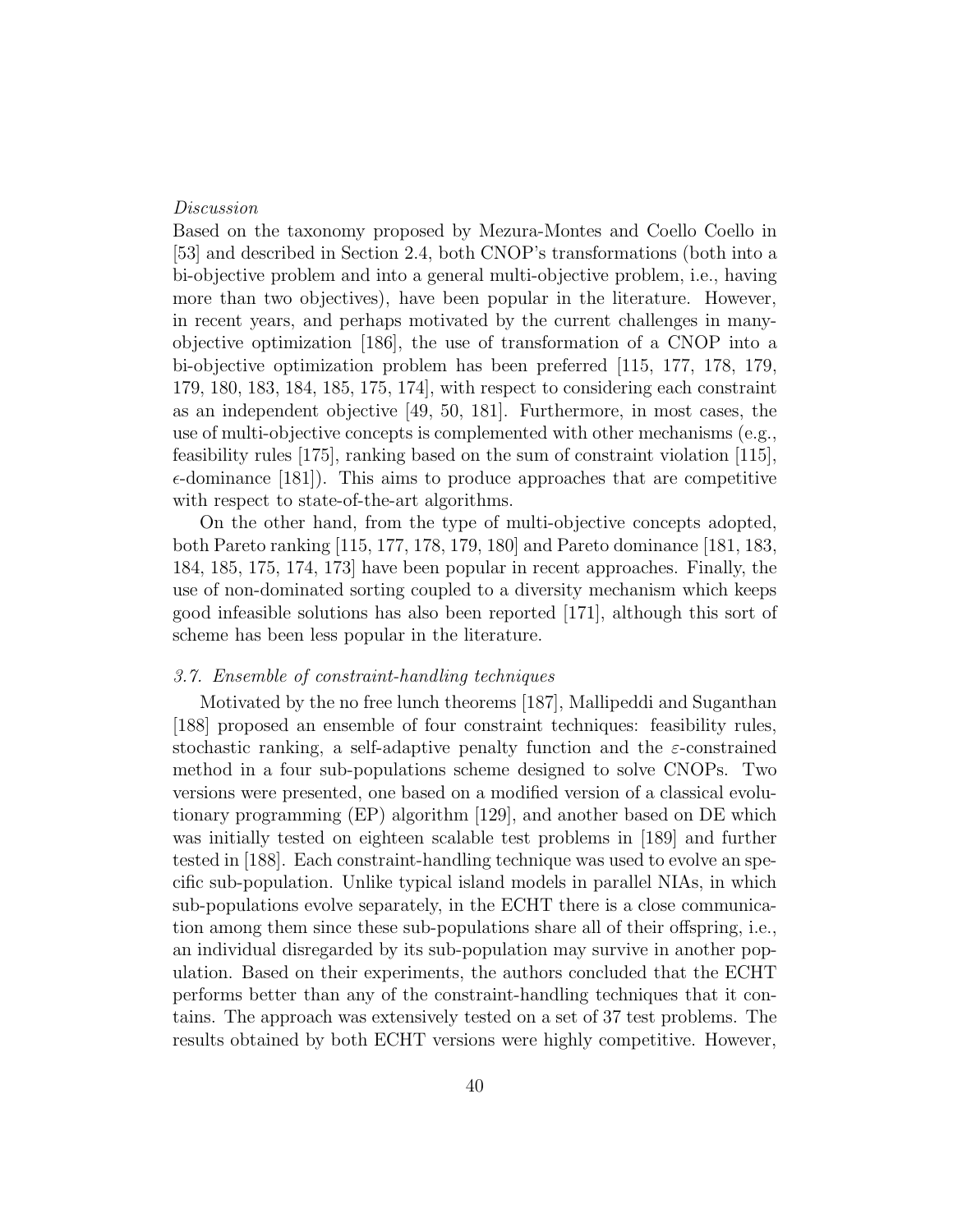the main drawback of the approach is the calibration required (from the user) for each of the constraint-handling techniques adopted.

Elsayed et al. [122] proposed a DE-based algorithm where the combination of four DE-mutations, two DE recombinations and two constrainthandling techniques (feasibility rules and  $\varepsilon$ -constrained method) generated sixteen variants which were assigned to each individual in a single-population algorithm. The rate of usage for each variant was based on its improvement ability measured by its ability to improve solutions. Moreover, a local search algorithm was applied to a random solution at some generations. The approach was tested on a set of 18 test problems with 10 and 30 dimensions, showing a very competitive performance. Its main drawback, as in the previous approach mentioned in this section, is the number of parameters to be tuned by the user.

A similar idea was presented in a combination of two DE variants and a variable neighborhood search with three constraint-handling techniques (feasibility rules,  $\varepsilon$ -constrained method, and an adaptive penalty function) by Tasgetiren et al. [190]. The approach was tested on eighteen test scalable test problems in 10D and 30D. No comparisons nor discussion were included in the paper but it is clear that the constraint-handling mechanisms (with the exception of the feasibility rules) must be fine-tuned by the user. *Discussion*

The ECHT opens a new paradigm in constraint-handling techniques: the design of mechanisms that allows the combination of approaches that can be seen as complementary (in terms of the way in which they operate). Furthermore, the study of different search algorithms (EP and DE in this case) also generates a new research trend in which the aim is to understand better the behavior of different NIAs when coupled to constraint-handling techniques (some studies in this direction already exist, but they have focused only on one particular type of constraint-handling technique [97, 11]). However, as the combination of several techniques considerably enhances the capabilities of an approach, it is also required to define parameter values for each of these techniques in such a way that a proper balance is maintained. In other words, parameter control [191] becomes an important issue when designing ensemble approaches. It is also worth noting the similarities between ensemble approaches and hyper-heuristics as discussed later in this paper.

A summary of the main features of each constraint-handling technique is provided in Table 1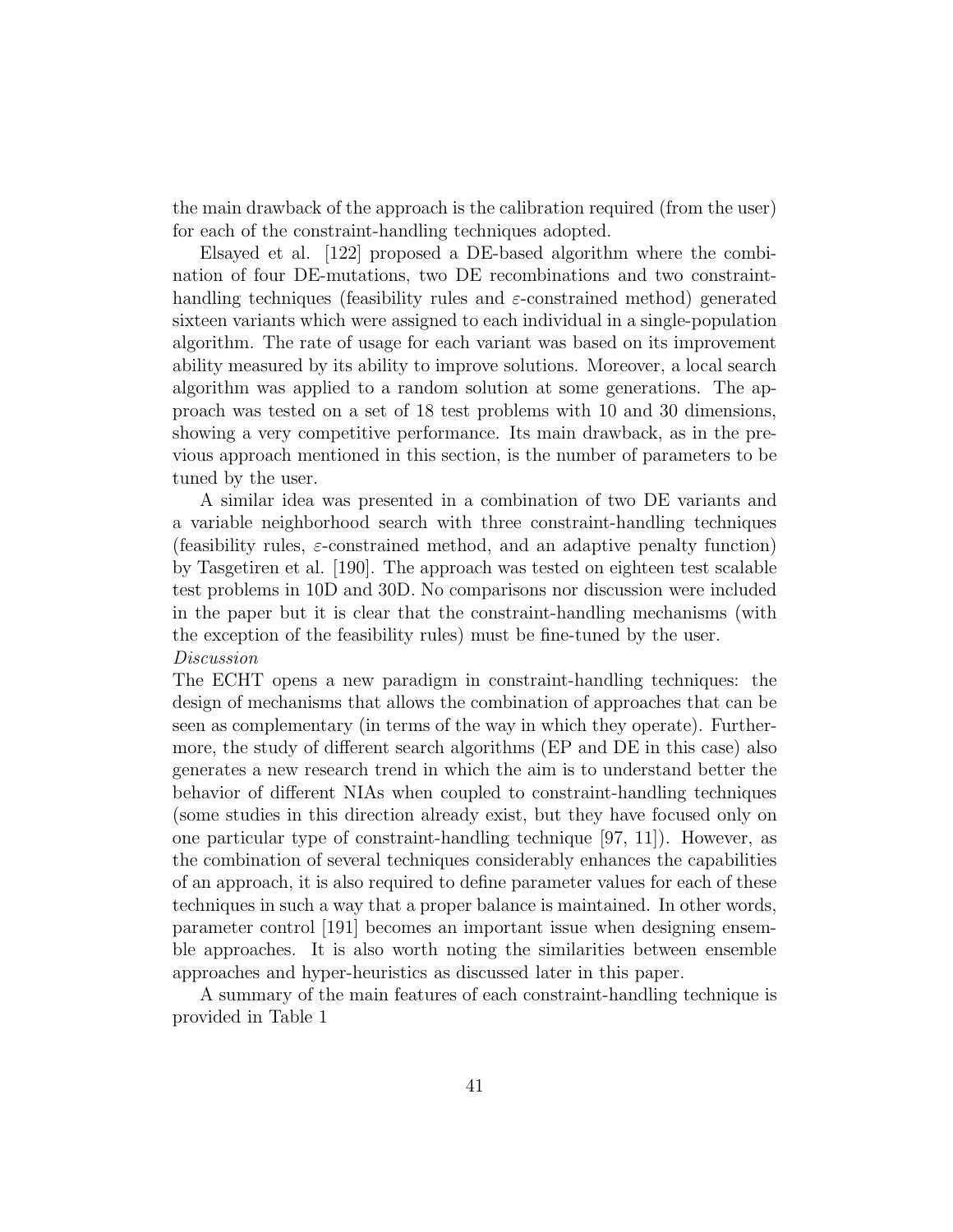Table 1: Summary of main features of the recent constraint-handling technique: FR: feasibility rules, **SR**: stochastic ranking,  $\varepsilon$ -CM:  $\varepsilon$ -constrained method, **NPF**: novel penalty functions, NSO: novel special operators, MOC: multi-objective concepts, ECHT: ensemble of constraint-handling techniques

|                   | Core                          | Pros                   | $\overline{\textbf{Cons}}$  |
|-------------------|-------------------------------|------------------------|-----------------------------|
| Technique         | concept                       |                        |                             |
| FR                | Three criteria for            | Simple to add          | May cause                   |
|                   | pairwise selection            | into a NIA             | premature convergence       |
|                   |                               | No extra parameters    |                             |
| SR                | Ranking process               | Easy to implement      | Not all NIAs have           |
|                   |                               |                        | ordering in their processes |
|                   |                               |                        | One extra parameter         |
| $\varepsilon$ -CM | Transforms a constrained      | Very competitive       | Extra parameters            |
|                   | problem into an               | performance            | Local search for            |
|                   | unconstrained problem         |                        | high performance            |
| <b>NPF</b>        | Focus on adaptive and dynamic | Well-known             | Some of them                |
|                   | approaches                    | transformation process | add extra parameters        |
| <b>NSO</b>        | Focus on boundary             | Tendency to design     | Still                       |
|                   | operators and                 | easy to generalize     | limited usage               |
|                   | equality constraints          | operators              |                             |
| MOC               | Focused on bi-objective       | Both, Pareto           | May require                 |
|                   | transformation                | ranking and dominance  | an addicional               |
|                   | of a CNOP                     | still popular          | constraint-handling         |
|                   | Pareto dominance              |                        | technique                   |
| <b>ECHT</b>       | Combination of two            | Very                   | Requires the                |
|                   | or more constraint-handling   | competitive            | definition of               |
|                   | techniques                    | performance            | several parameter values    |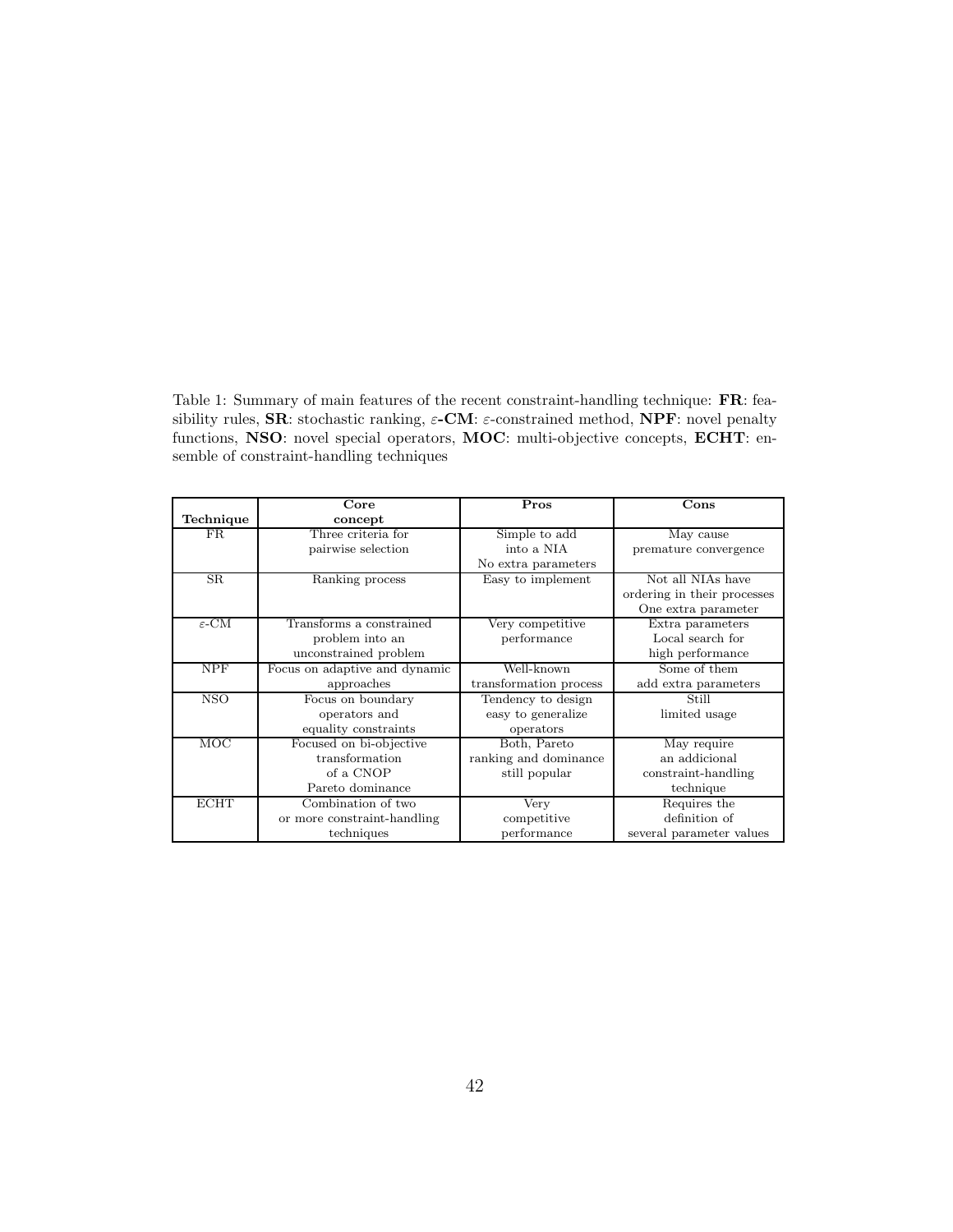#### *3.8. The importance of the search algorithm*

Based on the ever incresing number of NIAs that have been developed to solve optimization problems in the last few years (e.g., PSO [5], DE [192], BFOA [96], ABC [193], ACO in its versions for numerical search spaces [194]), AIS [107]), plus the more traditional approaches (i.e., GAs, EE, and EP [1]), how to decide which algorithm to use for a particular application has become an important issue. From the novel and popular constrainthandling techniques previously discussed and the different search algorithms employed, a few trends can be inferred, as briefly discussed next.

The review presented in this paper suggests a preference for DE over other NIAs [65, 46, 66, 69, 70, 72, 136, 64, 153, 140, 141, 188, 76, 161, 90, 97, 98, 123, 124, 125, 128, 130, 144, 145, 180, 181, 169, 120, 122, 101, 102, 190, 189, 146, 142, 173, 50]. Regarding DE-based approaches to solve CNOPs, most of them use feasibility rules as their constraint-handling mechanism [65, 46, 66, 69, 70, 72, 64, 76, 161, 90, 97, 98, 144, 120, 101, 102, 190].

SR  $[123, 124, 125, 128, 130]$ , and the  $\varepsilon$ -constrained method  $[136, 140, 141,$ 145, 146, 142] have both been coupled to DE. Some recent multi-objectivebased constraint-handling techniques such as the one that considers each constraint as an objective [181, 50] and the ATM [180] have both been coupled to DE as well. In this, it is particularly interesting to note that the ATM was originally proposed with an ES [177]. However, the authors have reported better results with the DE-based version [180]. Finally, adaptive penalty functions [153] and the most recent version of the ECHT [188, 189], use both DE as their search engine.

GAs have remained as a popular choice of several researchers and practitioners [98, 134, 147, 148, 150, 149, 152, 154, 156, 157, 162, 163, 165, 171, 174, 175, 178, 115, 99, 100, 103]. From the GA-based approaches revised in this paper, most of them are based on penalty functions [150, 149, 152, 154, 156, 157] followed by those based on multi-objective optimization concepts [171, 174, 175, 178, 115]. Some others are based on the  $\varepsilon$ -constrained method [98, 134, 147] and special operators  $[162, 163, 165]$ . It is worth noticing, however, that some GA-based approaches [178, 98] have also been implemented using DE instead. In such cases, the authors reported better results when using DE [180, 98]. However, highly competitive results were found with a GA in [99], where a multiparent crossover seems to contribute to such performance.

PSO has been popular to solve CNOPs as well [79, 80, 81, 82, 83, 84, 85, 86, 87, 88, 89, 11, 105, 106, 133, 138, 158, 166, 183, 49]. The use of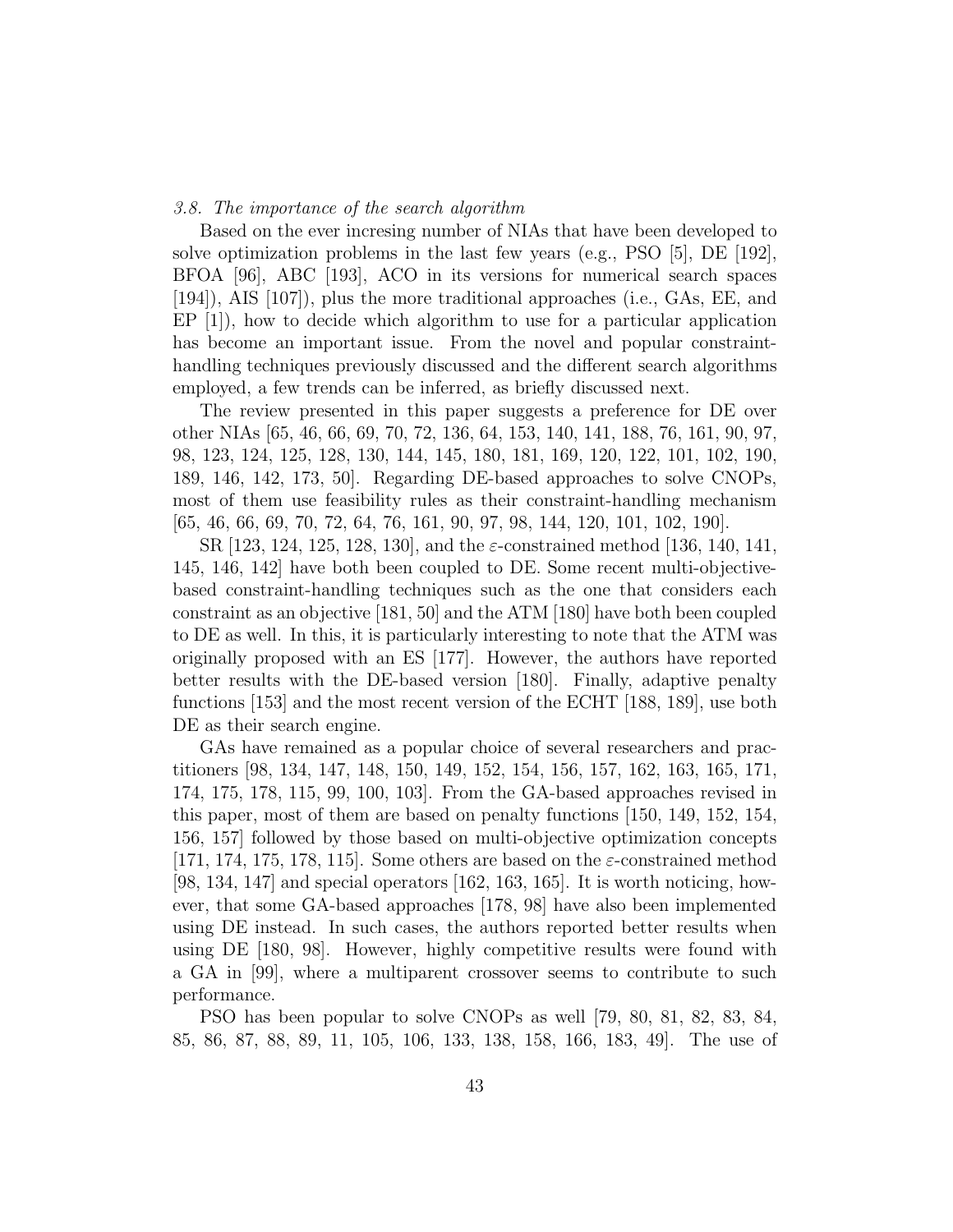feasibility rules to handle constraints has been the most popular choice in PSO-based approaches [79, 80, 81, 82, 83, 84, 85, 86, 87, 88, 89, 11, 105, 106]. Additionally, there are a few approaches based on the  $\varepsilon$ -constrained method [133, 138], on penalty functions [158], on the use of special operators [166] and on multi-objective optimization concepts [183, 49].

ES have been chosen less often than any of the previous NIAs to solve CNOPs [61, 6, 54, 63, 127, 131, 27, 177, 59] and they are mainly associated with SR  $[6, 127, 54, 131]$ . However, ES has also been coupled with feasibility rules [61, 62, 59], with the ATM [177] and with adaptive penalty functions [27].

Altough ES and EP share characteristics in their original versions, when dealing with CNOPs, the latter is clearly less popular than the former. There is, for example, an approach based on EP which adopts SR [129] and another one that was coupled to the ECHT [188]. However, this last approach was slightly outperformed by the ECHT that uses DE instead [188].

In spite of the fact that ACO versions for continuous optimization are relatively rare, some of them have been used to solve CNOPs adopting, for example, SR [126, 132] and special operators [160].

Regarding the most recent NIAs based on cooperative behaviors of simple living organisms such as ABC and BFOA, the most preferred constrainthandling mechanism has been the feasibility rules for ABC [91, 92, 93, 94] and BFOA [95]. There is also an attempt of using the  $\varepsilon$ -constrained method coupled to ABC [121] and one of using Pareto dominance in BFOA [185].

Regarding AIS-based approaches for CNOPs, although in their early days it was common to adopt measures of similarity at bit-string level as their constraint-handling mechanism [108, 109, 110], today there is a trend to use feasibility rules [111, 112, 113, 114]. There are also attempts to use adaptive penalty functions with AIS-based approach [159].

Finally, there are other NIAs, such as the OEA, in which static penalty functions have been considered, although the use of feasibility rules has provided a more stable performance [115].

It can also be observed from some of the most recent approaches that the combination of global and local search engines (i.e., memetic algorithms), has also become popular for solving CNOPs. There are, for example, local search engines based on gradient information which have been coupled to NIAs for solving CNOPs [73, 48, 136, 140, 141, 148, 157, 116, 49, 50, 142, 172, 94, 122, 103]. Additionally, there are also approaches in which direct search methods (i.e., not requiring derivatives) such as Nelder-Mead [161, 76, 135] or pattern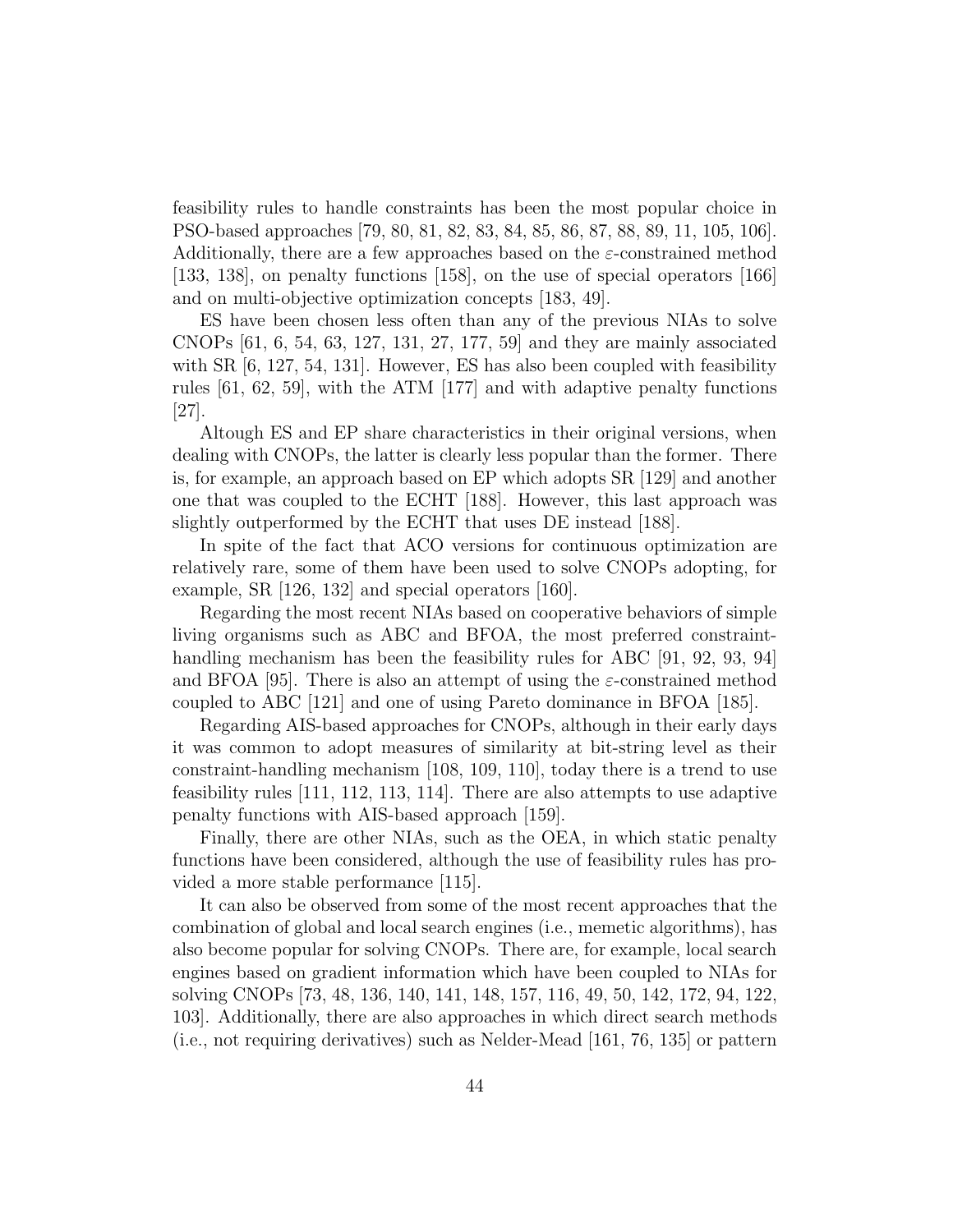search (also known as Hooke-Jeeves) [120] have been adopted. Furthermore there are proposals which combine different local search operators, some of which are based on gradient information, while others are based on direct search methods [117, 118, 165]. Variation operators such as Gaussian mutation [52, 122] and simplex crossover [174] have been used as local search operators, too. In fact, other meta-heuristics such as SA has been used [82] to search locally in a CNOP. Even simple local search algorithms like Matlab's fmincon() function have been adopted [150, 152].

The use of special operators to deal with equality constraints can also be seen as some form of local search operators, as suggested in [162, 163, 164].

On the other hand, there are hybrid approaches which combine two metaheuristics (e.g., the PSO-DE hybrid [85] and the AIS-GA [195]).

### 4. Future trends

From the literature review reported in this paper, it is clear that there currently exist several well-established constraint-handling techniques available for solving CNOPs. However, there still are several research topics which have attracted little attention from researchers. A list of such topics which constitute, from the authors' perspective, promising paths for future research, is provided next.

## *4.1. Constraint-handling for multi-objective optimization*

As stated by Yen [196] and by Ray et al. [171], the development of constraint-handling techniques for multi-objective optimization problems has received relatively little attention in the specialized literature. This may be due to the fact that most researchers assume that any constraint-handling technique developed for single-objective optimization can be easily coupled to a multi-objective algorithm. For example, death-penalties [197], adaptive penalty functions [198, 199], use of constraints as objectives [200], stochastic ranking [201], feasibility rules [151, 202, 203] (with a modification in the first rule, in which two feasible solutions are compared, since in this case nondominance is checked instead of comparing objective function values), and special operators based on gradient information [204] have all been coupled to multi-objective evolutionary algorithms.

There are, however, constraint-handling techniques that were specifically designed for multi-objective problems. Such techniques mostly rely on the use of Pareto dominance or Pareto ranking. For example, Ray et al. [55]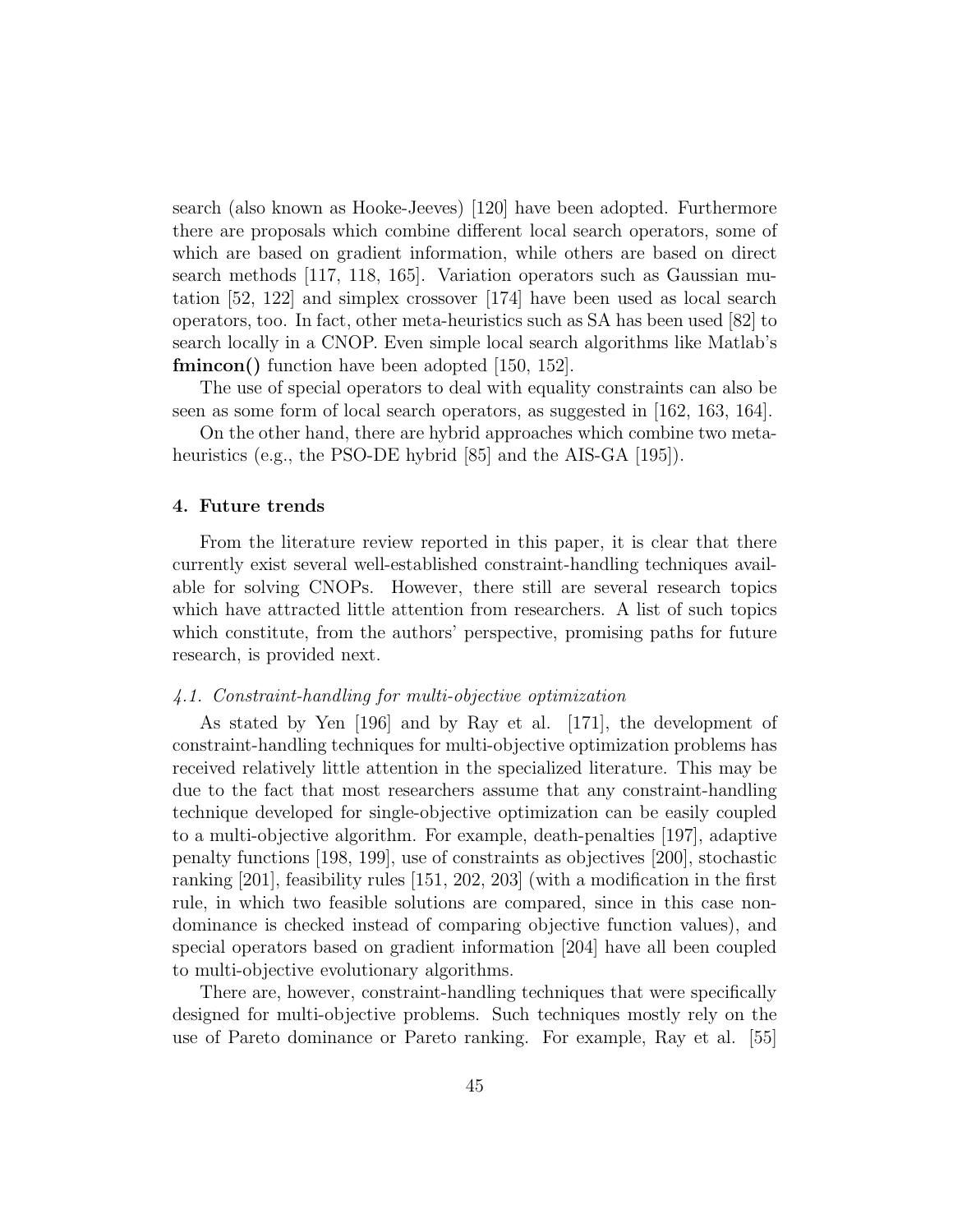proposed the use of Pareto ranking in objective function space, constraints space, or both. Young [205] proposed the use of a combined value obtained from blending rankings from the objective and constraint spaces. Isaacs et al. [170] and Ray et al. [171] proposed the use of non-dominated sorting for feasible and infeasible solutions, separately, and Singh et al. [206] proposed the use of non-dominance checking combined with a special operator to favor constraints satisfaction in simulated annealing. Finally, Qu and Suganthan [207] reported the usage of the ensemble of three constraint-handling techniques (superiority of feasible points,  $\varepsilon$ -constrained method and an adaptive penalty function) to solve a set of well-known constrained multi-objective optimization problems.

There are other topics within this area that remain almost unexplored. For example, performance measures that are appropriate for constraint-handling techniques used in multi-objective optimization, diversity mechanisms specially designed for constrained search spaces, boundary operators for multiobjective problems, among others.

An interesting topic that has attracted a lot of attention in the evolutionary multi-objective optimization literature is the so-called many-objective optimization, in which many (i.e., four or more) objectives are considered). Many-objective optimization is strongly related to constraint-handling techniques, particularly when defining constraints as objectives. In this regard, there is some work from Saxena and Deb [208] in which the use of dimensionality reduction approaches has been explored to evaluate the importance of the constraints of a CNOP. The approach was later extended to constrained multi-objective optimization problems in [209]. Additionally, Saxena et al. [210] have explored the solution of constrained many-objective optimization problems, but there is practically no work done in this area yet.

#### *4.2. Constraint approximation*

In spite of the fact that fitness approximation methods have been extensively applied to unconstrained optimization problems [211, 212], their use in CNOPs remains scarce. There are a few papers that report the use of approximation methods for equality and inequality constraints [162, 163, 164] as well as the use of fitness inheritance to solve CNOPs [213]. However, the use of approximation techniques for dealing with CNOPs is still relatively rare, opening the possibility for new developments that could be very valuable for real-world applications (when dealing with expensive constrained objective functions).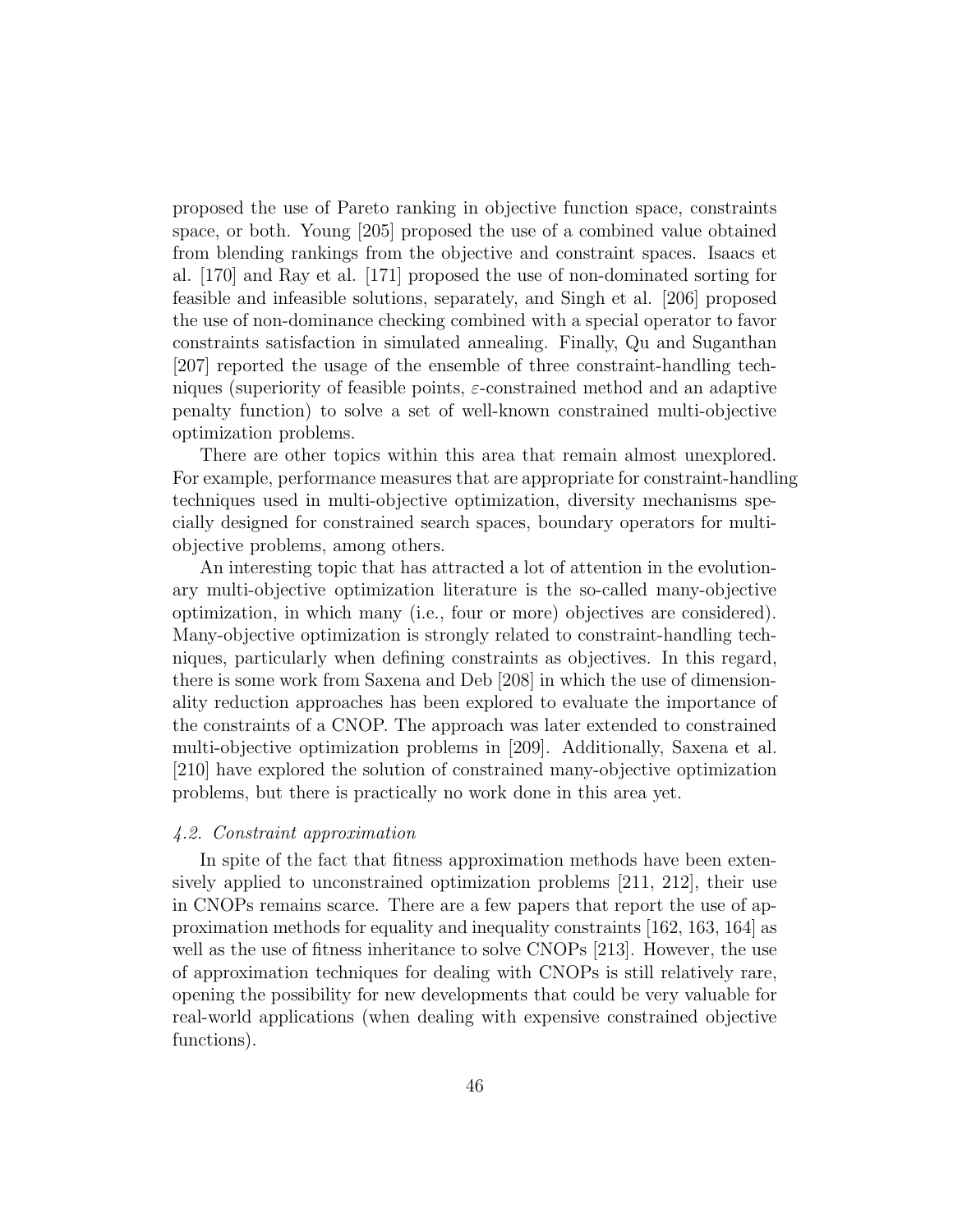### *4.3. Dynamic constraints*

Nowadays, there is a considerable amount of research devoted to deal with dynamic optimization problems. However, most of this work is focused on unconstrained search spaces [214] and very few efforts have focused on constrained problems. For example, Nguyen and Yao [215] adopted a penalty function and a special operator to transform infeasible solutions into feasible ones. An interesting conclusion in this preliminary study was the convenience of using special operators instead of keeping or maintaining diversity in the population, as normally done in unconstrained dynamic optimization problems. Singh et al. [216] used their IDEA algorithm (based on multiobjective concepts to handle constraints) as a sub-evolve mechanism within a framework to solve dynamic CNOPs (DCNOPs). Clearly, more work in this direction is still required. Furthermore, more test problems and appropriate performance measures are required in this area [215].

## *4.4. Hyper-heuristics*

Hyper-heuristics, are approaches in which several metaheuristics act at different stages during the search, as determined by a centralized control mechanism [217]. Hyper-heuristics have been popular in combinatorial optimization, but their use in constrained problems is almost unexistent. The authors are aware of only one work in this direction, which remains unpublished (see [218]). It is evidently expected that hyper-heuristics become more popular in this area in the years to come. In fact, hyper-heuristics share clear similarities with the the ensemble of constraint-hanlding techniques [188, 122, 190], and with approaches that adopt different variation operators in the same NIA [98]. However, no specific hyper-heuristic mechanisms were defined in any of those approaches.

## *4.5. Theory*

Theoretical studies on constrained optimization using NIAs are also very scarce. There is some work on runtime analysis in constrained search spaces with EAs [219] and also in the usefulness of infeasible solutions in the search process [220]. Other theoretical studies have focused on some ES variants, such as the  $(1+1)$ -ES [221] and more recently the  $(1,\lambda)$ -ES [222], in both cases focused on the solution of a simple CNOP. However, more research in this area is required. It would be interesting, for example, to analyze convergence and fitness landscapes in the presence of constraints.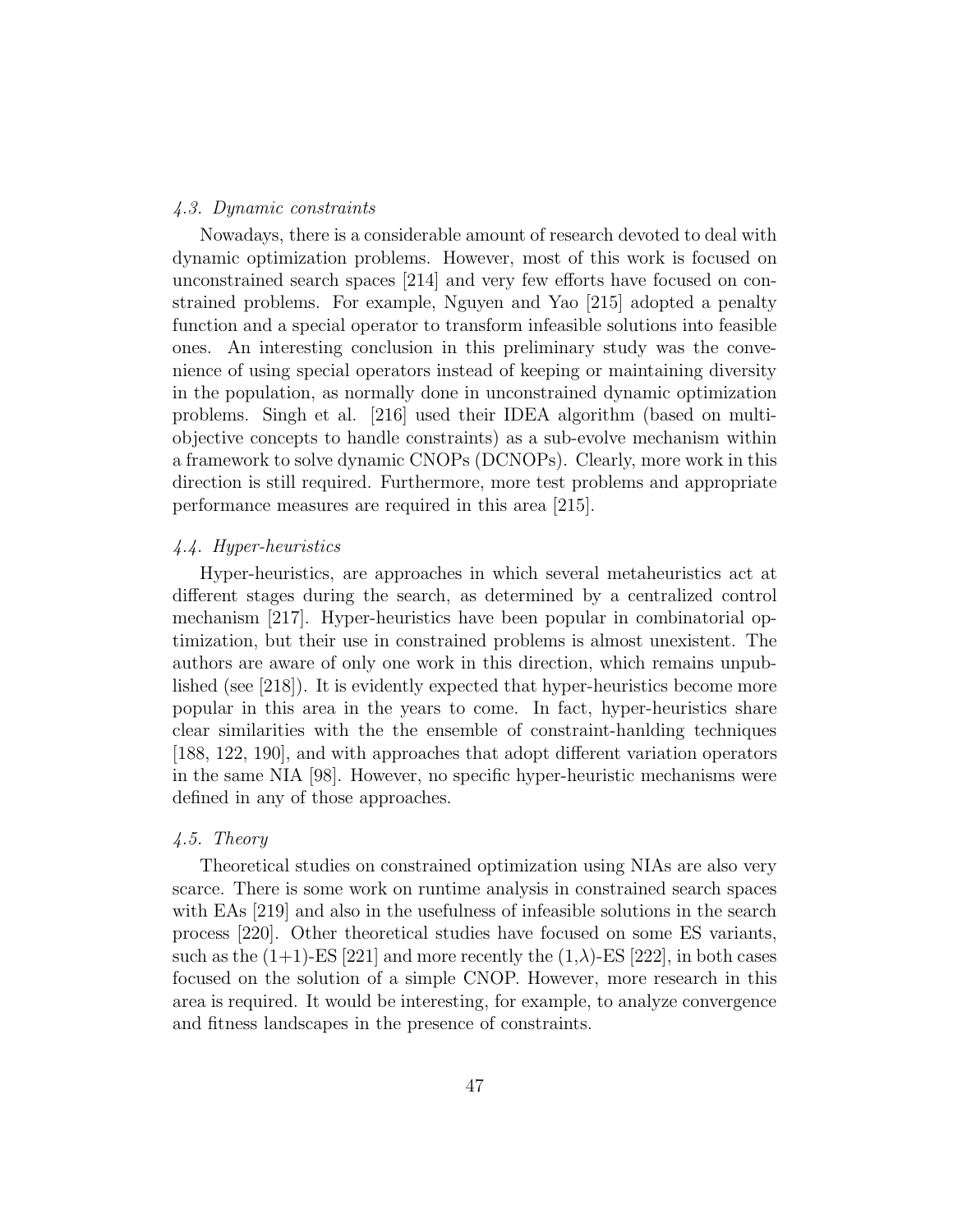### 5. Conclusions

This paper has presented a literature review of techniques to adapt NIAs to the solution of CNOPs. Based on an updated and relatively brief taxonomy of approaches that has been introduced in previous surveys on this topic, the most representative constraint-handling techniques currently available were briefly discussed and analyzed. From the review presented here, the following conclusions can be drawn:

- 1. Although in the early days of this area, a wide variety of approaches were developed, today, there is clear trend to adopt and further develop a small set of approaches which have been found to be competitive in a variety of problems. Thus, we can say that exploitation is now being favored as opposed to the exploration that characterized the early days of this field.
- 2. Feasibility rules is the most popular constraint-handling technique in current use. This is due to its simplicity and effectiveness and in spite of the fact that it is prone (when it is not properly coupled to a NIA) to cause premature convergence. Overall, this approach has been found to provide a stable behavior for solving constrained optimization problems using NIAs, as reflected by a number of studies in that direction. This approach has also been commonly adopted when studying other topics related to constrained optimization (e.g., design of variation operators, parameter control, termination conditions, etc.), also because of its simplicity.
- 3. DE is the most popular search engine found in constrained optimization. This is due to its good and consistent performance and to its simplicity (normally, very few changes are required to make it work well in a wide variety of CNOPs).
- 4. SR remains as a highly competitive and relatively simple constrainthandling technique, and has been coupled to several NIAs, from which DE is the most popular choice and PSO is the less popular.
- 5. Regarding penalty functions, they still remain popular (particularly in engineering optimization). The most preferred approaches are those incorporating adaptive mechanisms to define the penalty factor values, and the most popular search engine is the GA. In this regard, the development of specialized variation operators that are specifically designed to deal with constraints may be not only interesting, but can also be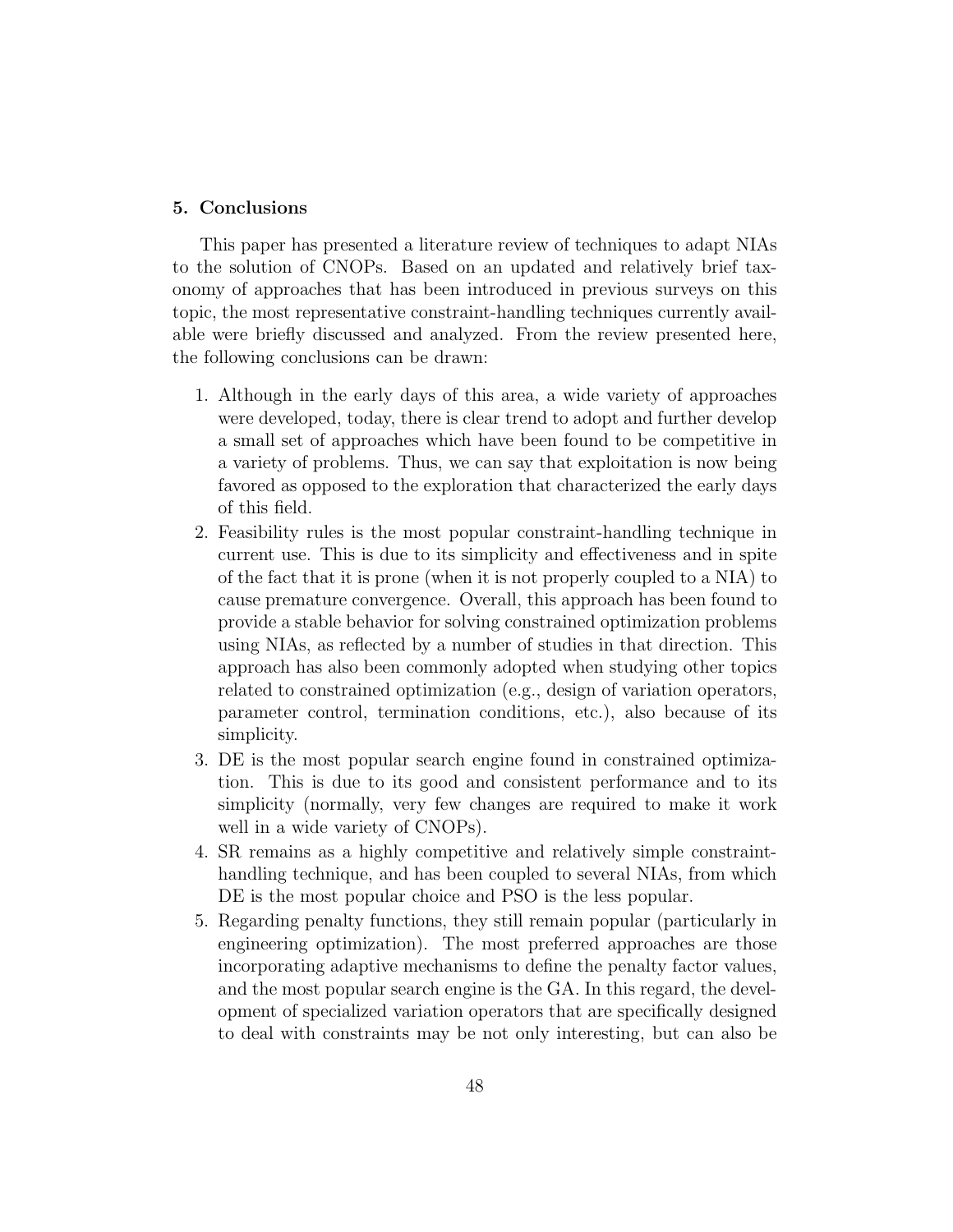a good alternative to reduce the computational cost typically required by most adaptation mechanisms.

- 6. Memetic algorithms for solving CNOPs are becoming more popular in the literature, even surpassing other hybrid approaches (i.e., those combining features of two or more different NIAs). In this regard, the development of new local search strategies that are specifically designed for constrained search spaces is a promising research topic.
- 7. Some special operators have been designed to be easier to generalize, making them more popular in the literature.
- 8. Several research topics need to be tackled or revisited. The design of constraint-handling techniques for dynamic and/or multi-objective problems, the use of fitness approximation and surrogate methods, the use of hyper-heuristics, the study of fitness landscapes in the presence of constraints, the development of theoretical foundations for the approaches in current use are only some of the topics that deserve more research in the years to come.

To finish, it is fair to state that constrained numerical optimization using NIAs is still an active area of research that offers lots of opportunities to both newcomers and established researchers. As such, this area is expected to continue growing in the following years not only in terms of number of publications but also in terms of the depth of the work being undertaken.

## Acknowledgements

The first author acknowledges support from CONACyT project no. 79809. The second author acknowledges support from CONACyT project no. 103570.

# References

- [1] A. Eiben, J. E. Smith, Introduction to Evolutionary Computing, Natural Computing Series, Springer Verlag, 2003.
- [2] J. Kennedy, R. C. Eberhart, Swarm Intelligence, Morgan Kaufmann, UK, 2001.
- [3] Z. Michalewicz, D. B. Fogel, How to Solve It: Modern Heuristics, Springer, Germany, 2nd edition, 2004.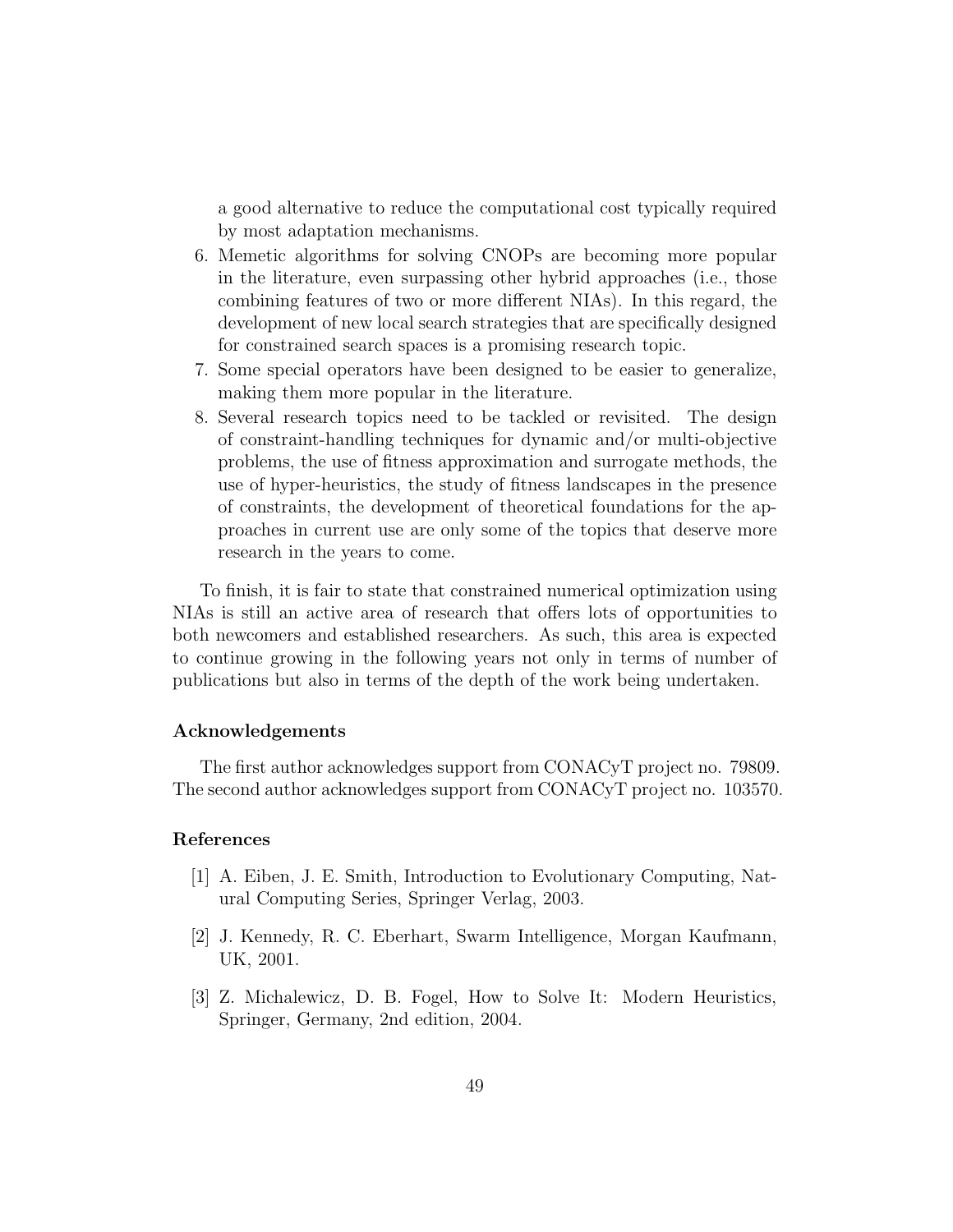- [4] T. Bäck, Evolutionary Algorithms in Theory and Practice, Oxford University Press, New York, 1996.
- [5] A. P. Engelbrecht, Fundamentals of Computational Swarm Intelligence, John Wiley & Sons, 2005.
- [6] T. P. Runarsson, X. Yao, Stochastic Ranking for Constrained Evolutionary Optimization, IEEE Transactions on Evolutionary Computation 4 (2000) 284–294.
- [7] Z. Michalewicz, M. Schoenauer, Evolutionary Algorithms for Constrained Parameter Optimization Problems, Evolutionary Computation 4 (1996) 1–32.
- [8] C. A. C. Coello, Theoretical and Numerical Constraint Handling Techniques used with Evolutionary Algorithms: A Survey of the State of the Art, Computer Methods in Applied Mechanics and Engineering 191 (2002) 1245–1287.
- [9] E. Mezura-Montes (Ed.), Constraint-Handling in Evolutionary Optimization, volume 198 of *Studies in Computational Intelligence*, Springer-Verlag, 2009.
- [10] O. Kramer, A review of constraint-handling techniques for evolution strategies, Applied Computational Intelligence and Soft Computing 2010 (2010). Article ID 185063, 11 pages, doi:10.1155/2010/185063. ISNN:1666-6038.
- [11] E. Mezura-Montes, J. I. Flores-Mendoza, Improved particle swarm optimization in constrained numerical search spaces, in: R. Chiong (Ed.), Nature-Inspired Algorithms for Optimization, volume 193, Springer-Verlag, Studies in Computational Intelligence Series, 2009, ISBN: 978- 3-540-72963-1., 2009, pp. 299–332.
- [12] S. Salcedo-Sanz, A survey of repair methods used as constraint handling techniques in evolutionary algorithms, Computer Science Review 3 (2009) 175–192.
- [13] A. E. Smith, D. W. Coit, Constraint Handling Techniques—Penalty Functions, in: T. B¨ack, D. B. Fogel, Z. Michalewicz (Eds.), Handbook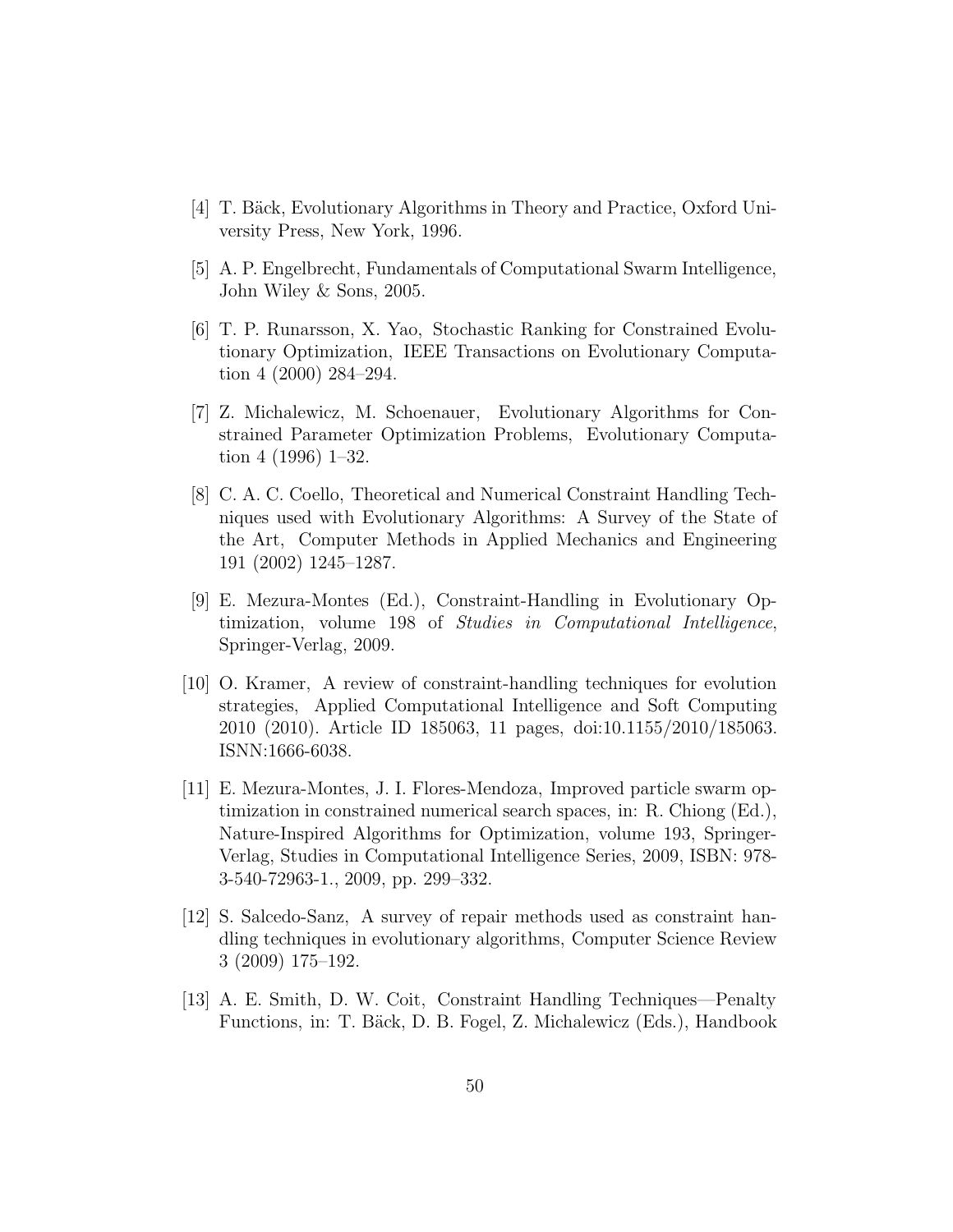of Evolutionary Computation, Oxford University Press and Institute of Physics Publishing, 1997, pp. C5.2–1–C5.2–6.

- [14] T. Bäck, F. Hoffmeister, H.-P. Schwefel, A Survey of Evolution Strategies, in: R. K. Belew, L. B. Booker (Eds.), Proceedings of the Fourth International Conference on Genetic Algorithms, Morgan Kaufmann Publishers, San Mateo, California, 1991, pp. 2–9.
- [15] H.-P. Schwefel, Numerical Optimization of Computer Models, John Wiley & Sons, Great Britain, 1981.
- [16] A. Kuri-Morales, C. V. Quezada, A Universal Eclectic Genetic Algorithm for Constrained Optimization, in: Proceedings 6th European Congress on Intelligent Techniques & Soft Computing, EUFIT'98, Verlag Mainz, Aachen, Germany, 1998, pp. 518–522.
- [17] A. Homaifar, S. H. Y. Lai, X. Qi, Constrained Optimization via Genetic Algorithms, Simulation 62 (1994) 242–254.
- [18] F. Hoffmeister, J. Sprave, Problem-independent handling of constraints by use of metric penalty functions, in: L. J. Fogel, P. J. Angeline, T. Bäck (Eds.), Proceedings of the Fifth Annual Conference on Evolutionary Programming (EP'96), The MIT Press, San Diego, California, 1996, pp. 289–294.
- [19] R. G. L. Riche, C. Knopf-Lenoir, R. T. Haftka, A Segregated Genetic Algorithm for Constrained Structural Optimization, in: L. J. Eshelman (Ed.), Proceedings of the Sixth International Conference on Genetic Algorithms (ICGA-95), University of Pittsburgh, Morgan Kaufmann Publishers, San Mateo, California, 1995, pp. 558–565.
- [20] J. Joines, C. Houck, On the use of non-stationary penalty functions to solve nonlinear constrained optimization problems with GAs, in: D. Fogel (Ed.), Proceedings of the first IEEE Conference on Evolutionary Computation, IEEE Press, Orlando, Florida, 1994, pp. 579–584.
- [21] S. Kazarlis, V. Petridis, Varying Fitness Functions in Genetic Algorithms: Studying the Rate of Increase of the Dynamic Penalty Terms, in: A. E. Eiben, T. Bäck, M. Schoenauer, H.-P. Schwefel (Eds.), Proceedings of the 5th Parallel Problem Solving from Nature (PPSN V),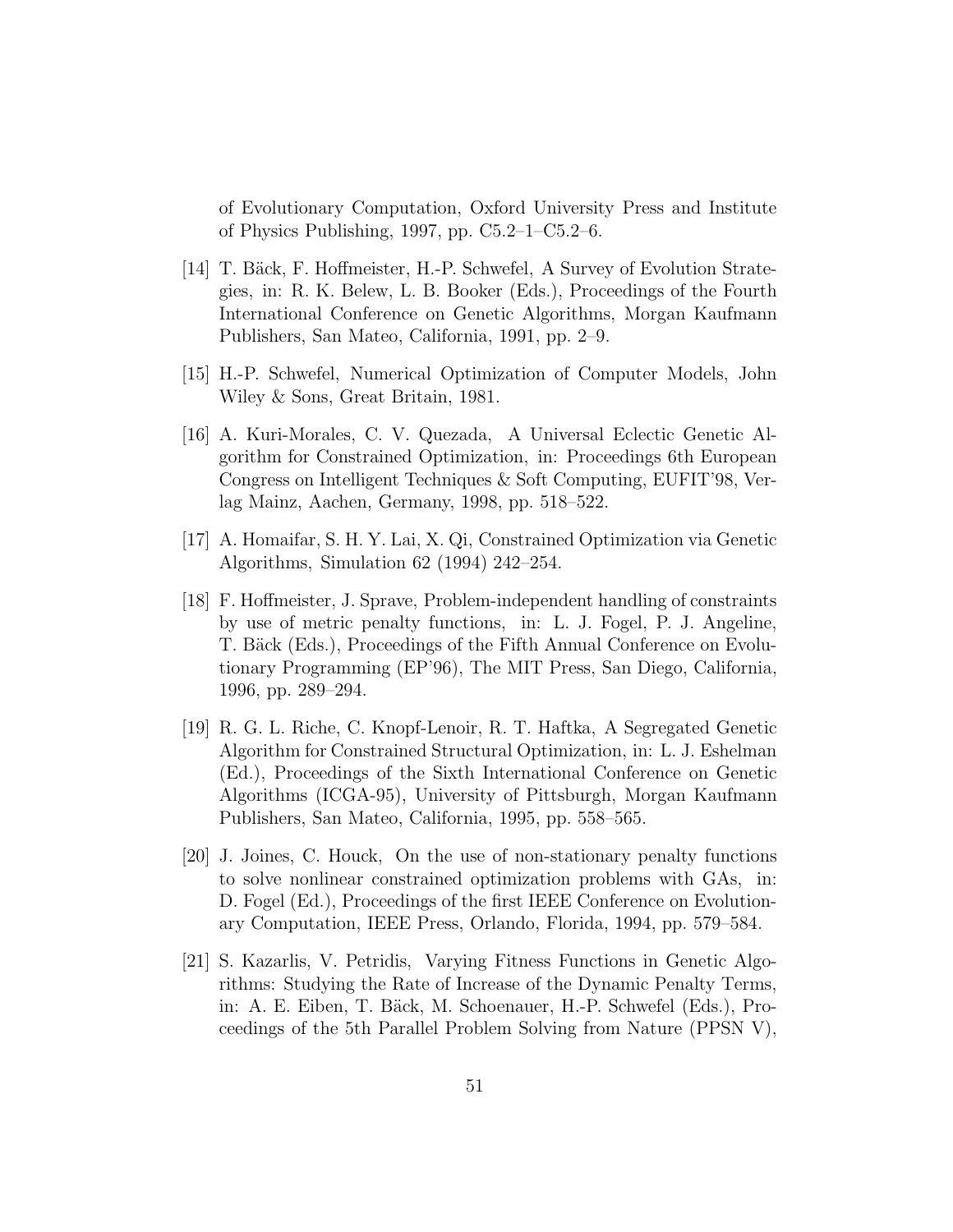Amsterdan, The Netherlands, Springer-Verlag, Heidelberg, Germany, 1998, pp. 211–220. Lecture Notes in Computer Science Vol. 1498.

- [22] W. A. Crossley, E. A. Williams, A Study of Adaptive Penalty Functions for Constrained Genetic Algorithm Based Optimization, in: AIAA 35th Aerospace Sciences Meeting and Exhibit, AIAA Paper 97-0083, Reno, Nevada.
- [23] Z. Michalewicz, N. F. Attia, Evolutionary Optimization of Constrained Problems, in: Proceedings of the 3rd Annual Conference on Evolutionary Programming, World Scientific, 1994, pp. 98–108.
- [24] A. B. Hadj-Alouane, J. C. Bean, A Genetic Algorithm for the Multiple-Choice Integer Program, Operations Research 45 (1997) 92–101.
- [25] K. Rasheed, An Adaptive Penalty Approach for Constrained Genetic-Algorithm Optimization, in: J. R. Koza, W. Banzhaf, K. Chellapilla, K. Deb, M. Dorigo, D. B. Fogel, M. H. Garzon, D. E. Goldberg, H. Iba, R. L. Riolo (Eds.), Proceedings of the Third Annual Genetic Programming Conference, Morgan Kaufmann Publishers, San Francisco, California, 1998, pp. 584–590.
- [26] H. Hamda, M. Schoenauer, Adaptive techniques for Evolutionary Topological Optimum Design, in: I. Parmee (Ed.), Proceedings of the Fourth International Conference on Adaptive Computing in Design and Manufacture (ACDM'2000), Springer-Verlag, University of Plymouth, Devon, UK, 2000, pp. 123–136.
- [27] S. B. Hamida, M. Schoenauer, ASCHEA: New Results Using Adaptive Segregational Constraint Handling, in: Proceedings of the Congress on Evolutionary Computation 2002 (CEC'2002), volume 1, IEEE Service Center, Piscataway, New Jersey, 2002, pp. 884–889.
- [28] H. J. Barbosa, A. C. Lemonge, An adaptive penalty scheme in genetic algorithms for constrained optimization problems, in: W. Langdon, et al. (Eds.), Proceedings of the Genetic and Evolutionary Computation Conference (GECCO'2002), Morgan Kaufmann Publishers, San Francisco, California, 2002, pp. 287–294.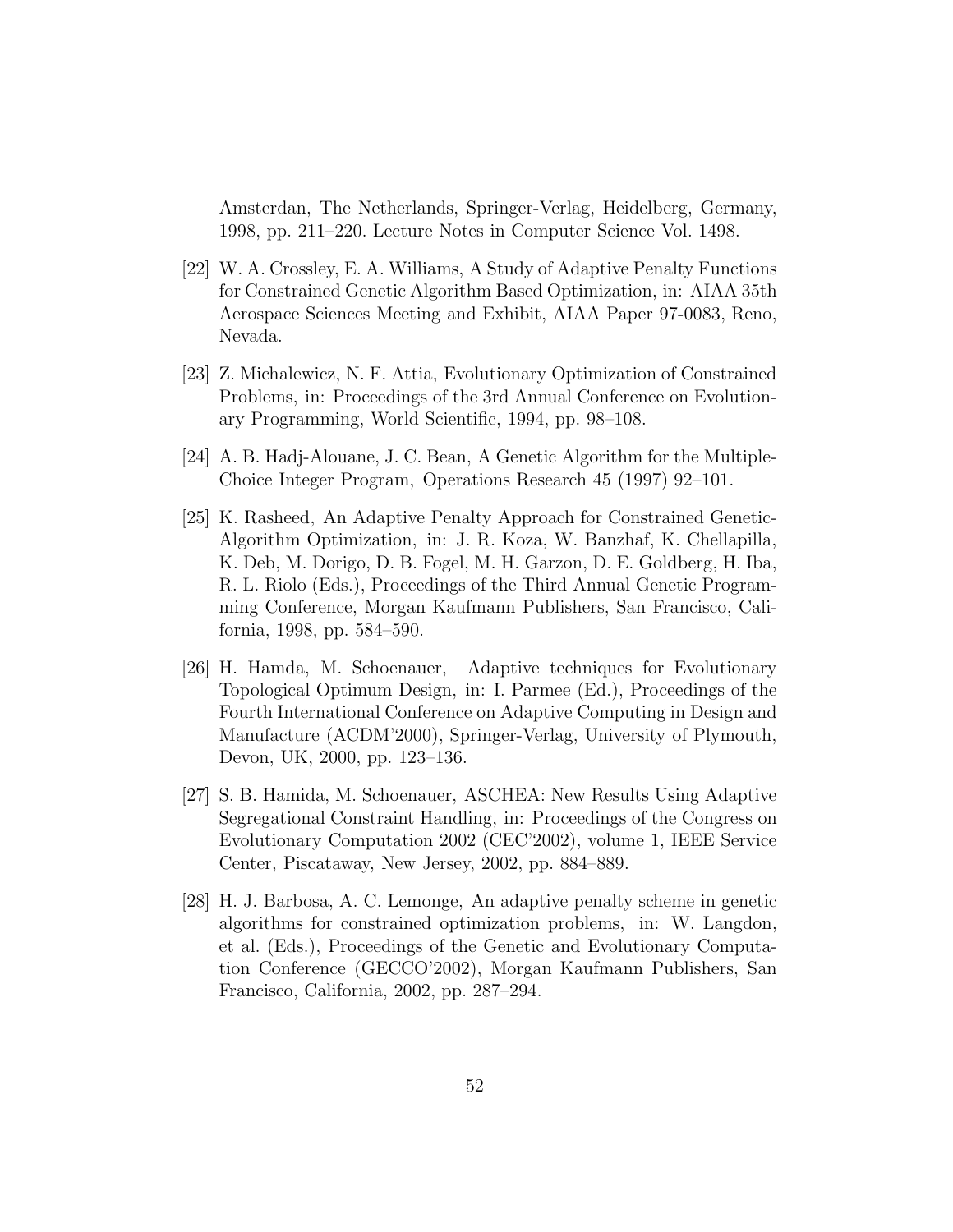- [29] C. A. Coello Coello, Use of a Self-Adaptive Penalty Approach for Engineering Optimization Problems, Computers in Industry 41 (2000) 113–127.
- [30] B. Wu, X. Yu, Fuzzy Penalty Function Approach for Constrained Function Optimization with Evolutionary Algorithms, in: Proceedings of the 8th International Conference on Neural Information Processing, Fudan University Press, Shanghai, China, 2001, pp. 299–304.
- [31] S. Koziel, Z. Michalewicz, A Decoder-based Evolutionary Algorithm for Constrained Parameter Optimization Problems, in: T. Bäck, A. E. Eiben, M. Schoenauer, H.-P. Schwefel (Eds.), Proceedings of the 5th Parallel Problem Solving from Nature (PPSN V), Amsterdan, The Netherlands, Springer-Verlag, Heidelberg, Germany, 1998, pp. 231–240. Lecture Notes in Computer Science Vol. 1498.
- [32] S. Koziel, Z. Michalewicz, Evolutionary Algorithms, Homomorphous Mappings, and Constrained Parameter Optimization, Evolutionary Computation 7 (1999) 19–44.
- [33] D. G. Kim, P. Husbands, Riemann Mapping Constraint Handling Method for Genetic Algorithms, Technical Report CSRP 469, COGS, University of Sussex, UK, 1997.
- [34] D. G. Kim, P. Husbands, Landscape Changes and the Performance of Mapping Based Constraint Handling Methods, in: A. E. Eiben, T. Bäck, M. Schoenauer, H.-P. Schwefel (Eds.), Proceedings of the 5th Parallel Problem Solving from Nature (PPSN V), Amsterdan, The Netherlands, Springer-Verlag, Heidelberg, Germany, 1998, pp. 221–230. Lecture Notes in Computer Science Vol. 1498.
- [35] D. G. Kim, P. Husbands, Mapping Based Constraint Handling for Evolutionary Search; Thurston's Circle Packing and Grid Generation, in: I. Parmee (Ed.), The Integration of Evolutionary and Adaptive Computing Technologies with Product/System Design and Realisation, Springer-Verlag, Plymouth, United Kingdom, 1998, pp. 161–173.
- [36] Z. Michalewicz, Genetic Algorithms + Data Structures = Evolution Programs, Springer-Verlag, third edition, 1996.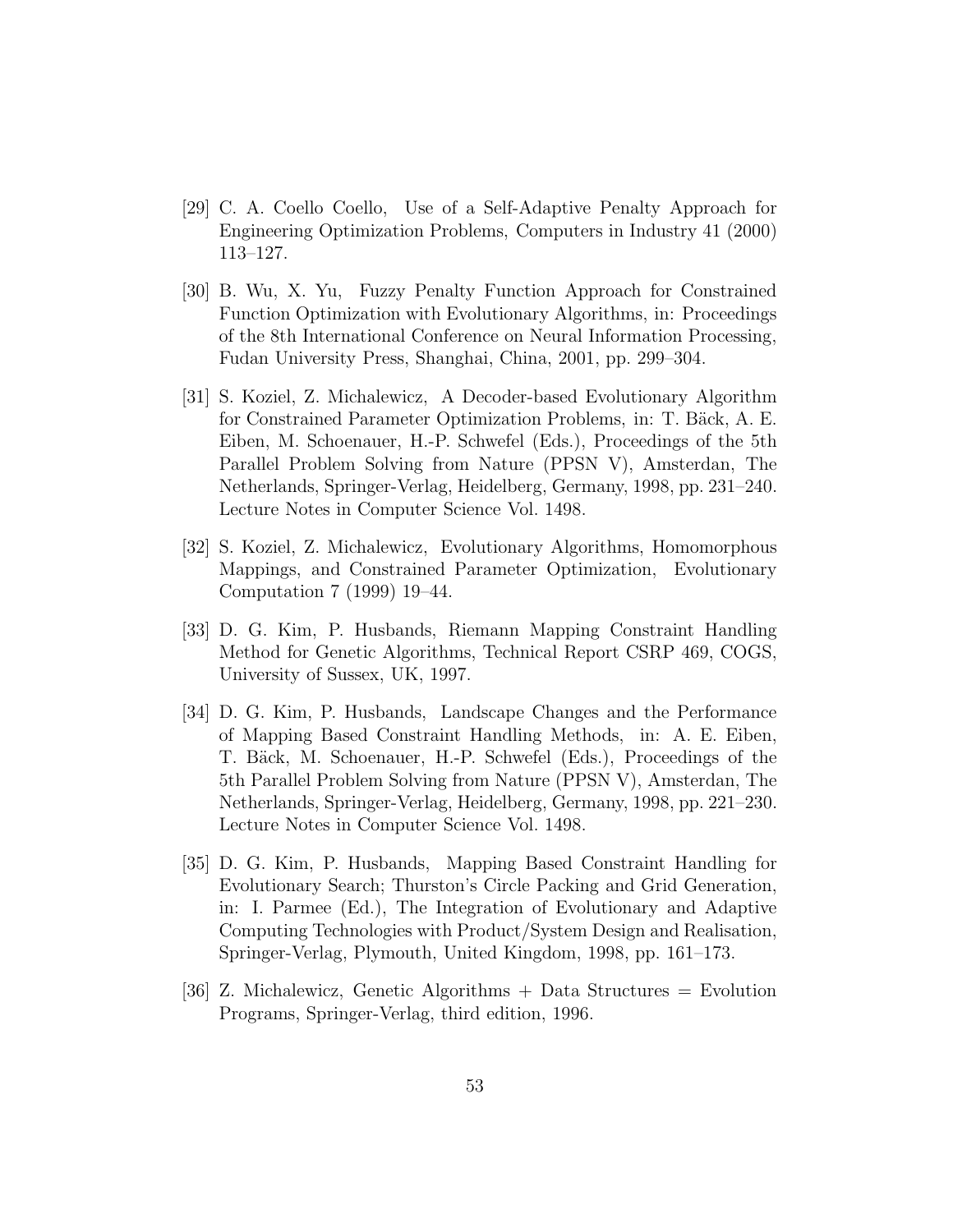- [37] M. Schoenauer, Z. Michalewicz, Evolutionary Computation at the Edge of Feasibility, in: H.-M. Voigt, W. Ebeling, I. Rechenberg, H.-P. Schwefel (Eds.), Proceedings of the Fourth Conference on Parallel Problem Solving from Nature (PPSN IV), Berlin, Germany, Springer-Verlag, Heidelberg, Germany, 1996, pp. 245–254.
- [38] Z. Michalewicz, G. Nazhiyath, Genocop III: A co-evolutionary algorithm for numerical optimization with nonlinear constraints, in: D. B. Fogel (Ed.), Proceedings of the Second IEEE International Conference on Evolutionary Computation, IEEE Press, Piscataway, New Jersey, 1995, pp. 647–651.
- [39] R. Kowalczyk, Constraint Consistent Genetic Algorithms, in: Proceedings of the 1997 IEEE Conference on Evolutionary Computation, IEEE, Indianapolis, USA, 1997, pp. 343–348.
- [40] M. Schoenauer, Z. Michalewicz, Boundary Operators for Constrained Parameter Optimization Problems, in: T. Bäck (Ed.), Proceedings of the Seventh International Conference on Genetic Algorithms (ICGA-97), Morgan Kaufmann, San Francisco, California, 1997, pp. 322–329.
- [41] M. Schoenauer, Z. Michalewicz, Sphere Operators and Their Applicability for Constrained Optimization Problems, in: V. Porto, N. Saravanan, D. Waagen, A. Eiben (Eds.), Proceedings of the 7th International Conference on Evolutionary Programming (EP98), San Diego, California, USA, Springer-Verlag, Heidelberg, Germany, 1998, pp. 241– 250. Lecture Notes in Computer Science Vol. 1447.
- [42] D. Powell, M. M. Skolnick, Using genetic algorithms in engineering design optimization with non-linear constraints, in: S. Forrest (Ed.), Proceedings of the Fifth International Conference on Genetic Algorithms (ICGA-93), University of Illinois at Urbana-Champaign, Morgan Kaufmann Publishers, San Mateo, California, 1993, pp. 424–431.
- [43] R. Hinterding, Z. Michalewicz, Your Brains and My Beauty: Parent Matching for Constrained Optimisation, in: Proceedings of the 5th International Conference on Evolutionary Computation, Anchorage, Alaska, pp. 810–815.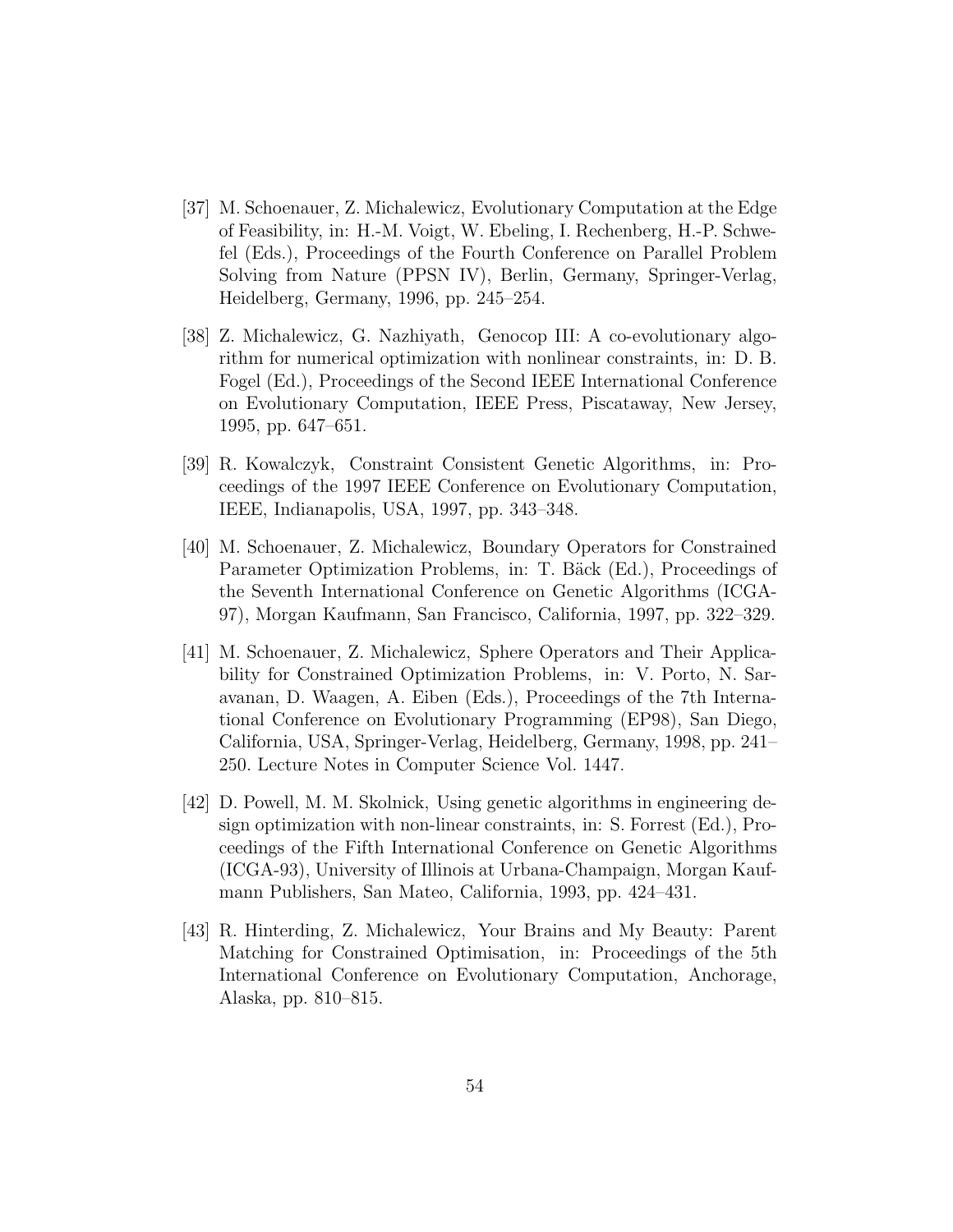- [44] M. Schoenauer, S. Xanthakis, Constrained GA Optimization, in: S. Forrest (Ed.), Proceedings of the Fifth International Conference on Genetic Algorithms (ICGA-93), University of Illinois at Urbana-Champaign, Morgan Kauffman Publishers, San Mateo, California, 1993, pp. 573–580.
- [45] K. Deb, An Efficient Constraint Handling Method for Genetic Algorithms, Computer Methods in Applied Mechanics and Engineering 186 (2000) 311–338.
- [46] E. Mezura-Montes, C. A. Coello Coello, E. I. Tun-Morales, Simple Feasibility Rules and Differential Evolution for Constrained Optimization, in: R. Monroy, G. Arroyo-Figueroa, L. E. Sucar, H. Sossa (Eds.), Proceedings of the 3rd Mexican International Conference on Artificial Intelligence (MICAI'2004), Springer Verlag, Heidelberg, Germany, 2004, pp. 707–716. Lecture Notes in Artificial Intelligence No. 2972.
- [47] C. A. Coello Coello, Treating Constraints as Objectives for Single-Objective Evolutionary Optimization, Engineering Optimization 32 (2000) 275–308.
- [48] J. J. Liang, P. N. Suganthan, Dynamic Multi-Swarm Particle Swarm Optimizer with a Novel Constrain-Handling Mechanism, in: 2006 IEEE Congress on Evolutionary Computation (CEC'2006), IEEE, Vancouver, BC, Canada, 2006, pp. 316–323.
- [49] J. J. Liang, S. Zhigang, L. Zhihui, Coevolutionary comprehensive learning particle swarm optimizer, in: 2010 Congress on Evolutionary Computation (CEC'2010), IEEE Service Center, Barcelona, Spain, 2010, pp. 1505–1512.
- [50] Z. Li, J. Liang, X. He, Z. Shang, Differential evolution with dynamic constraint-handling mechanism, in: 2010 Congress on Evolutionary Computation (CEC'2010), IEEE Service Center, Barcelona, Spain, 2010, pp. 1899–1906.
- [51] S. Venkatraman, G. G. Yen, A Generic Framework for Constrained Optimization Using Genetic Algorithms, IEEE Transactions on Evolutionary Computation 9 (2005).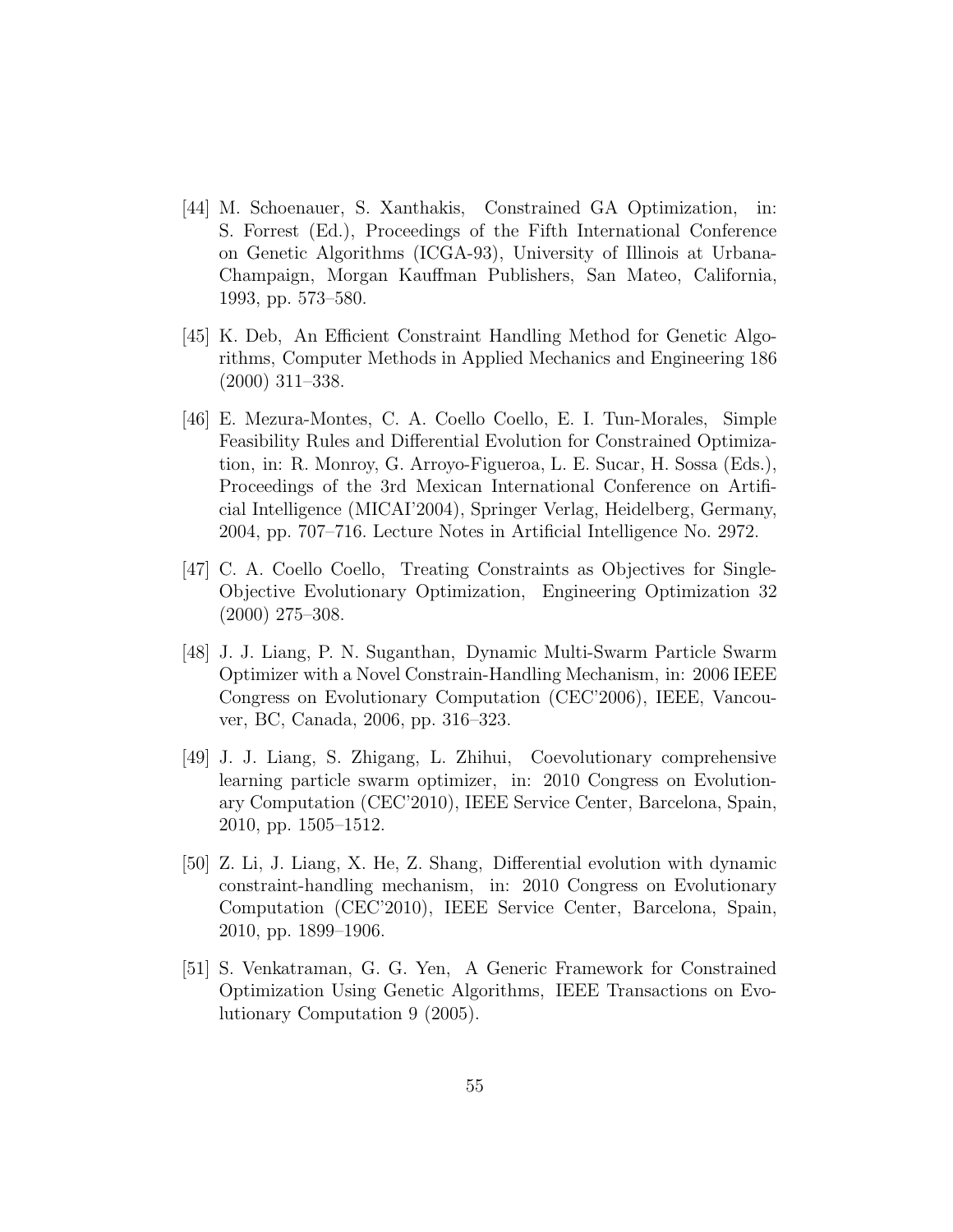- [52] B. Liu, H. Ma, X. Zhang, B. Liu, Y. Zhou, A memetic co-evolutionary differential evolution algorithm for constrained optimization, in: 2007 IEEE Congress on Evolutionary Computation (CEC'2007), IEEE Press, Singapore, 2007, pp. 2996–3002.
- [53] E. Mezura-Montes, C. A. Coello-Coello, Constrained optimization via multiobjective evolutionary algorithms, in: D. C. in Joshua Knowles, K. Deb (Eds.), Multiobjective Problems Solving from Nature: From Concepts to Applications, Springer-Verlag, Natural Computing Series, 2008, ISBN: 978-3-540-72963-1., 2008, pp. 53–76.
- [54] T. P. Runarsson, X. Yao, Search biases in constrained evolutionary optimization, IEEE Transactions on Systems, Man, and Cybernetics Part C—Applications and Reviews 35 (2005) 233–243.
- [55] T. Ray, T. Kang, S. K. Chye, An Evolutionary Algorithm for Constrained Optimization, in: D. Whitley, D. Goldberg, E. Cantú-Paz, L. Spector, I. Parmee, H.-G. Beyer (Eds.), Proceedings of the Genetic and Evolutionary Computation Conference (GECCO'2000), Morgan Kaufmann, San Francisco, California, 2000, pp. 771–777.
- [56] T. Ray, K. Liew, A Swarm with an Effective Information Sharing Mechanism for Unconstrained and Constrained Single Objective Optimization Problems, in: Proceedings of the Congress on Evolutionary Computation 2001 (CEC'2001), volume 1, IEEE Service Center, Piscataway, New Jersey, 2001, pp. 75–80.
- [57] S. Akhtar, K. Tai, T. Ray, A Socio-Behavioural Simulation Model for Engineering Design Optimization, Engineering Optimization 34 (2002) 341–354.
- [58] A. Angantyr, J. Andersson, J.-O. Aidanpaa, Constrained Optimization based on a Multiobjective Evolutionary Algorithms, in: Proceedings of the Congress on Evolutionary Computation 2003 (CEC'2003), volume 3, Canberra, Australia, IEEE Service Center, Piscataway, New Jersey, 2003, pp. 1560–1567.
- [59] A. Hern´andez-Aguirre, S. Botello-Rionda, C. A. Coello Coello, G. Lizárraga-Lizárraga, E. Mezura-Montes, Handling Constraints using Multiobjective Optimization Concepts, International Journal for Numerical Methods in Engineering 59 (2004) 1989–2017.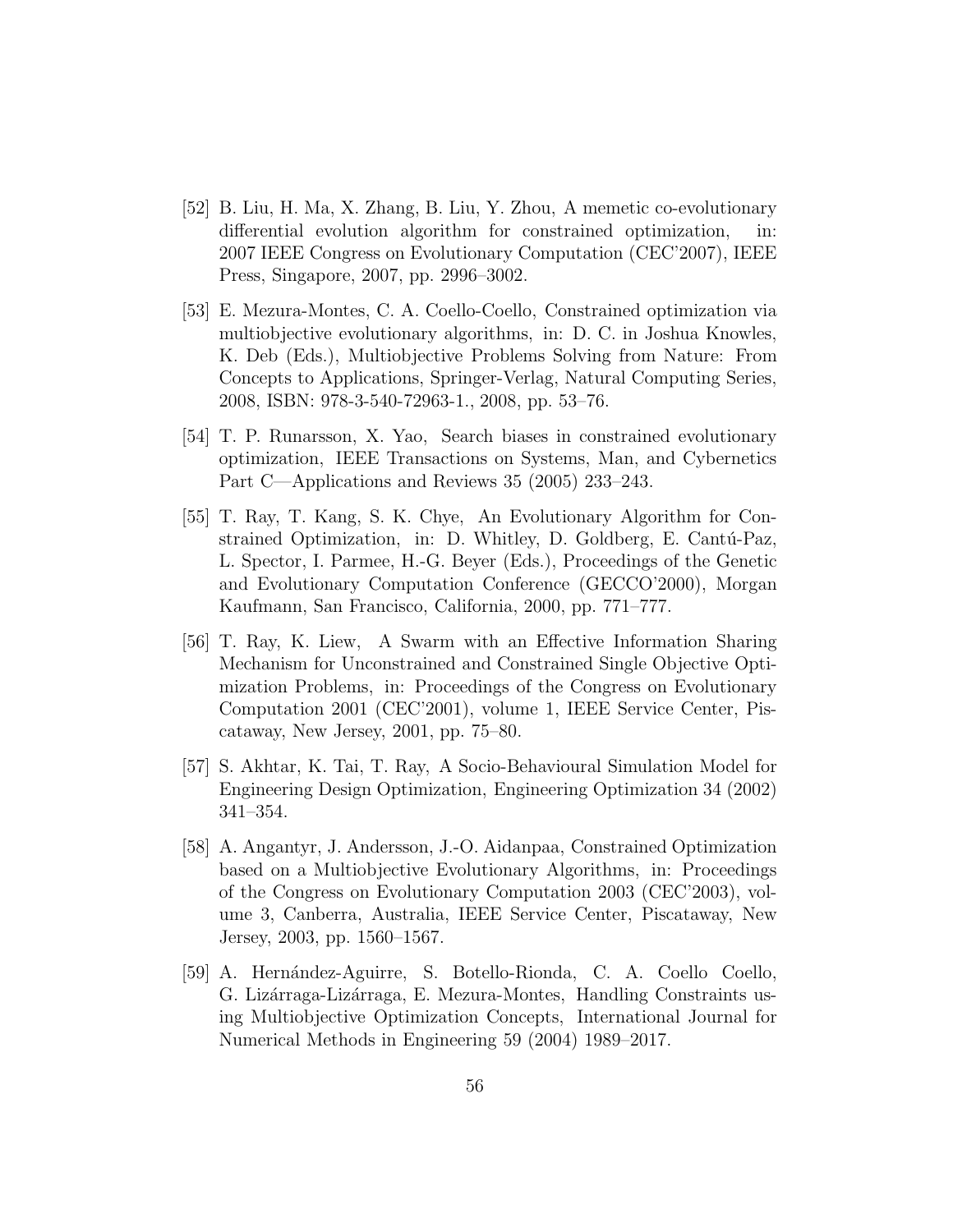- [60] T. Ray, K. Liew, Society and Civilization: An Optimization Algorithm Based on the Simulation of Social Behavior, IEEE Transactions on Evolutionary Computation 7 (2003) 386–396.
- [61] A. I. Oyman, K. Deb, H.-G. Beyer, An Alternative Constraint Handling Method for Evolution Strategies, in: Proceedings of the Congress on Evolutionary Computation 1999 (CEC'99), volume 1, IEEE Service Center, Piscataway, New Jersey, 1999, pp. 612–619.
- [62] E. Mezura-Montes, C. A. Coello Coello, A Simple Multimembered Evolution Strategy to Solve Constrained Optimization Problems, IEEE Transactions on Evolutionary Computation 9 (2005) 1–17.
- [63] E. Mezura-Montes, J. Velázquez-Reyes, C. A. C. Coello, Promising Infeasibility and Multiple Offspring Incorporated to Differential Evolution for Constrained Optimization, in: H.-G. Beyer, U.-M. O'Reilly, D. Arnold, W. Banzhaf, C. Blum, E. Bonabeau, E. Cant Paz, D. Dasgupta, K. Deb, J. Foste r, E. de Jong, H. Lipson, X. Llora, S. Mancoridis, M. Pelikan, G. Raidl, T. Soule, A. Tyrrell, J.-P. Watson, E. Zitzler (Eds.), Proceedings of the Genetic and Evolutionary Computation Conference (GECCO'2005), volume 1, Washington DC, USA, ACM Press, New York, 2005, pp. 225–232. ISBN 1-59593-010-8.
- [64] E. Mezura-Montes, J. Velázquez-Reyes, C. A. C. Coello, Modified Differential Evolution for Constrained Optimization, in: 2006 IEEE Congress on Evolutionary Computation (CEC'2006), IEEE, Vancouver, BC, Canada, 2006, pp. 332–339.
- [65] J. Lampinen, A Constraint Handling Approach for the Differential Evolution Algorithm, in: Proceedings of the Congress on Evolutionary Computation 2002 (CEC'2002), volume 2, IEEE Service Center, Piscataway, New Jersey, 2002, pp. 1468–1473.
- [66] S. Kukkonen, J. Lampinen, Constrained Real-Parameter Optimization with Generalized Differential Evolution, in: 2006 IEEE Congress on Evolutionary Computation (CEC'2006), IEEE, Vancouver, BC, Canada, 2006, pp. 911–918.
- [67] A. L. Jaimes, C. A. Coello Coello, H. Aguirre, K. Tanaka, Adaptive objective space partitioning using conflict information for many-objective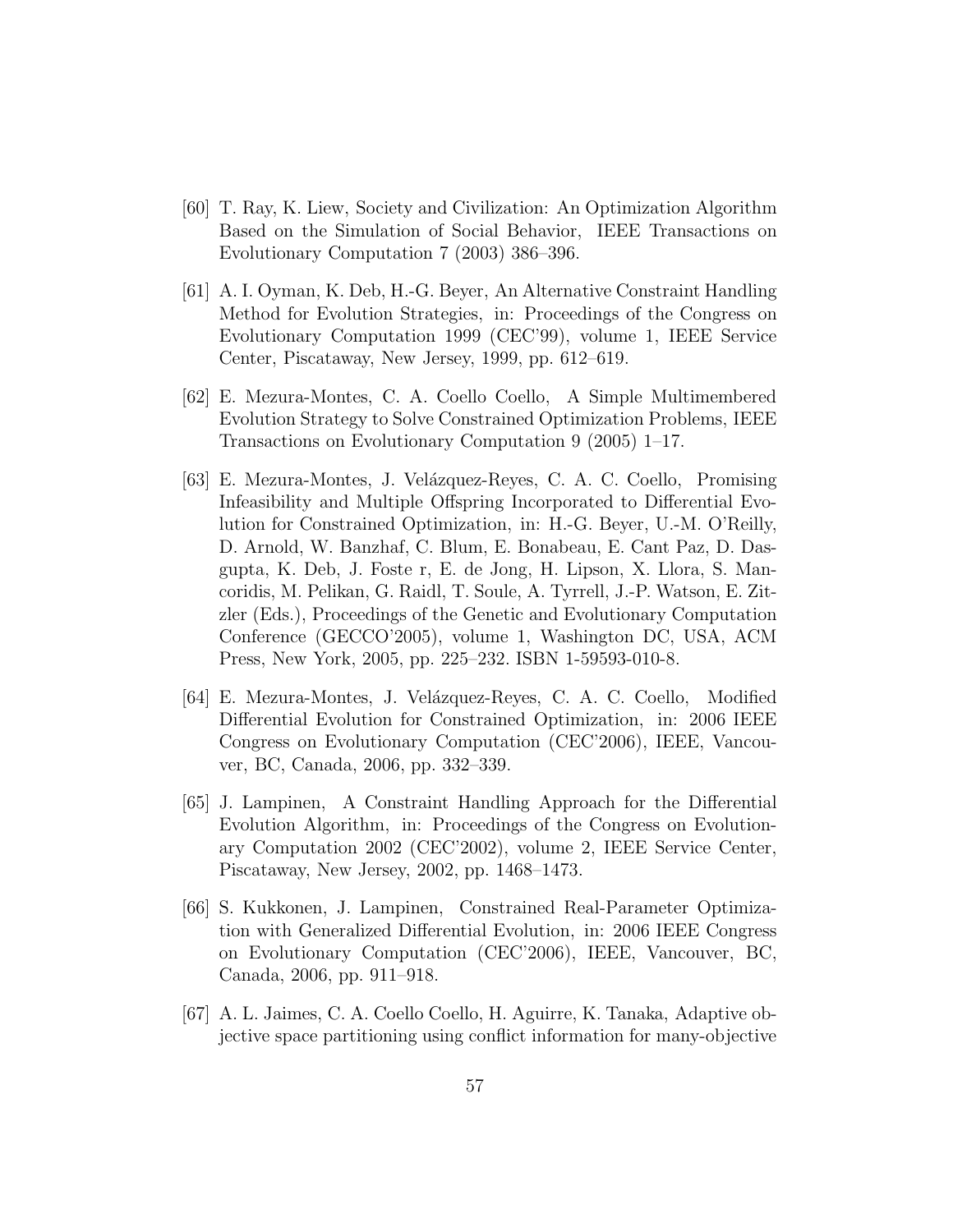optimization, in: R. Takahashi, et al. (Eds.), 2011 Evolutionary Multicriterion Optimization Conference (EMO'2011), Springer-Verlag, Heidelberg, Germany, 2011, pp. 151–165. LNCS Vol. 6576.

- [68] E. Mezura-Montes, A. G. Palomeque-Ortiz, Parameter Control in Differential Evolution for Constrained Optimization, in: 2009 Congress on Evolutionary Computation (CEC'2009), IEEE Service Center, Tronheim, Norway, 2009, pp. 1375–1382.
- [69] K. Zielinski, R. Laur, Constrained Single-Objective Optimization Using Differential Evolution, in: 2006 IEEE Congress on Evolutionary Computation (CEC'2006), IEEE, Vancouver, BC, Canada, 2006, pp. 927–934.
- [70] K. Zielinski, R. Laur, Stopping criteria for differential evolution in constrained single-objective optimization, in: U. K. Chakraborty (Ed.), Advances in Differential Evolution, Springer, Berlin, 2008, pp. 111–138. ISBN 978-3-540-68827-3.
- [71] K. Zielinski, X. Wang, R. Laur, Comparison of Adaptive Approaches for Differential Evolution, in: G. Rudolph, T. Jansen, S. Lucas, C. Poloni, N. Beume (Eds.), Parallel Problem Solving from Nature– PPSN X, Springer. Lecture Notes in Computer Science Vol. 5199, Dortmund, Germany, 2008, pp. 641–650.
- [72] K. Zielinski, S. P. Vudathu, R. Laur, Influence of Different Deviations Allowed for Equality Constraints on Particle Swarm Optimization and Differential Evolution, in: N. Krasnogor, G. Nicosia, M. Pavone, D. Pelta (Eds.), Nature Inspired Cooperative Strategies for Optimization, Springer, Berlin, 2008, pp. 249–259. ISBN 978-3-540-78986-4.
- [73] V. L. Huang, A. K. Qin, P. N. Suganthan, Self-adaptative Differential Evolution Algorithm for Constrained Real-Parameter Optimization, in: 2006 IEEE Congress on Evolutionary Computation (CEC'2006), IEEE, Vancouver, BC, Canada, 2006, pp. 324–331.
- [74] J. Brest, V. Zumer, M. S. Maucec, Self-Adaptative Differential Evolution Algorithm in Constrained Real-Parameter Optimization, in: 2006 IEEE Congress on Evolutionary Computation (CEC'2006), IEEE, Vancouver, BC, Canada, 2006, pp. 919–926.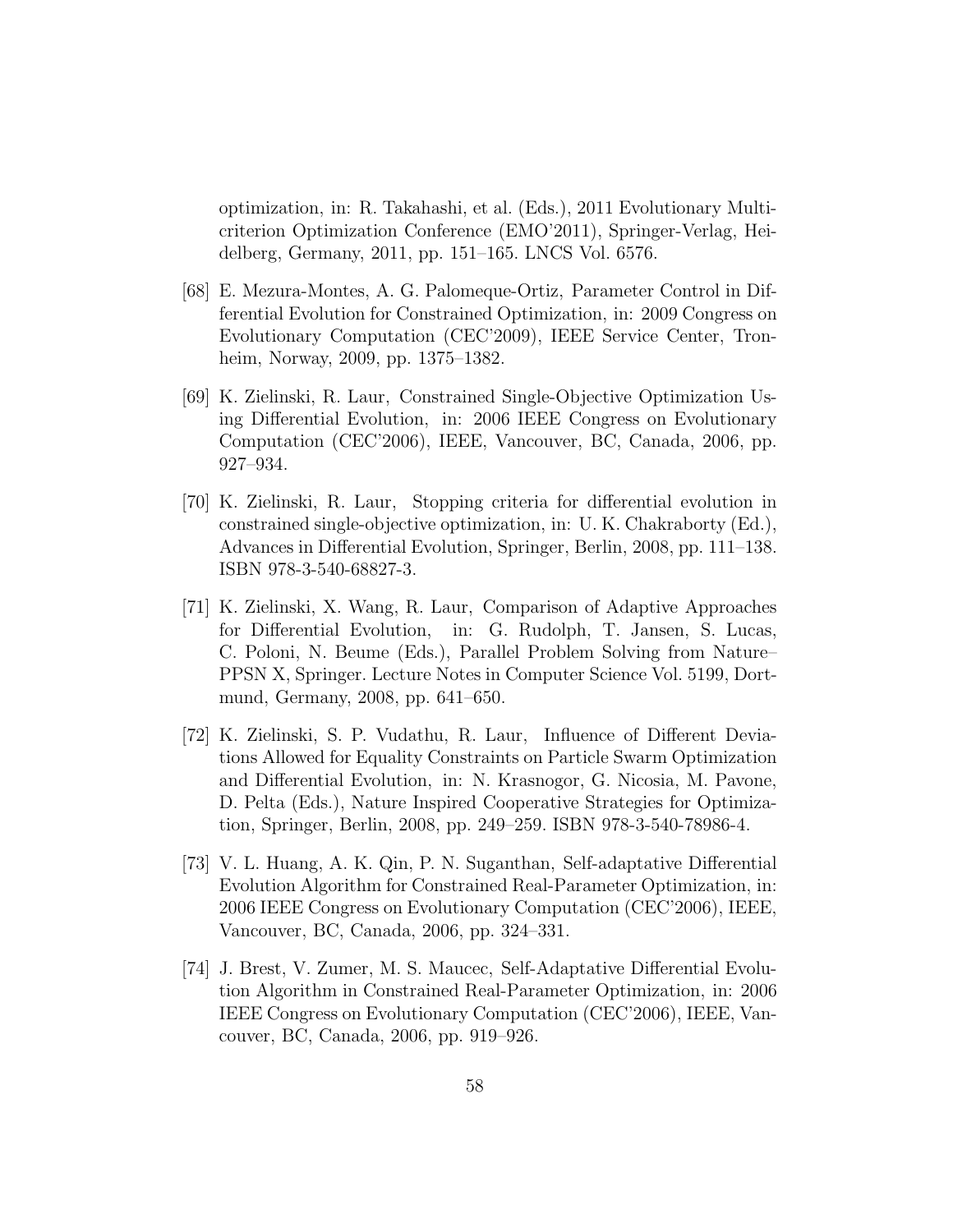- [75] R. Landa Becerra, C. A. Coello Coello, Cultured differential evolution for constrained optimization, Computer Methods in Applied Mechanics and Engineering 195 (2006) 4303–4322.
- [76] A. Menchaca-M´endez, C. A. Coello Coello, A new proposal to hybridize the nelder-mead method to a differential evolution algorithm for constrained optimization, in: IEEE 2009 Congress on Evolutionary Computation (CEC'2009), IEEE Service Center, Trondheim, Norway, 2009, pp. 2598–2605.
- [77] C. Luo, B. Yu, Low dimensional simplex evolution- a hybrid heuristic for global optimization, in: Proceedings of the Eight ACIS International Conference on Software Engineering, Artificial Intelligence, Networking and Parallel/Distributed Computing (SNPD'2007), IEEE Computer Society, Washington DC, USA, 2007, pp. 470–474.
- [78] A. S. S. M. B. Ullah, R. Sarker, D. Cornforth, Search Space Reduction Technique for Constrained Optimization with Tiny Feasible Space, in: 2008 Genetic and Evolutionary Computation Conference (GECCO'2008), ACM Press, Atlanta, USA, 2008, pp. 881–888. ISBN 978-1-60558-131-6.
- [79] K. Zielinski, R. Laur, Constrained Single-Objective Optimization Using Particle Swarm Optimization, in: 2006 IEEE Congress on Evolutionary Computation (CEC'2006), IEEE, Vancouver, BC, Canada, 2006, pp. 1550–1557.
- [80] C.-L. Sun, J.-C. Zeng, J.-S. Pan, A Particle Swarm Optimization with Feasibility-Based Rules for Mixed-Variable Optimization Problems, in: J.-S. Pan, J. Liu, A. Abraham (Eds.), Ninth International Conference on Hybrid Intelligent Systems, 2009. HIS '09, IEEE Computer Society Press, Shenyang, China, 2009, pp. 543–547.
- [81] C.-L. Sun, J.-C. Zeng, J.-S. Pan, An improved particle swarm optimization with feasibility-based rules for mixed-variable optimization problems, in: Fourth International Conference on Innovative Computing, Information and Control, 2009, IEEE Computer Society Press, 2009, pp. 897–903.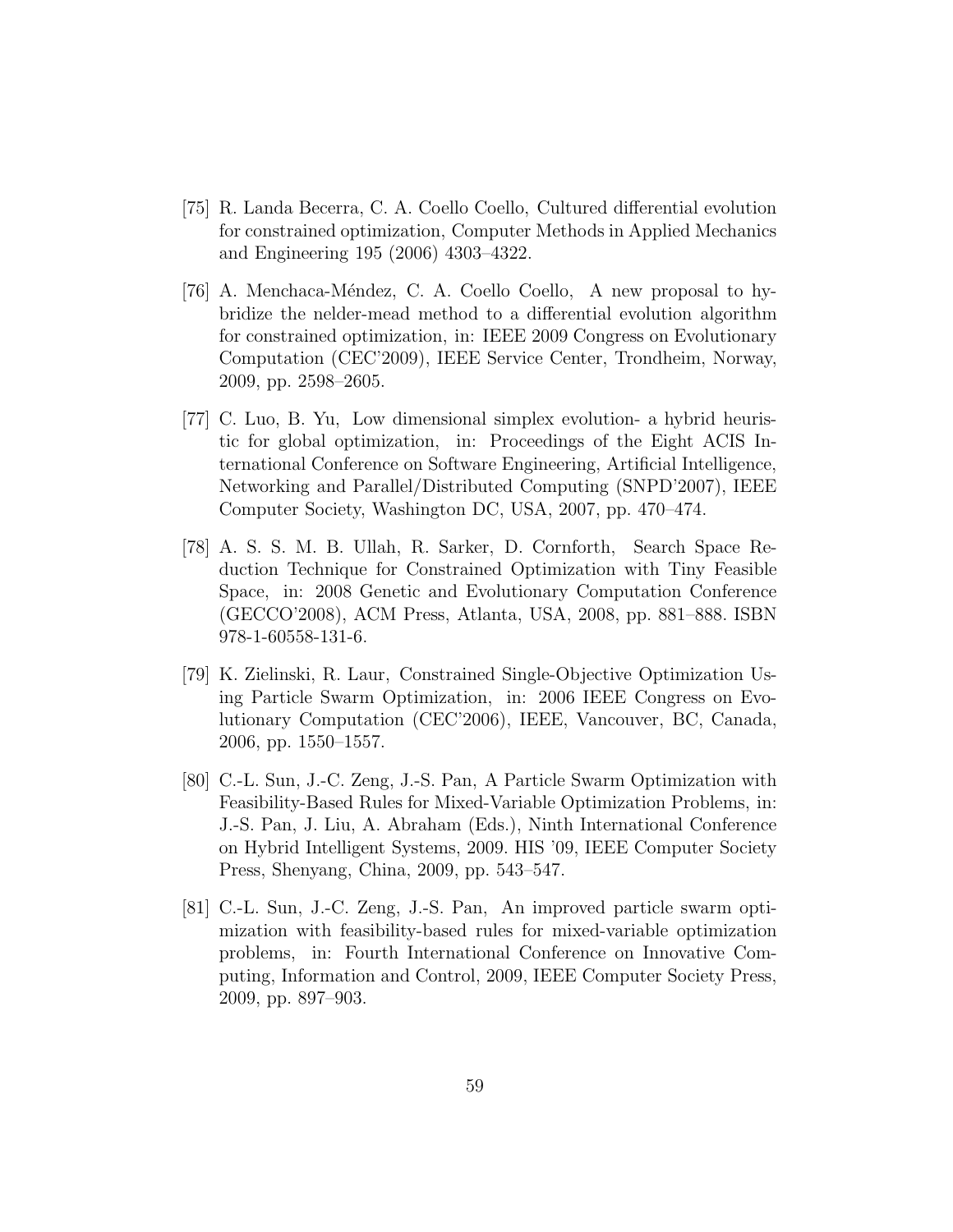- [82] Q. He, L. Wang, A hybrid particle swarm optimization with a feasibility-based rule for constrained optimization, Applied Mathematics and Computation 186 (2007) 1407–1422.
- [83] G. Toscano-Pulido, C. A. Coello Coello, A Constraint-Handling Mechanism for Particle Swarm Optimization, in: Proceedings of the Congress on Evolutionary Computation 2004 (CEC'2004), volume 2, Portland, Oregon, USA, IEEE Service Center, Piscataway, New Jersey, 2004, pp. 1396–1403.
- [84] A.-E. Mu˜noz-Zavala, A. H. Aguirre, E. R. V. Diharce, Constrained Optimization via Particle Evolutionary Swarm Optimization Algorithm (PESO), in: H.-G. Beyer, et al. (Eds.), Proceedings of the Genetic and Evolutionary Computation Conference (GECCO'2005), volume 1, Washington DC, USA, ACM Press, New York, 2005, pp. 209–216. ISBN 1-59593-010-8.
- [85] A. E. Muñoz-Zavala, A. Hernández-Aguirre, E. R. Villa-Diharce, S. Botello-Rionda, PESO+ for Constrained Optimization, in: 2006 IEEE Congress on Evolutionary Computation (CEC'2006), IEEE, Vancouver, BC, Canada, 2006, pp. 935–942.
- [86] A. Muñoz Zavala, A. Hernández Aguirre, E. Villa Diharce, Robust PSO-Based Constrained Optimization by Perturbing the Particle's Memory, in: F. T. Chan, M. K. Tiwari (Eds.), Swarm Intelligence. Focus on Ant and Particle Swarm Optimization, I-Tech Education and Publising, Croatia, 2007, pp. 57–76.
- [87] A. E. Mu˜noz Zavala, A. Hern´andez Aguirre, E. R. Villa Diharce, S. Botello Rionda, Constrained optimization with an improved particle swarm optimization algorithm, International Journal of Intelligent Computing and Cybernetics 1 (2008) 425–453.
- [88] L. C. Cagnina, S. C. Esquivel, C. A. C. Coello, A Particle Swarm Optimizer for Constrained Numerical Optimization, in: T. P. Runarsson, H.-G. Beyer, E. Burke, J. J. Merelo-Guervós, L. D. Whitley, X. Yao (Eds.), Parallel Problem Solving from Nature (PPSN IX). 9th International Conference, Reykjavik, Iceland, Springer, Reykjavik, Iceland, 2006, pp. 910–919. Lecture Notes in Computer Science Vol. 4193.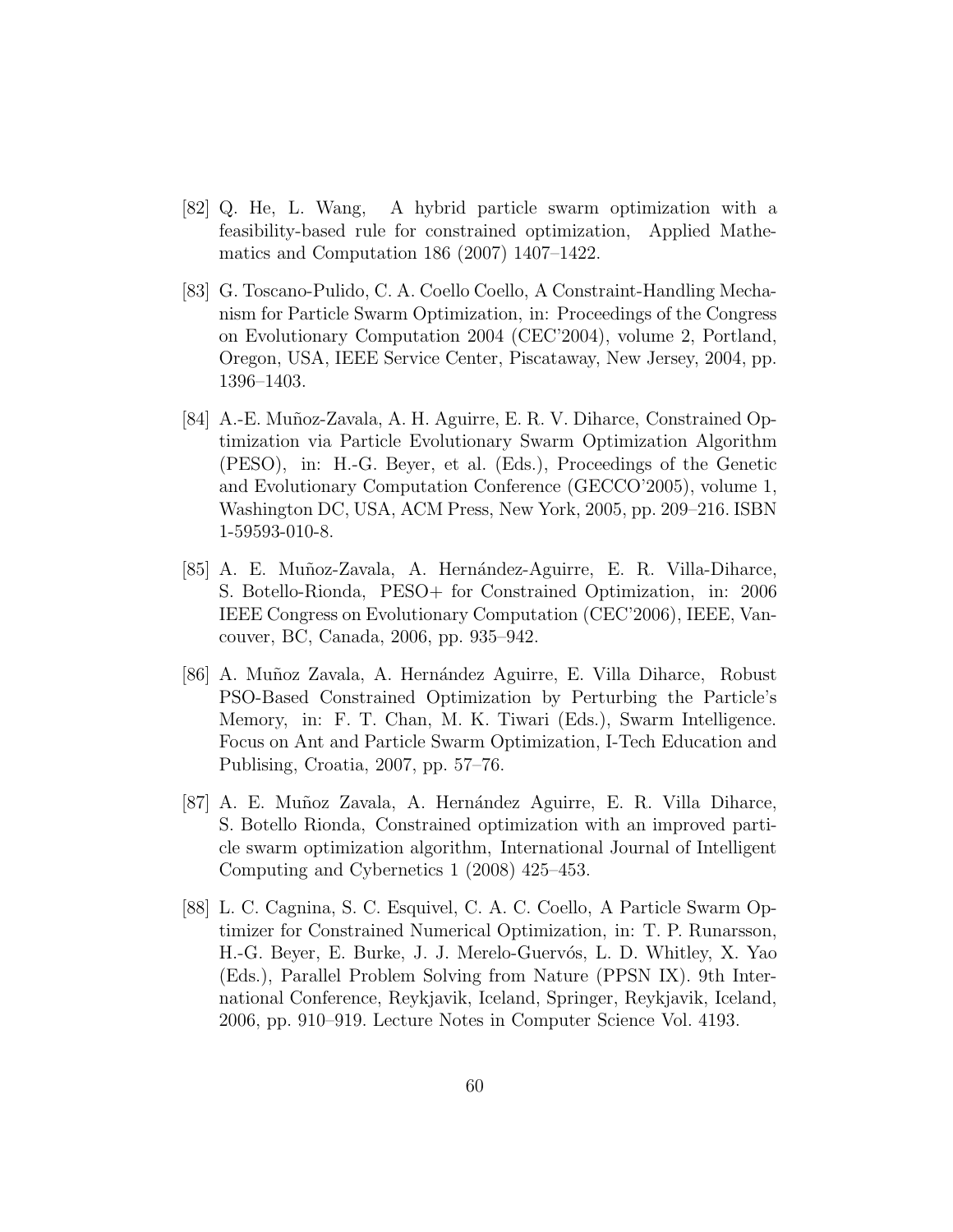- [89] L. Cagnina, S. Esquivel, C. Coello-Coello, A Bi-population PSO with a Shake-Mechanism for Solving Constrained Numerical Optimization, in: 2007 IEEE Congress on Evolutionary Computation (CEC'2007), IEEE Press, Singapore, 2007, pp. 670–676.
- [90] C. gang Cui, Y. jun Li, T. jun Wu, A relative feasibility degree based approach for constrained optimization problems, Journal of Zhejiang University-Science C-Computers & Electronics 11 (2010) 249–260.
- [91] D. Karaboga, B. Basturk, Artificial bee colony(abc) optimization algorithm for solving constrained optimization problems, in: P. Melin, O. Castillo, L. T. Aguilar, J. Kacptrzyk, W. Pedrycz (Eds.), Foundations of Fuzzy Logic and Soft Computing, 12th International Fuzzy Systems Association, World Congress, IFSA 2007, Springer, Lecture Notes in Artificial Intelligence Vol. 4529, Cancun, Mexico, 2007, pp. 789–798.
- [92] D. Karaboga, B. Akay, A modified artificial bee colony (abc) algorithm for constrained optimization problems, Applied Soft Computing 11 (2011) 3021–3031.
- [93] E. Mezura-Montes, O. Cetina-Dom´ınguez, Exploring promising regions of the search space with the scout bee in the artificial bee colony for constrained optimization, in: C. H. Dagli, et al. (Eds.), Proceedings of the Artificial Neural Networks in Enginnering Conference (ANNIE'2009), volume 19 of *Intelligent Engineering Systems Through Artificial Neural Networks*, ASME Press, St. Louis, MO, USA, 2009, pp. 253–260.
- [94] E. Mezura-Montes, R. E. Velez-Koeppel, Elitist artificial bee colony for constrained real-parameter optimization, in: 2010 Congress on Evolutionary Computation (CEC'2010), IEEE Service Center, Barcelona, Spain, 2010, pp. 2068–2075.
- [95] E. Mezura-Montes, B. Hernández-Ocaña, Modified bacterial foraging optimization for engineering design, in: C. H. Dagli, et al. (Eds.), Proceedings of the Artificial Neural Networks in Enginnering Conference (ANNIE'2009), volume 19 of *Intelligent Engineering Systems Through Artificial Neural Networks*, ASME Press, St. Louis, MO, USA, 2009, pp. 357–364.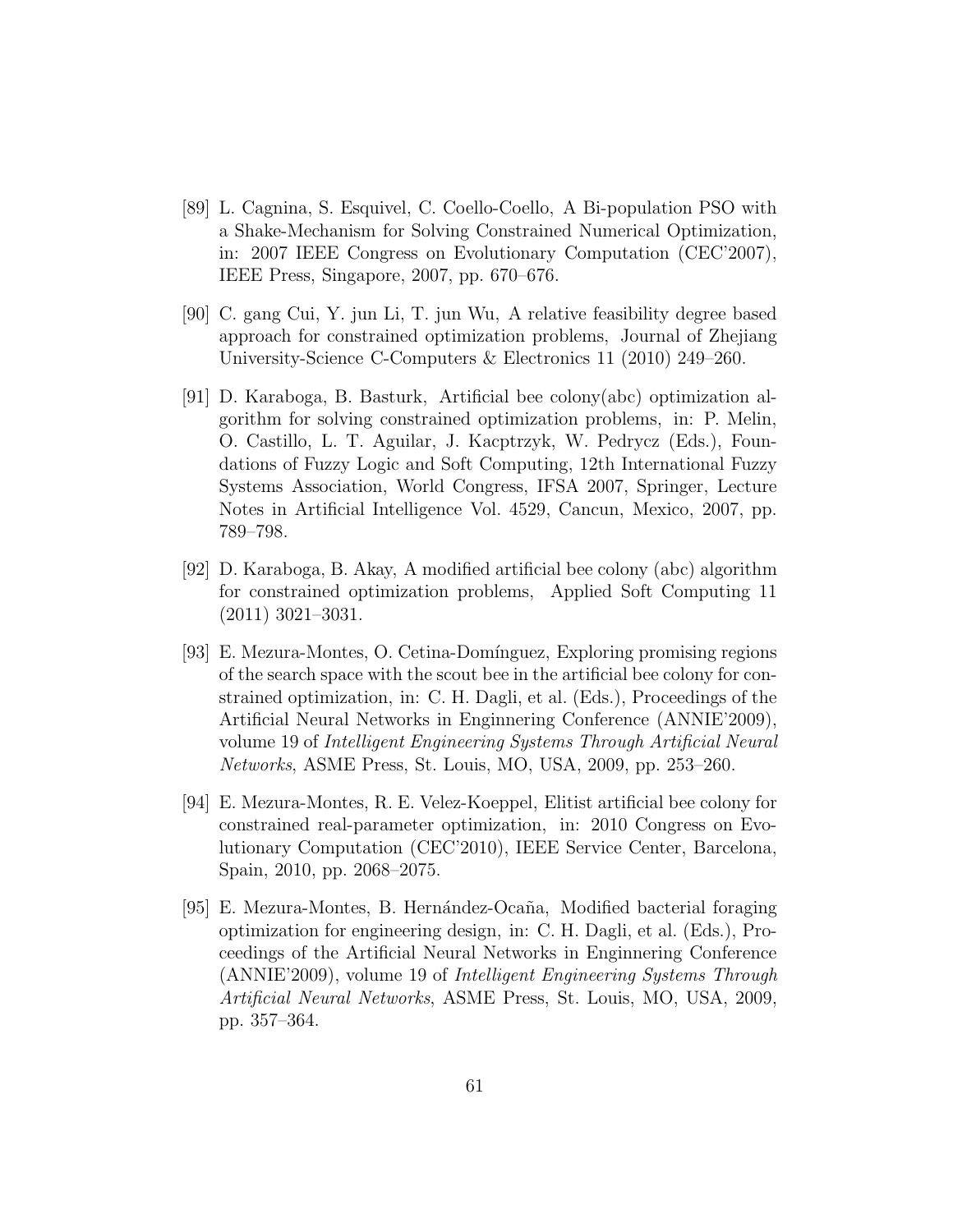- [96] K. Passino, Biomimicry of bacterial foraging for distributed optimization and control, IEEE Control Systems Magazine 22 (2002) 52–67.
- [97] E. Mezura-Montes, M. E. Miranda-Varela, R. del Carmen Gómez-Ramón, Differential evolution in constrained numerical optimization. an empirical study, Information Sciences 180 (2010) 4223–4262.
- [98] S. M.Elsayed, R. A. Sarker, D. L. Essam, Multi-operator based evolutionary algorithms for solving constrained optimization problems, Computers & Operations Research 38 (2011) 1877–1896.
- [99] S. Elsayed, R. Sarker, D. Essam, Ga with a new multi-parent crossover for constrained optimization, in: 2011 IEEE Congress on Evolutionary Computation (CEC'2011), IEEE Press, New Orleans, USA, 2011, pp. 857–864.
- [100] S. Elsayed, R. Sarker, D. Essam, A comparative study of different variants of genetic algorithms for constrained optimization, in: 2010 International Conference on Simulated Evolution and Learning (SEAL'2010), Springer LNCS Vol. 6457, Kanpur, India, 2010, pp. 177– 186.
- [101] N. Hamza, S. Elsayed, D. Essam, R. Sarker, Differential evolution combined with constraint consensus for constrained optimization, in: 2011 IEEE Congress on Evolutionary Computation (CEC'2011), IEEE Press, New Orleans, USA, 2011, pp. 865–871.
- [102] J. Tvrdík, R. Poláková, Competitive differential evolution for constrained problems, in: 2010 Congress on Evolutionary Computation (CEC'2010), IEEE Service Center, Barcelona, Spain, 2010, pp. 1632– 1639.
- [103] A. Saha, R. Datta, K. Deb, Hybrid gradient projection based genetic algorithms for constrained optimization, in: 2010 Congress on Evolutionary Computation (CEC'2010), IEEE Service Center, Barcelona, Spain, 2010, pp. 2851–2858.
- [104] L.-Y. Tseng, C. Chen, Multiple trajectory search for single objective constrained real-parameter optimization problems, in: 2010 Congress on Evolutionary Computation (CEC'2010), IEEE Service Center, Barcelona, Spain, 2010, pp. 3433–3439.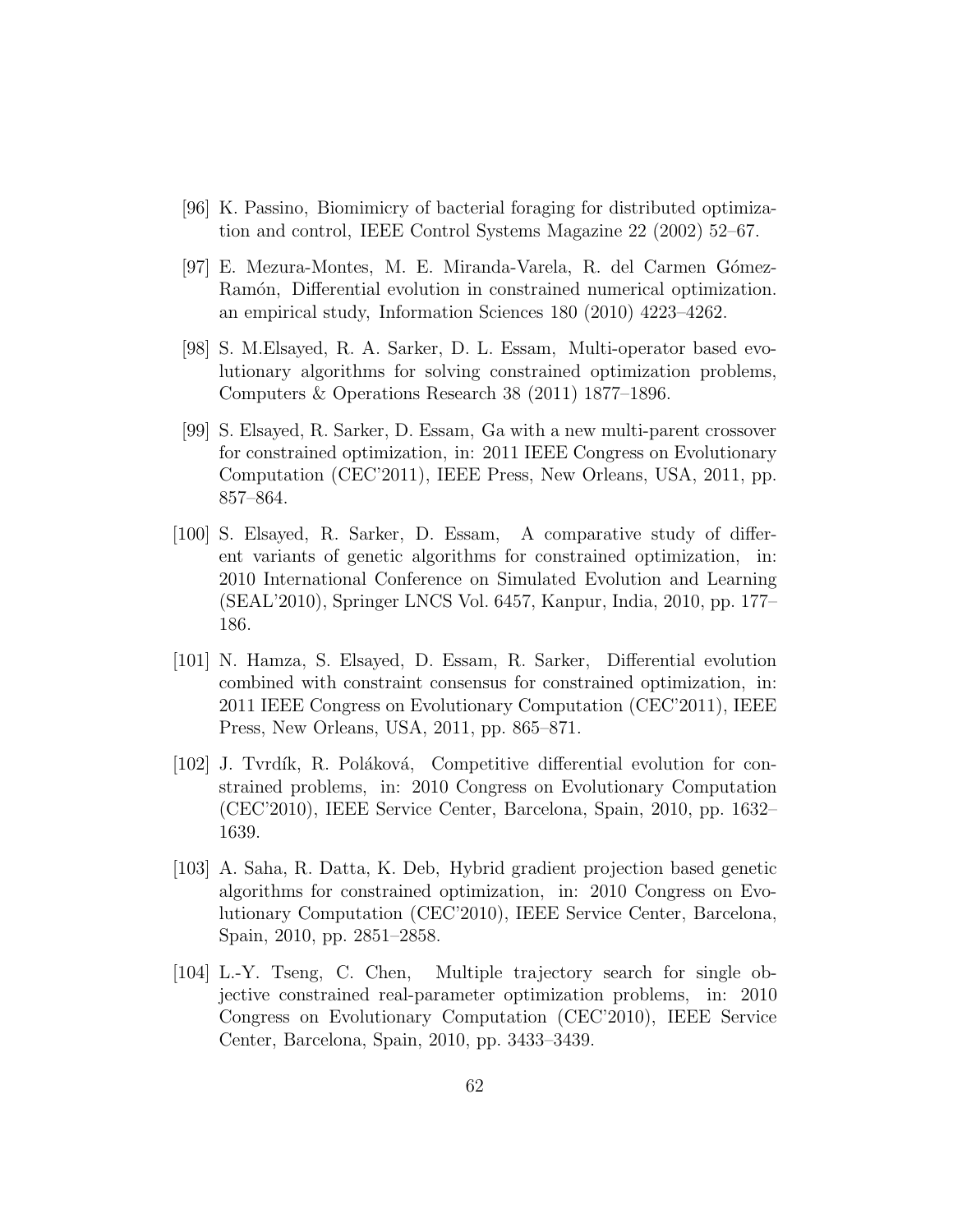- [105] Y. Wang, Z. Cai, A hybrid multi-swarm particle swarm optimization to solve constrained optimization problems, Frontiers of Computer Science in China 3 (2009) 38–52.
- [106] H. Liu, Z. Cai, Y. Wang, Hybridizing particle swarm optimization with differential evolution for constrained numerical and engineering optimization, Applied Soft Computing 10 (2010) 629–640.
- [107] N. Cruz-Cortés, Handling constraints in global optimization using artificial immune systems, in: E. Mezura-Montes (Ed.), Constraint-Handling in Evolutionary Optimization, volume 198, Springer-Verlag, Studies in Computational Intelligence Series, ISBN:978-3-642-00618-0, 2009, pp. 237–262.
- [108] P. Hajela, J. Lee, Constrained Genetic Search via Schema Adaptation. An Immune Network Solution, Structural Optimization 12 (1996) 11– 15.
- [109] C. A. C. Coello, N. C. Cortés, A Parallel Implementation of an Artificial Immune System to Handle Constraints in Genetic Algorithms: Preliminary Results, in: Proceedings of the Congress on Evolutionary Computation 2002 (CEC'2002), volume 1, IEEE Service Center, Piscataway, New Jersey, 2002, pp. 819–824.
- [110] H. Bernardino, H. Barbosa, A. Lemong, A hybrid genetic algorithm for constrained optimization problems in mechanical engineering, in: 2007 IEEE Congress on Evolutionary Computation (CEC'2007), IEEE Press, Singapore, 2007, pp. 646–653.
- [111] N. Cruz-Cortés, D. Trejo-Pérez, C. A. C. Coello, Handling Constraints in Global Optimization using an Artificial Immune System, in: C. Jacob, M. L. Pilat, P. J. Bentley, J. Timmis (Eds.), Artificial Immune Systems. 4th International Conference, ICARIS 2005, Springer, Banff, Canada, 2005, pp. 234–247. Lecture Notes in Computer Science Vol. 3627.
- [112] V. S. Aragón, S. C. Esquivel, C. A. Coello Coello, Artificial immune system for solving constrained optimization problems, Revista Iberoamericana de Inteligencia Artificial 11 (2007) 55–66.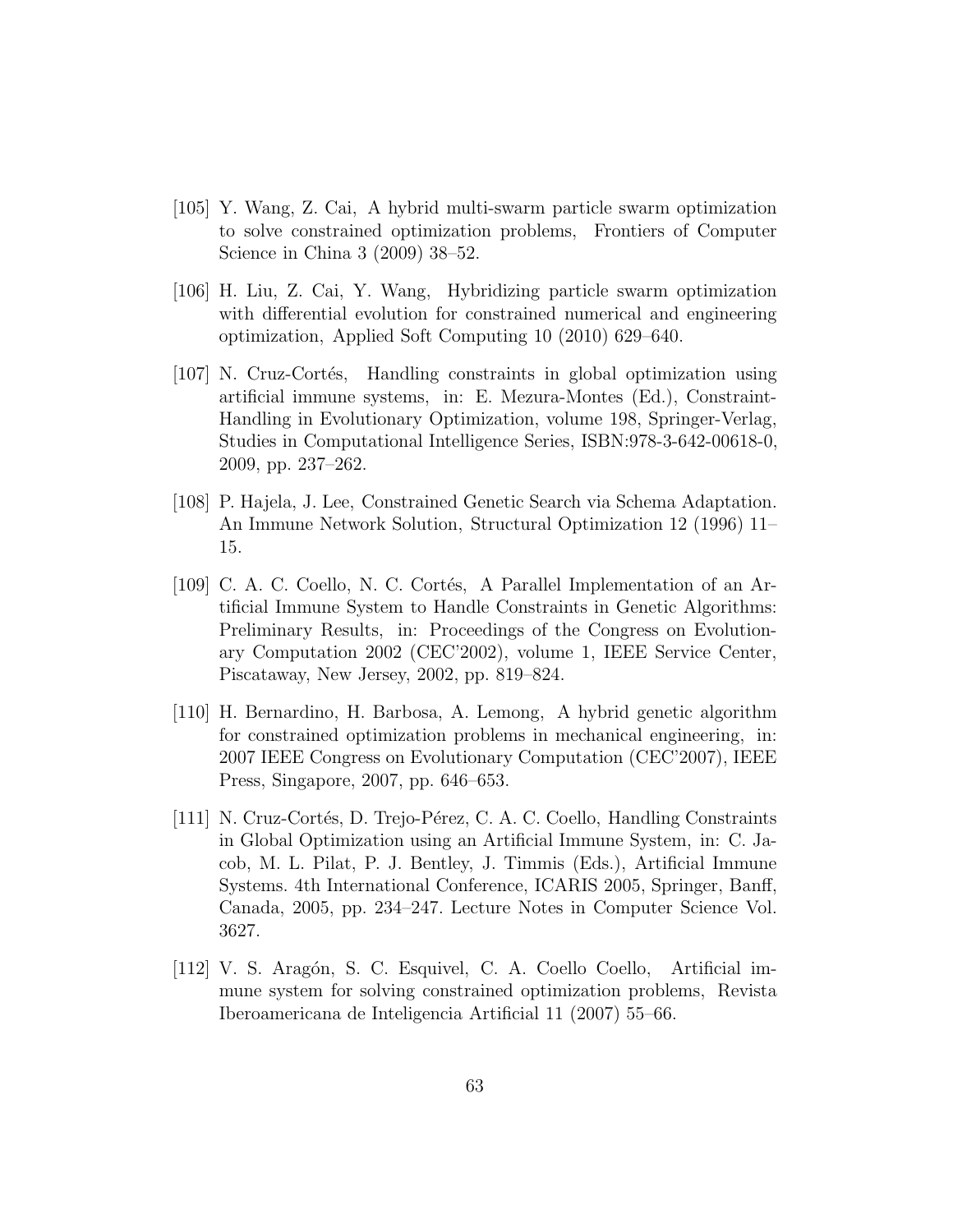- [113] L. Nunes de Castro, F. V. Zuben, Learning and optimization using the clonal selection principle, IEEE Transactions on Evolutionary Computation 6 (2002) 239–251.
- [114] V. S. Aragón, S. C. Esquivel, C. A. Coello Coello, A novel model of artificial immune system for solving constrained optimization problems with dynamic tolerance factor, in: A. Gelbukh, Angel Fernando Kuri Morales (Eds.), Proceedings of the Mexican International Conference on Artificial Intelligence (MICAI'2007), Springer. Lecture Notes in Artificial Intelligence Vol. 4827, Aguascalientes, México, 2007, pp. 19–29.
- [115] J. Liu, W. Zhong, L. Hao, An organizational evolutionary algorithm for numerical optimization, IEEE Transactions on Systems, Man, and Cybernetics Part B—Cybernetics 37 (2007) 1052–1064.
- [116] J. Sun, J. M. Garibaldi, A Novel Memetic Algorithm for Constrained Optimization, in: 2010 IEEE Congress on Evolutionary Computation (CEC'2010), IEEE Press, Barcelona, Spain, 2010, pp. 549–556.
- [117] A. S. S. M. B. Ullah, R. Sarker, D. Cornforth, C. Lokan, An Agentbased Memetic Algorithm (AMA) for Solving constrainted Optimization Problems, in: 2007 IEEE Congress on Evolutionary Computation (CEC'2007), IEEE Press, Singapore, 2007, pp. 999–1006.
- [118] A. S. S. M. B. Ullah, R. Sarker, D. Cornforth, C. Lokan, Ama: a new approach for solving constrained real-valued optimization problems, Soft Computing 13 (2008) 741–762.
- [119] H. Ma, D. Simon, Blended biogeography-based optimization for constrained optimization, Engineering Applications of Artificial Intelligence 24 (2011) 517–525.
- [120] M. M. Ali, Z. Kajee-Bagdadi, A local exploration-based differential evolution algorithm for constrained global optimization, Applied Mathematics and Computation 208 (2009) 31–48.
- [121] E. Mezura-Montes, M. Damian-Araoz, O. Cetina-Dom´ınguez, Smart flight and dynamic tolerances in the artificial bee colony for constrained optimization, in: 2010 Congress on Evolutionary Computation (CEC'2010), IEEE Service Center, Barcelona, Spain, 2010, pp. 4118–4125.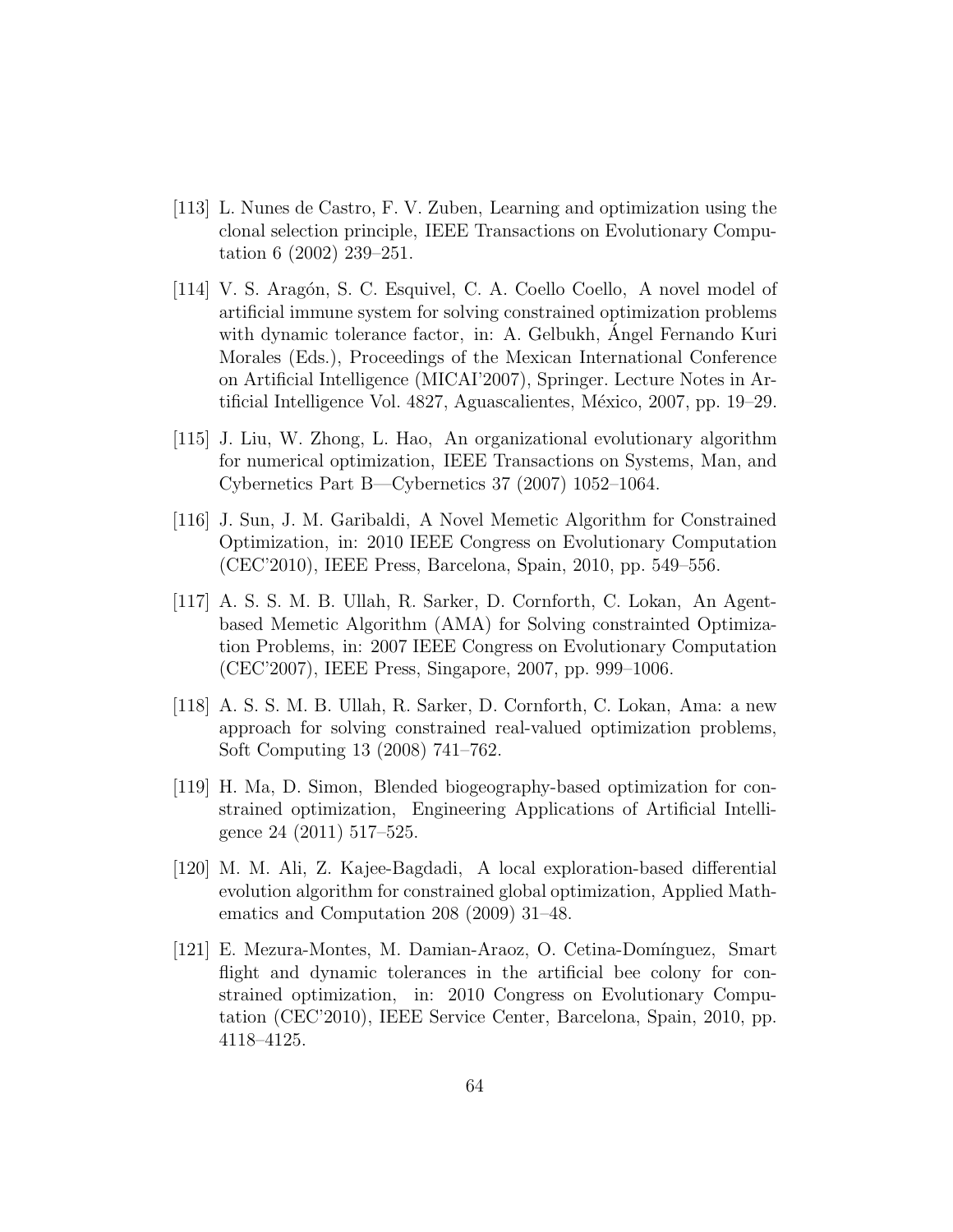- [122] S. Elsayed, R. Sarker, D. Essam, Integrated strategies differential evolution algorithm with a local search for constrained optimization, in: 2011 IEEE Congress on Evolutionary Computation (CEC'2011), IEEE Press, New Orleans, USA, 2011, pp. 2618–2625.
- [123] M. Zhang, W. Luo, X. Wang, Differential evolution with dynamic stochastic selection for constrained optimization, Information Sciences 178 (2008) 3043–3074.
- [124] R. Liu, Y. Li, W. Zhang, L. Jiao, Stochastic ranking based differential evolution algorithm for constrained optimization problem, in: 2009 ACM SIGEVO Summit on Genetic and Evolutionary Computation (GEC'2009), ACM Press, Shanghai, China, 2009, pp. 887–890. ISBN 978-1-60558-326-6.
- [125] J. Liu, Z. Fan, E. D. Goodman, SRaDE: An Adaptive Differential Evolution Based on Stochastic Ranking, in: 2009 Genetic and Evolutionary Computation Conference (GECCO'2009), ACM Press, Montreal, Canada, 2009, pp. 1871–1872. ISBN 978-1-60558-325-9.
- [126] G. Leguizamón, C. Coello-Coello, A Boundary Search based ACO Algorithm Coupled with Stochastic Ranking, in: 2007 IEEE Congress on Evolutionary Computation (CEC'2007), IEEE Press, Singapore, 2007, pp. 165–172.
- [127] T. P. Runarsson, Constrained Evolutionary Optimization by Approximate Ranking and Surrogate Models, in: X. Yao, E. Burke, J. A. Lozano, J. Smith, , J. J. Merelo-Guervós, J. A. Bullinaria, J. Rowe, P. Tiňo, A. Kabán, H.-P. Schwefel (Eds.), Proceedings of 8th Parallel Problem Solving From Nature (PPSN VIII), Birmingham, UK, Springer-Verlag, Heidelberg, Germany, 2004, pp. 401–410. Lecture Notes in Computer Science Vol. 3242.
- [128] M. Zhang, H. Geng, W. Luo, L. Huang, X. Wang, A novel search biases selection strategy for constrained evolutionary optimization, in: 2006 IEEE Congress on Evolutionary Computation (CEC'2006), IEEE, Vancouver, BC, Canada, 2006, pp. 6736–6741.
- [129] R. Mallipeddi, P. Suganthan, B. Qu, Diversity enhanced adaptive evolutionary programming for solving single objective constrained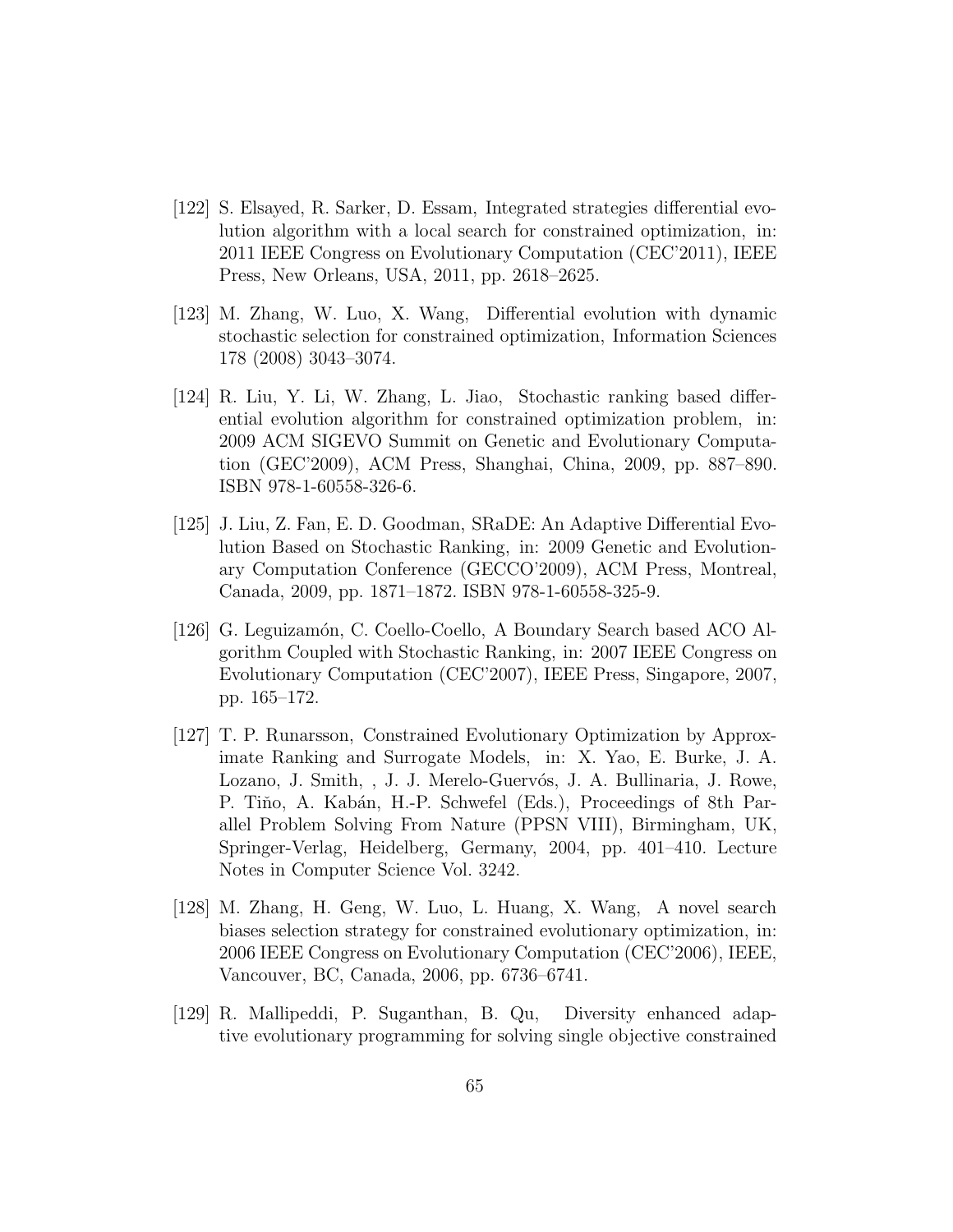problems, in: IEEE 2009 Congress on Evolutionary Computation (CEC'2009), IEEE Service Center, Trondheim, Norway, 2009, pp. 2106–2113.

- [130] Z. Fan, J. Liu, T. Sorensen, P. Wang, Improved differential evolution based on stochastic ranking for robust layout synthesis of mems components, IEEE Transactions on Industrial Electronics 56 (2009) 937–948.
- [131] G. Huan-Tong, S. Qing-Xi, J. Feng, S. Yi-Jie, An evolution strategy with stochastic ranking for solving reactive power optimization, in: 2009 2nd International Conference on Power Electronics and Intelligent Transportation System (PEITS'2009), IEEE Press, Shenzhen, 2009, pp. 14–17. ISBN 978-1-4244-4544-8.
- [132] L. Fonseca, P. Capriles, H. Barbosa, A. Lemonge, A stochastic rankbased ant system for discrete structural optimization, in: Proceedings of the 2007 IEEE Swarm Intelligence Symposium (SIS 2007), IEEE Press, Honolulu, Hawaii, USA, 2007, pp. 68–75.
- [133] T. Takahama, S. Sakai, N. Iwane, Constrained optimization by the epsilon constrained hybrid algorithm of particle swarm optimization and genetic algorithm, in: AI 2005: Advances in Artificial Intelligence, Springer-Verlag, 2005, pp. 389–400. Lecture Notes in Artificial Intelligence Vol. 3809.
- [134] T. Takahama, S. Sakai, Constrained Optimization by  $\alpha$  Constrained Genetic Algorithm  $(\alpha GA)$ , Systems and Computers in Japan 35 (2004) 11–22.
- [135] T. Takahama, S. Sakai, Constrained Optimization by Applying the  $\alpha$ Constrained Method to the Nonlinear Simplex Method with Mutations, IEEE Transactions on Evolutionary Computation 9 (2005.) 437–451.
- [136] T. Takahama, S. Sakai, Constrained Optimization by the  $\epsilon$  Constrained Differential Evolution with Gradient-Based Mutation and Feasible Elites, in: 2006 IEEE Congress on Evolutionary Computation (CEC'2006), IEEE, Vancouver, BC, Canada, 2006, pp. 308–315.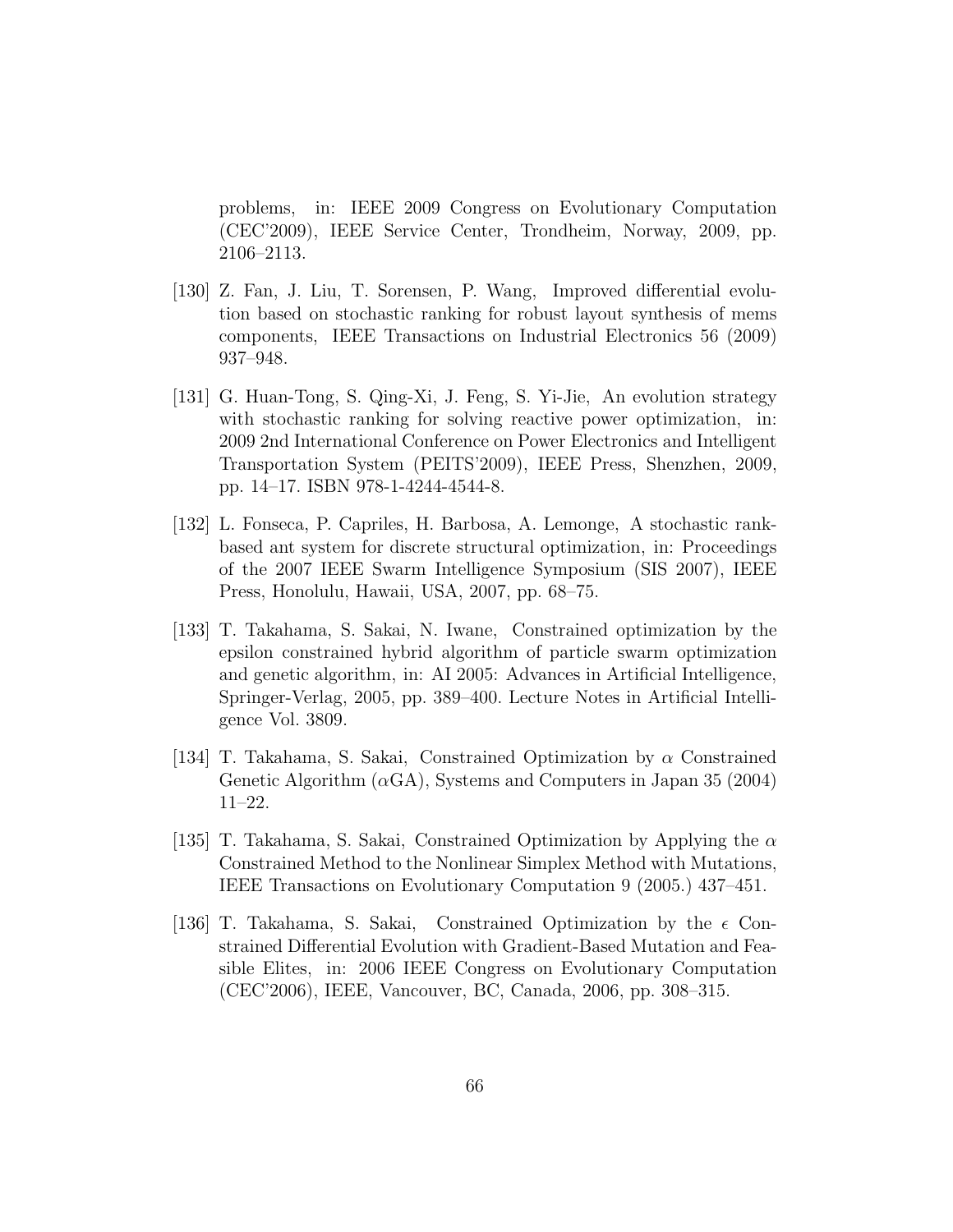- [137] L. Wang, L. po Li, An effective differential evolution with level comparison for constrained engineering design, Structural and Multidisciplinary Optimization 41 (2010) 947–963.
- [138] T. Takahama, S. Sakai, Constrained optimization by constrained particle swarm optimizer with -level control, in: Proceedings of the 4th IEEE InternationalWorkshop on Soft Computing as Transdisciplinary Science and Technology (WSTST05), Muroran, Japan, pp. 1019–1029.
- [139] J. J. Liang, T. Runarsson, E. Mezura-Montes, M. Clerc, P. Suganthan, C. A. Coello Coello, K. Deb, Problem Definitions and Evaluation Criteria for the CEC 2006 Special Session on Constrained Real-Parameter Optimization, Technical Report, Nanyang Technological University, Singapore, December, 2005. Available at: http://www.lania.mx/˜emezura.
- [140] T. Takahama, S. Sakai, Constrained optimization by  $\epsilon$  constrained differential evolution with dynamic  $\epsilon$ -level control, in: U.K. Chakraborty (Ed.), Advances in Differential Evolution, Springer, Berlin, 2008, pp. 139–154. ISBN 978-3-540-68827-3.
- [141] T. Takahama, S. Sakai, Solving difficult constrained optimization problems by the  $\epsilon$  constrained differential evolution with gradient-based mutation, in: E. Mezura-Montes (Ed.), Constraint-Handling in Evolutionary Optimization, volume 198, Springer-Verlag, Studies in Computational Intelligence Series, ISBN:978-3-642-00618-0, 2009, pp. 51–72.
- [142] T. Takahama, S. Sakai, Constrained optimization by the  $\varepsilon$ -constrained differential evolution with an archive and gradient-based mutation, in: 2010 Congress on Evolutionary Computation (CEC'2010), IEEE Service Center, Barcelona, Spain, 2010, pp. 1680–1688.
- [143] E. Mezura-Montes, C. Coello Coello, J. Velázquez-Reyes, L. M. noz Dávila, Multiple trial vectors in differential evolution for engineering design, Engineering Optimization 39 (2007) 567–589.
- [144] J. Brest, V. Žumer, M. S. Maučecc, Control Parameters in Self-Adaptive Differential Evolution, in: B. Filipič, J. Silc (Eds.), Bioinspired Optimization Methods and Their Applications, Jožef Stefan Institute, Ljubljana, Slovenia, pp. 35–44.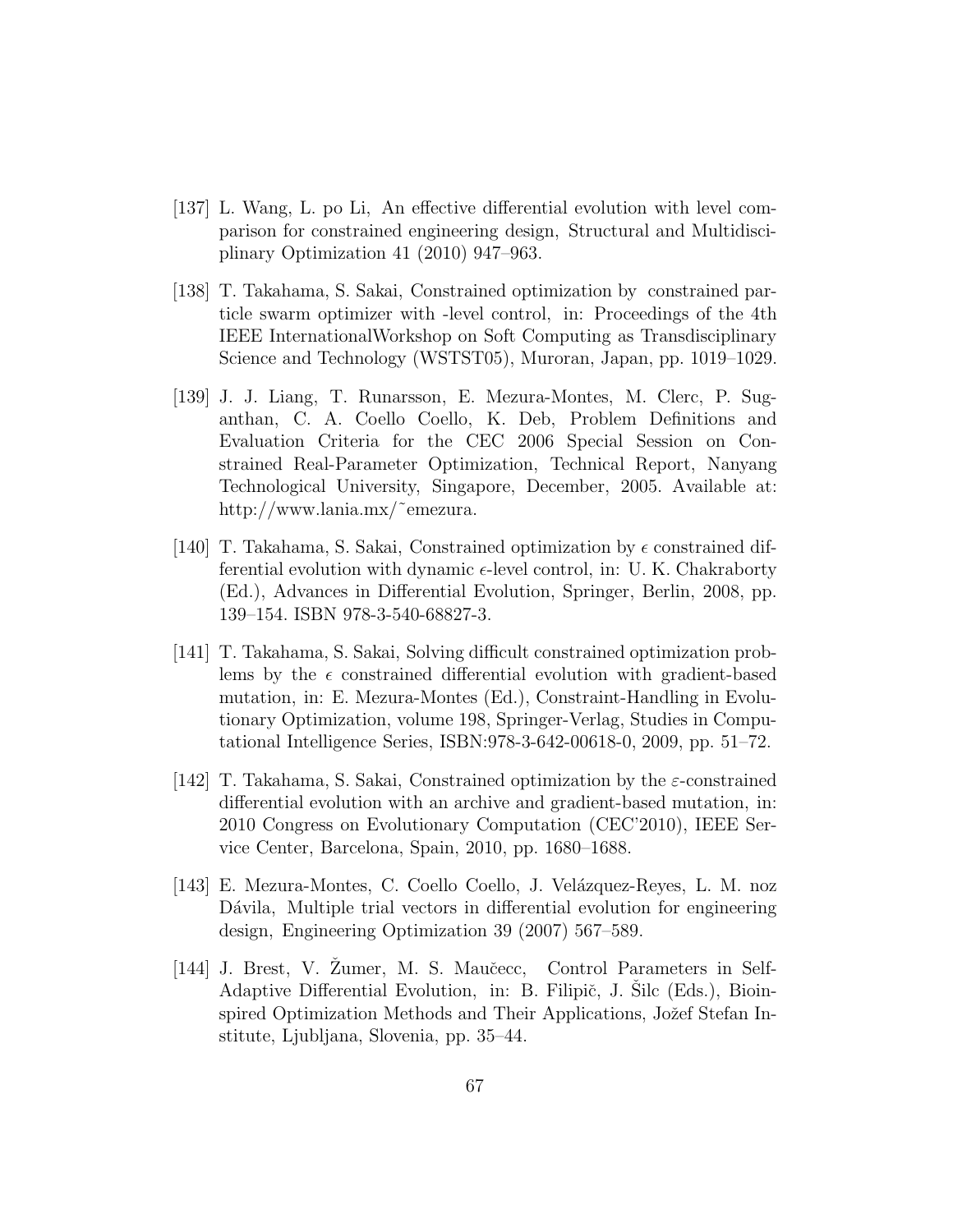- [145] J. Brest, Constrained real-parameter optimization with  $\epsilon$ -self-adaptive differential evolution, in: E. Mezura-Montes (Ed.), Constraint-Handling in Evolutionary Optimization, volume 198, Springer-Verlag, Studies in Computational Intelligence Series, ISBN:978-3-642-00618-0, 2009, pp. 73–93.
- [146] J. Brest, B. Boškovič, V. Žumer, An improved self-adaptive differential evolution algorithm in single objective constrained real-parameter optimization, in: 2010 Congress on Evolutionary Computation (CEC'2010), IEEE Service Center, Barcelona, Spain, 2010, pp. 1073– 1078.
- [147] S. Zeng, H. Shi, H. Li, G. Chen, L. Ding, L. Kang, A Lowerdimensional-Search Evolutionary Algorithm and Its Application in Constrained Optimization Problem, in: 2007 IEEE Congress on Evolutionary Computation (CEC'2007), IEEE Press, Singapore, 2007, pp. 1255–1260.
- [148] Q. Zhang, S. Zeng, R. Wang, H. Shi, G. Chen, L. Ding, L. Kang, Constrained Optimization by the Evolutionary Algorithm with Lower Dimensional Crossover and Gradient-Based Mutation, in: 2008 Congress on Evolutionary Computation (CEC'2008), IEEE Service Center, Hong Kong, 2008, pp. 273–279.
- [149] J. Xiao, J. Xu, Z. Shao, C. Jiang, L. Pan, A Genetic Algorithm for Solving Multi-Constrained Function Optimization Problems Based on KS Function, in: 2007 IEEE Congress on Evolutionary Computation (CEC'2007), IEEE Press, Singapore, 2007, pp. 4497–4501.
- [150] K. Deb, R. Datta, A Fast and Accurate Solution of Constrained Optimization Problems Using a Hybrid Bi-Objective and Penalty Function Approach, in: 2010 IEEE Congress on Evolutionary Computation (CEC'2010), IEEE Press, Barcelona, Spain, 2010, pp. 165–172.
- [151] K. Deb, A. Pratap, S. Agarwal, T. Meyarivan, A Fast and Elitist Multiobjective Genetic Algorithm: NSGA–II, IEEE Transactions on Evolutionary Computation 6 (2002) 182–197.
- [152] R. Datta, K. Deb, A bi-objective based hybrid evolutionary-classical algorithm for handling equality constraints, in: R. Takahashi, et al.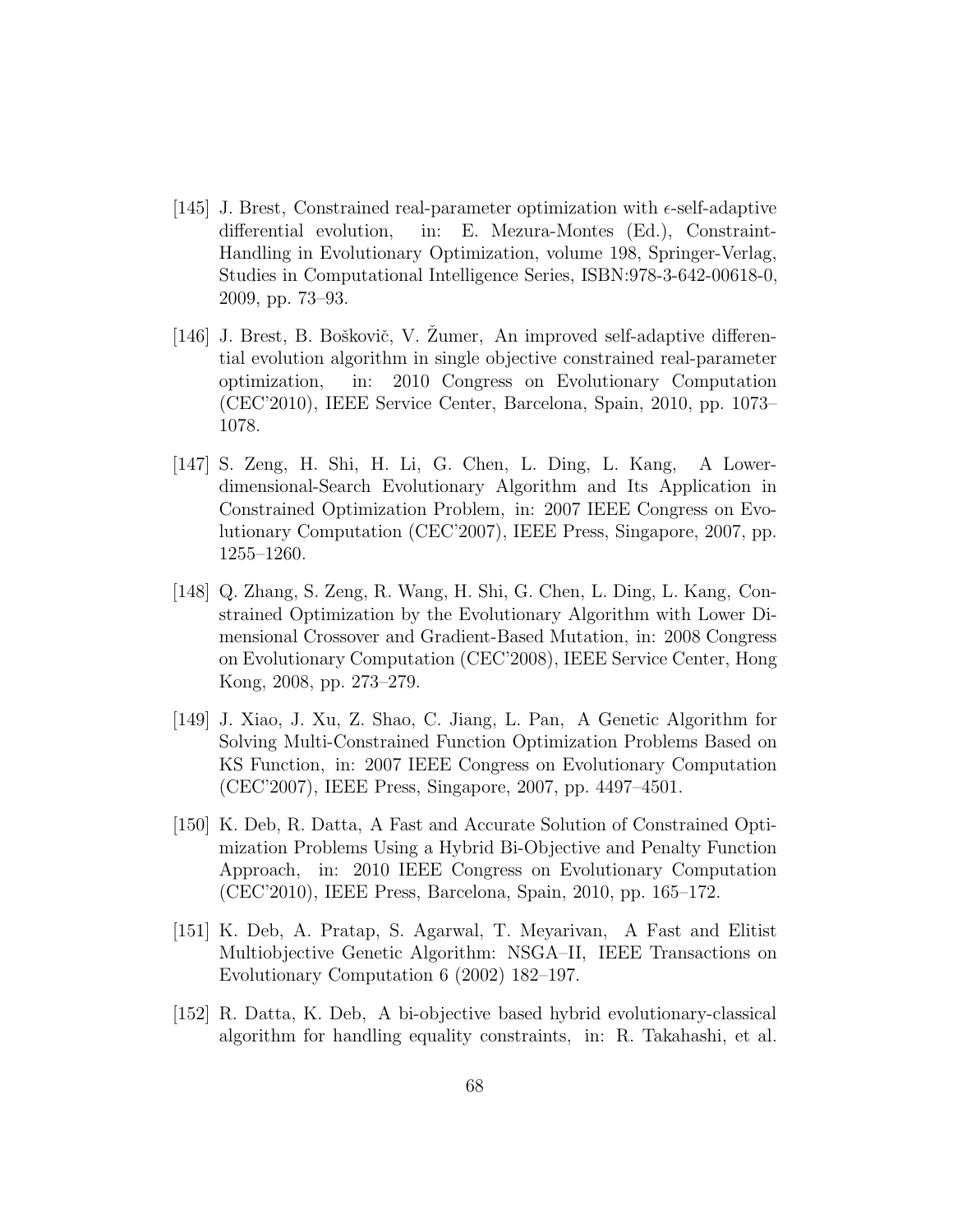(Eds.), 2011 Evolutionary Multicriterion Optimization Conference (EMO'2011), Springer-Verlag, Heidelberg, Germany, 2011, pp. 313– 327. LNCS Vol. 6576.

- [153] M. F. Tasgetiren, P. N. Suganthan, A Multi-Populated Differential Evolution Algorithm for Solving Constrained Optimization Problem, in: 2006 IEEE Congress on Evolutionary Computation (CEC'2006), IEEE, Vancouver, BC, Canada, 2006, pp. 340–354.
- [154] R. Farmani, J. A. Wright, Self-Adaptive Fitness Formulation for Constrained Optimization, IEEE Transactions on Evolutionary Computation 7 (2003) 445–455.
- [155] S. Puzzi, A. Carpinteri, A double-multiplicative dynamic penalty approach for constrained evolutionary optimization, Structural and Multidisciplinary Optimization 35 (2008) 431–445.
- [156] B. Tessema, G. G. Yen, An adaptive penalty formulation for constrained evolutionary optimization, IEEE Transactions on Systems, Man and Cybernetics Part A—Systems and Humans 39 (2009).
- [157] A. Mani, C. Patvardhan, A novel hybrid constraint-handling technique for evolutionary optimization, in: IEEE 2009 Congress on Evolutionary Computation (CEC'2009), IEEE Service Center, Trondheim, Norway, 2009, pp. 2577–2583.
- [158] Q. He, L. Wang, F.-Z. Huang, Nonlinear Constrained Optimization by Enhanced Co-evolutionary PSO, in: 2008 Congress on Evolutionary Computation (CEC'2008), IEEE Service Center, Hong Kong, 2008, pp. 83–89.
- [159] J.-Y. Wu, Solving Constrained Global Optimization Via Artificial Immune System, International Journal on Artificial Intelligence Tools 20 (2011) 1–27.
- [160] G. Leguizamón, C. A. C. Coello, Boundary Search for Constrained Numerical Optimization Problems with an Algorithm Inspired on the Ant Colony Metaphor, IEEE Transactions on Evolutionary Computation 13 (2009) 350–368.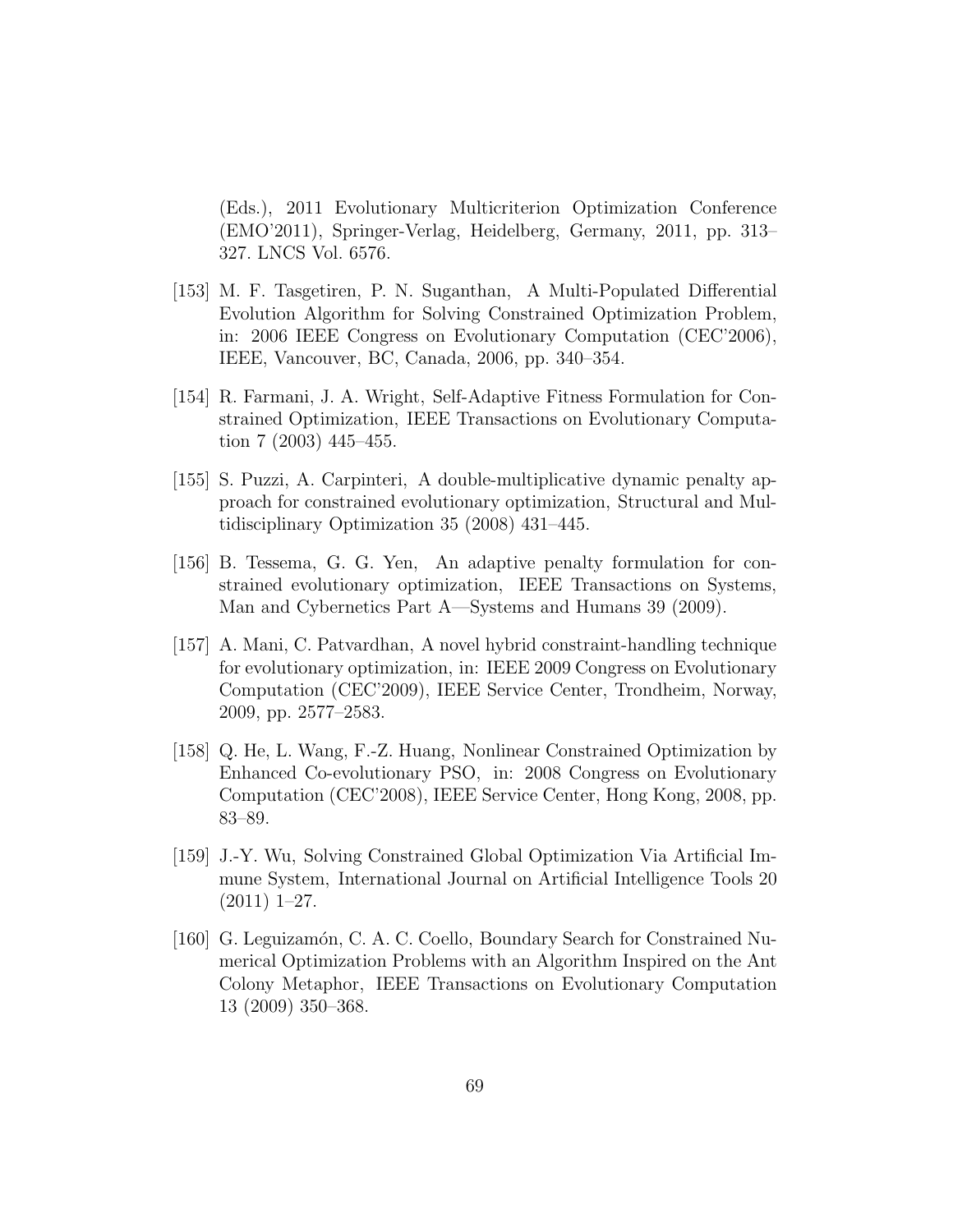- [161] F.-Z. Huang, L. Wang, Q. He, A Hybrid Differential Evolution with Double Populations for Constrained Optimization, in: 2008 Congress on Evolutionary Computation (CEC'2008), IEEE Service Center, Hong Kong, 2008, pp. 18–25.
- [162] E. F. Wanner, F. G. Guimars, R. H. Takahashi, R. R. Saldanha, P. J. Fleming, Constraint quadratic approximation operator for treating equality constraints with genetic algorithms, in: 2005 IEEE Congress on Evolutionary Computation (CEC'2005), volume 3, IEEE Press, Edinburgh, Scotland, 2005, pp. 2255–2262.
- [163] G. Peconick, E. F. Wanner, R. H. C. Takahashi, Projection-based local search operator for multiple equality constraints within genetic algorithms, in: 2007 IEEE Congress on Evolutionary Computation (CEC'2007), IEEE Press, Singapore, 2007, pp. 3043–3049.
- [164] M. C. Araujo, E. F. Wanner, F. G. G. aes, R. H. C. Takahashi, Constrained Optimization Based on Quadratic Approximations in Genetic Algorithms, in: E. Mezura-Montes (Ed.), Constraint-Handling in Evolutionary Computation, Springer. Studies in Computational Intelligence, Volume 198, Berlin, 2009, pp. 193–217. ISBN 978-3-642-00618-0.
- [165] A. S. B. Ullah, R. Sarker, C. Lokan, An agent-based memetic algorithm (ama) for nonlinear optimization with equality constraints, in: IEEE 2009 Congress on Evolutionary Computation (CEC'2009), IEEE Service Center, Trondheim, Norway, 2009, pp. 70–77.
- [166] H. Lu, W. Chen, Self-adaptive velocity particle swarm optimization for solving constrained optimization problems, Journal of Global Optimization 41 (2008) 427–445.
- [167] M. Spadoni, L. Stefanini, Handling box, linear and quadratic-convex constraints for boundary optimization with differential evolution algorithms, in: Proceedings of the Ninth International Conference on Intelligence Systems Design adn Applications (ISDA'2009), IEEE Computer Society, 2009, pp. 7–12.
- [168] Y. Wu, Y. Li, X. Xu, A Novel Component-Based Model and Ranking Strategy in Constrained Evolutionary Optimization, in: R. Huang, Q. Yang, J. Pei, J. ao Gama, X. Meng, X. Li (Eds.), Advanced Data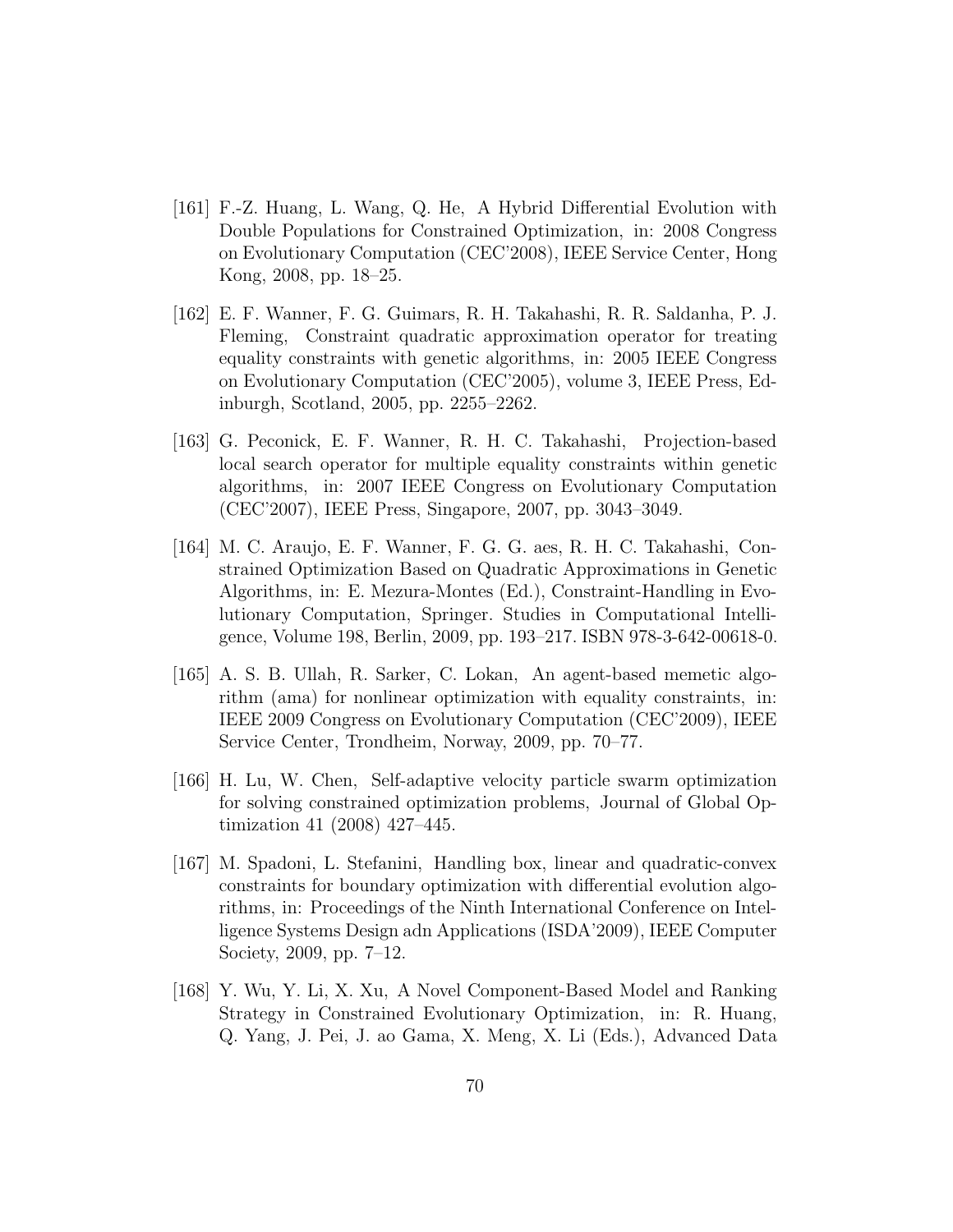Mining and Applications, 5th International Conference (ADMA'2009), Springer. Lecture Notes in Computer Science, Vol. 5678, Beijing, China, 2009, pp. 362–373.

- [169] S. Li, Y. Li, A new self-adaption differential evolution algorithm based component model, in: Advances in Computation and Intelligence, Springer. Lecture Notes in Computer Science, Vol. 6362, 2010, pp. 54–63.
- [170] A. Isaacs, T. Ray, W. Smith, Blessings of Maintaining Infeasible Solutions for Constrained Multi- Objective Optimization Problems, in: 2008 Congress on Evolutionary Computation (CEC'2008), IEEE Service Center, Hong Kong, 2008, pp. 2785–2792.
- [171] T. Ray, H. K. Singh, A. Isaacs, W. Smith, Infeasibility driven evolutionary algorithm for constrained optimization, in: E. Mezura-Montes (Ed.), Constraint-Handling in Evolutionary Optimization, volume 198, Springer-Verlag, Studies in Computational Intelligence Series, ISBN:978-3-642-00618-0, 2009, pp. 145–165.
- [172] H. K. Singh, T. Ray, W. Smith, Performance of infeasibility empowered memetic algorithm for cec 2010 constrained optimization problems, in: 2010 Congress on Evolutionary Computation (CEC'2010), IEEE Service Center, Barcelona, Spain, 2010, pp. 3770–3777.
- [173] G. Reynoso-Meza, X. Blasco, J. Sanchis, M. Martínez, Multiobjective optimization algorithm for solving constrained single objective problems, in: 2010 Congress on Evolutionary Computation (CEC'2010), IEEE Service Center, Barcelona, Spain, 2010, pp. 3418–3424.
- [174] Y. Wang, Z. Cai, G. Guo, Y. Zhou, Multiobjective optimization and hybrid evolutionary algorithm to solve constrained optimization problems, IEEE Transactions on Systems, Man and Cybernetics Part B– Cybernetics 37 (2007) 560–575.
- [175] Y. Wang, H. Liu, Z. Cai, Y. Zhou, An orthogonal design based constrained evolutionary optimization algorithm, Engineering Optimization 39 (2007) 715–736.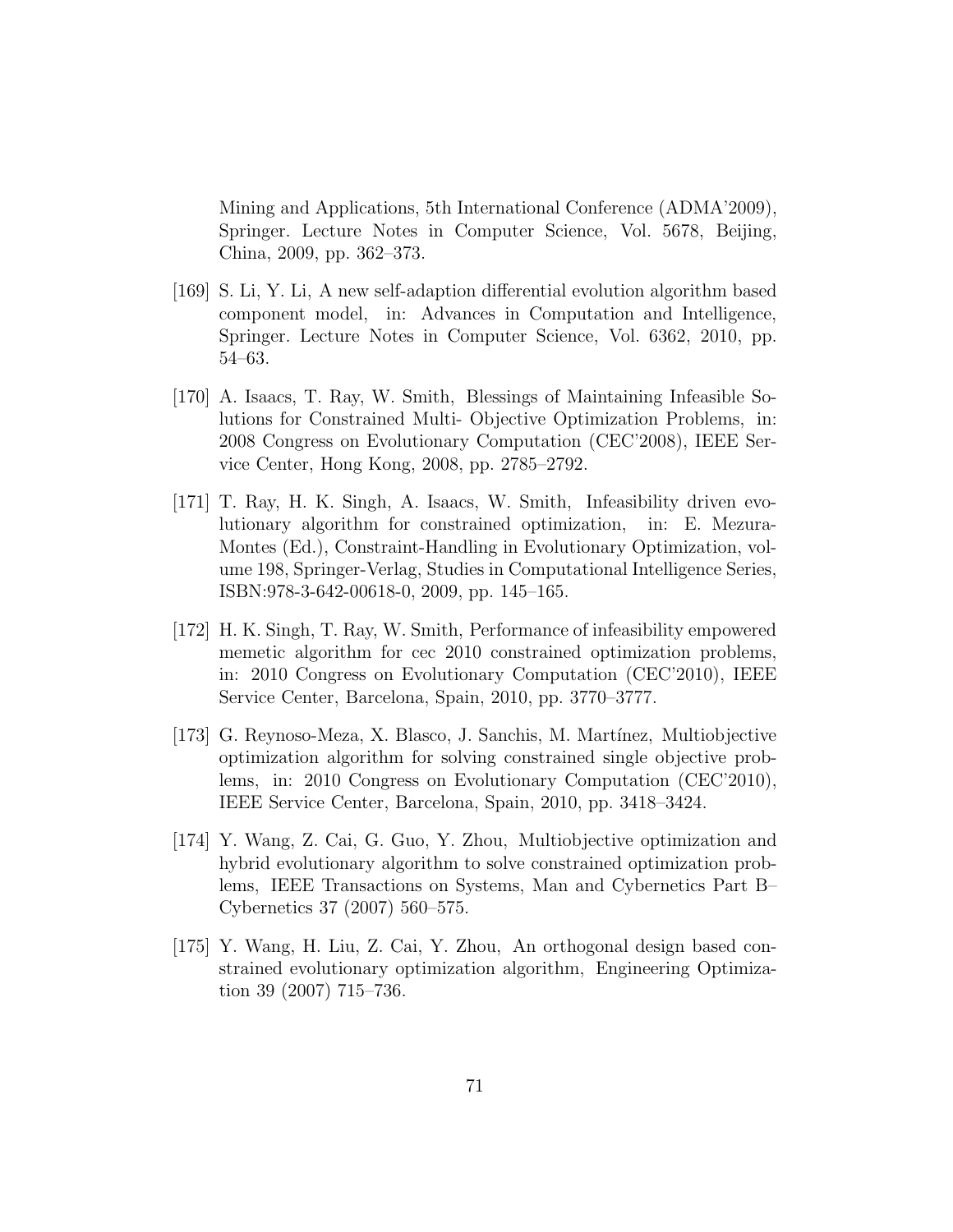- [176] H. Mühlenbein, D. Schlierkamp-Voosen, Predictive models for the breeder genetic algorithm I: continuous parameter optimization, Evolutionary Computation 1 (1993) 25–49.
- [177] Y. Wang, Z. Cai, Y. Zhou, W. Zeng, An Adaptive Tradeoff Model for Constrained Evolutionary Optimization, IEEE Transactions on Evolutionary Computation 12 (2008) 80–92.
- [178] Y. Wang, Z. Cai, Y. Zhou, Z. Fan, Constrained optimization based on hybrid evolutionary algorithm and adaptive constraint-handling technique, Structural and Multidisciplinary Optimization 37 (2009) 395– 413.
- [179] Y. Wang, Z. Cai, Y. Zhou, Accelerating adaptive trade-off model using shrinking space technique for constrained evolutionary optimization, International Journal for Numerical Methods in Engineering 77 (2009) 1501–1534.
- [180] Y. Wang, Z. Cai, Hybrid differential evolution and adaptive tradeoff model to solve constrained optimization problems, in: 2010 Congress on Evolutionary Computation (CEC'2010), IEEE Service Center, Barcelona, Spain, 2010, pp. 2846–2850.
- [181] W. Gong, Z. Cai, A Multiobjective Differential Evolution Algorithm for Constrained Optimization, in: 2008 Congress on Evolutionary Computation (CEC'2008), IEEE Service Center, Hong Kong, 2008, pp. 181– 188.
- [182] M. Laumanns, L. Thiele, K. Deb, E. Zitzler, Combining Convergence and Diversity in Evolutionary Multi-objective Optimization, Evolutionary Computation 10 (2002) 263–282.
- [183] L. D. Li, X. Li, X. Yu, A Multi-Objective Constraint-Handling Method with PSO Algorithm for Constrained Engineering Optimization Problems, in: 2008 Congress on Evolutionary Computation (CEC'2008), IEEE Service Center, Hong Kong, 2008, pp. 1528–1535.
- [184] G. Venter, R. T. Haftka, Constrained particle searm optimization using a bi-objective formulation, Structural and Multidisciplinary Optimization 40 (2010) 65–76.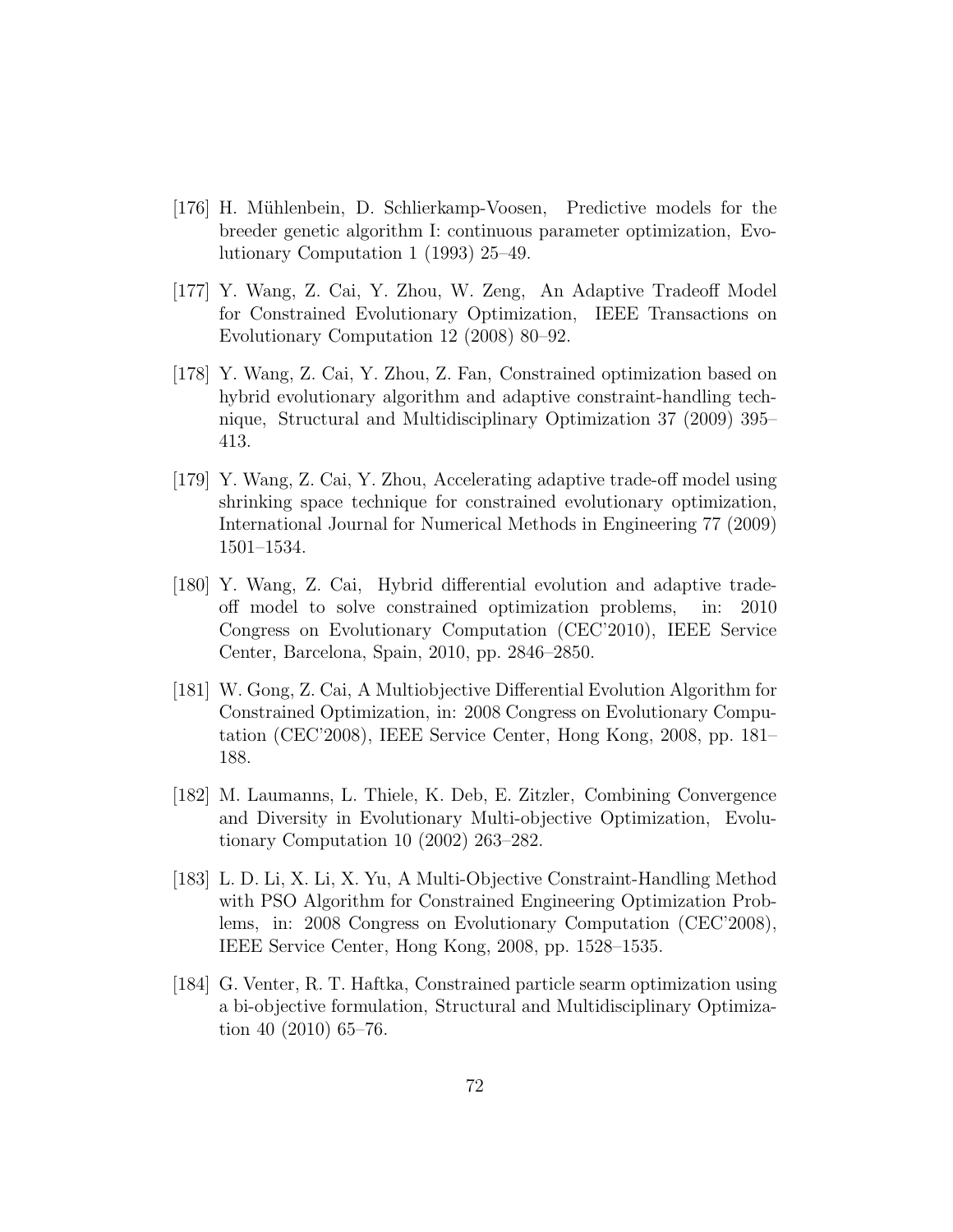- [185] Q. Wang, X.-Z. Gao, C. Wang, An Adaptive Bacterial Foraging Algorithm For Constrained Optimization, International Journal of Innovative Computing Information and Control 6 (2010) 3585–3593.
- [186] Manuel López-Ibáñez and Thomas Stützle, Alternative Fitness Assignment Methods for Many-Objective Optimization Problems, in: Proceedings of the 12th annual conference on Genetic and Evolutionary Computation (GECCO'2010), ACM Press, Portland, Oregon, USA, 2010, pp. 71–78.
- [187] D. H. Wolpert, W. G. Macready, No Free Lunch Theorems for Optimization, IEEE Transactions on Evolutionary Computation 1 (1997) 67–82.
- [188] R. Mallipeddi, P. N. Suganthan, Ensemble of Constraint Handling Techniques, IEEE Transactions On Evolutionary Computation 14 (2010) 561–579.
- [189] R. Mallipeddi, P. Suganthan, Differential evolution with ensemble of constraint handling techniques for solving cec 2010 benchmark problems, in: 2010 Congress on Evolutionary Computation (CEC'2010), IEEE Service Center, Barcelona, Spain, 2010, pp. 1907–1914.
- [190] M. Tasgetiren, P. Suganthan, Q. Pan, R. Mallipeddi, S. Sarman, An ensemble of differential evolution algorithms for constrained function optimization, in: 2010 Congress on Evolutionary Computation (CEC'2010), IEEE Service Center, Barcelona, Spain, 2010, pp. 967– 975.
- [191] F. G. Lobo, C. F. Lima, Z. Michalewicz (Eds.), Parameter Setting in Evolutionary Algorithms, Springer, Berlin, Germany, 2007.
- [192] K. Price, R. Storn, J. Lampinen, Differential Evolution: A Practical Approach to Global Optimization, Natural Computing Series, Springer-Verlag, 2005.
- [193] D. Karaboga, B. Basturk, powerful and efficient algorithm for numerical function optimization: Artificial bee colony (abc) algorithm, Journal of Global Optimization 39 (2007) 459–471.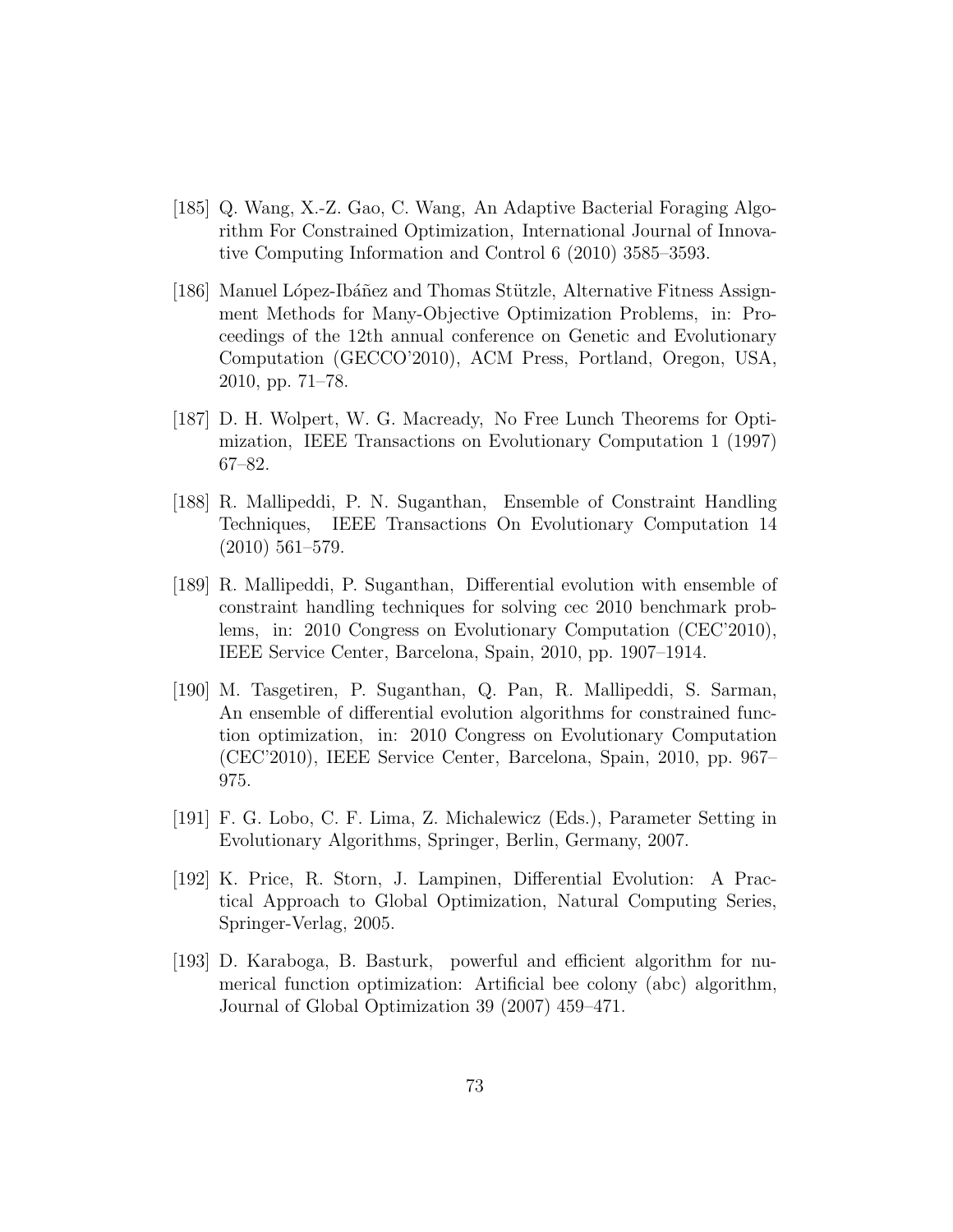- [194] G. Bilchev, I. C. Parmee, The Ant Colony Metaphor for Searching Continuous Design Spaces, in: T. C. Fogarty (Ed.), Evolutionary Computing. AISB Workshop. Selected Papers, Springer-Verlag, Sheffield, U.K., 1995, pp. 25–39. Lecture Notes in Computer Science No. 993.
- [195] H. S. Bernardino, H. J. C. Barbosa, A. C. C. Lemonge, L. G. Fonseca, A New Hybrid AIS-GA for Constrained Optimization Problems in Mechanical Engineering, in: 2008 Congress on Evolutionary Computation (CEC'2008), IEEE Service Center, Hong Kong, 2008, pp. 1455–1462.
- [196] G. G. Yen, An adaptive penalty function for handling constraint in multi-objective evolutionary optimization, in: E. Mezura-Montes (Ed.), Constraint-Handling in Evolutionary Optimization, volume 198, Springer-Verlag, Studies in Computational Intelligence Series, ISBN:978-3-642-00618-0, 2009, pp. 121–143.
- [197] C. A. Coello Coello, A. D. Christiansen, MOSES : A Multiobjective Optimization Tool for Engineering Design, Engineering Optimization 31 (1999) 337–368.
- [198] D. Chafekar, J. Xuan, K. Rasheed, Constrained Multi-objective Optimization Using Steady State Genetic Algorithms, in: E. C.-P. et al. (Ed.), Genetic and Evolutionary Computation—GECCO 2003. Proceedings, Part I, Springer. Lecture Notes in Computer Science Vol. 2723, 2003, pp. 813–824.
- [199] Y. G. Woldesenbet, G. G. Yen, B. G. Tessema, Constraint Handling in Multiobjective Evolutionary Optimization, IEEE Transactions on Evolutionary Computation 13 (2009) 514–525.
- [200] C. M. Fonseca, P. J. Fleming, Multiobjective Optimization and Multiple Constraint Handling with Evolutionary Algorithms I: A Unified Formulation, Technical Report 564, University of Sheffield, Sheffield, UK, 1995.
- [201] H. Geng, M. Zhang, L. Huang, X. Wang, Infeasible elitists and stochastic ranking selection in constrained evolutionary multi-objective optimization, in: T.-D. Wang, X. Li, S.-H. Chen, X. Wang, H. Abbass, H. Iba, G. Chen, X. Yao (Eds.), Simulated Evolution and Learning,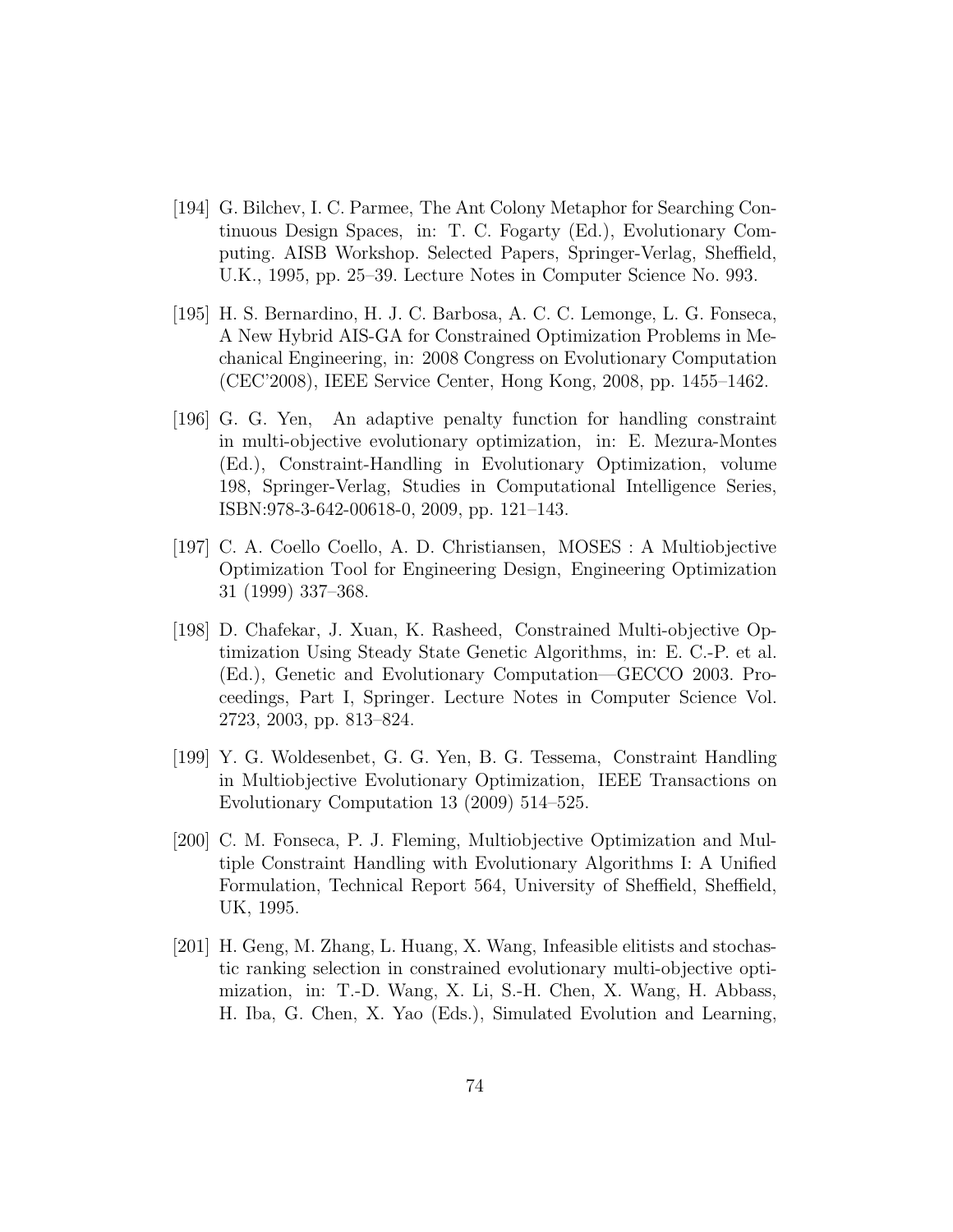6th International Conference, SEAL 2006, Springer. Lecture Notes in Computer Science Vol. 4247, Hefei, China, 2006, pp. 336–344.

- [202] A. Oyama, K. Shimoyama, K. Fujii, New constraint-handling method for multi-objective and multi-constraint evolutionary optimization, Transactions of the Japan Society for Aeronautical and Space Sciences 50 (2007) 56–62.
- [203] F. Jiménez, A. F. Gómez-Skarmeta, G. Sánchez, K. Deb, An Evolutionary Algorithm for Constrained Multi-objective Optimization, in: Proceedings of the Congress on Evolutionary Computation 2002 (CEC'2002), volume 2, IEEE Service Center, Piscataway, New Jersey, 2002, pp. 1133–1138.
- [204] K. Harada, J. Sakuma, I. Ono, S. Kobayashi, Constraint-Handling Method for Multi-objective Function Optimization: Pareto Descent Repair Operator, in: S. Obayashi, K. Deb, C. Poloni, T. Hiroyasu, T. Murata (Eds.), Evolutionary Multi-Criterion Optimization, 4th International Conference, EMO 2007, Springer. Lecture Notes in Computer Science Vol. 4403, Matshushima, Japan, 2007, pp. 156–170.
- [205] N. Young, Blended Ranking to Cross Infeasible Regions in Constrained Multiobjective Problems, in: Proceedings of the 2005 International Conference on Computational Intelligence for Modelling, Control and Automation, and International Conference on Intelligent Agents, Web Technologies and Internet Commerce (CIMCA-IAWTIC'05), IEEE Press, 2005, pp. 191–196.
- [206] H. K. Singh, T. Ray, W. Smith, C-PSA: Constrained Pareto simulated annealing for constrained multi-objective optimization, Information Sciences 180 (2010) 2499–2513.
- [207] B. Qu, P. Suganthan, Constrained multi-objective optimization algorithm with ensemble of constraint-handling methods, Engineering Optimization 43 (2011) 403–416.
- [208] D. K. Saxena, K. Deb, Trading on Infeasibility by Exploiting Constraint's Critically Through Multi-objectivization: A System Design Perspective, in: 2007 IEEE Congress on Evolutionary Computation (CEC'2007), IEEE Press, Singapore, 2007, pp. 919–926.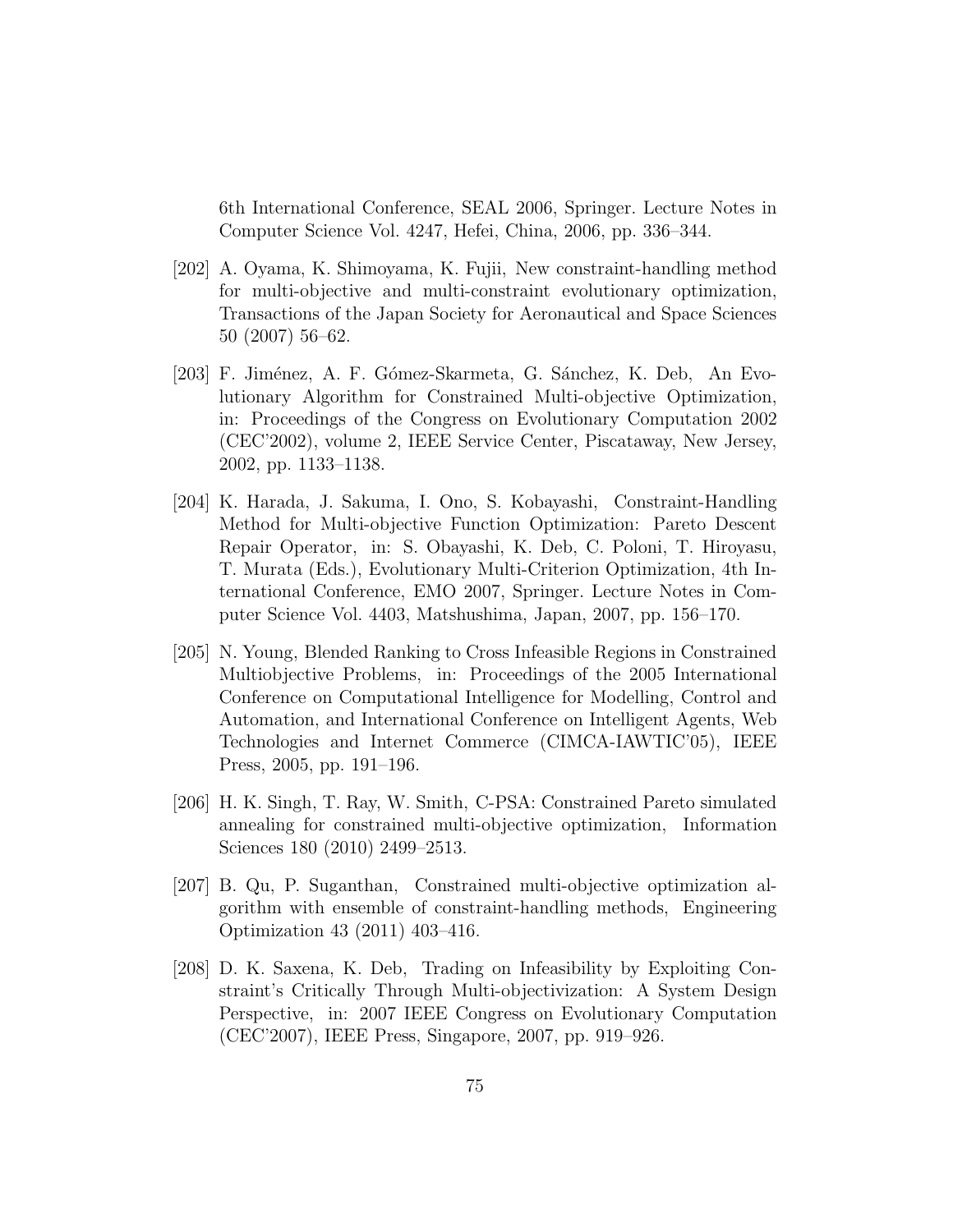- [209] D. K. Saxena, K. Deb, Dimensionality Reduction of Objectives and Constraints in Multi-Objective Optimization Problems: A System Design Perspective, in: 2008 Congress on Evolutionary Computation (CEC'2008), IEEE Service Center, Hong Kong, 2008, pp. 3203–3210.
- [210] D. K. Saxena, T. Ray, K. Deb, A. Tiwari, Constrained Many-Objective Optimization: A Way Forward, in: 2009 IEEE Congress on Evolutionary Computation (CEC'2009), IEEE Press, Trondheim, Norway, 2009, pp. 545–552.
- [211] Y. Jin, A Comprehensive Survey of Fitness Approximation in Evolutionary Computation, Soft Computing - A Fusion of Foundations, Methodologies and Applications 9 (2005) 3–12.
- [212] E. F. Wanner, F. G. Guimaraes, R. H. C. Takahashi, P. J. Flemming, Local Search with Quadratic Approximation in Genetic Algorithms for Expensive Optimization Problems, in: 2007 IEEE Congress on Evolutionary Computation (CEC'2007), IEEE Press, Singapore, 2007, pp. 677–683.
- [213] E. Mezura-Montes, L. M. noz Dávila, C. A. Coello Coello, A preliminary study of fitness inheritance in evolutionary constrained optimization, in: N. Krasnogor, G. Nicosia, M. Pavone, D. Pelta (Eds.), Nature Inspired Cooperative Strategies for Optimization, Springer, Berlin, 2008, pp. 1–14. ISBN 978-3-540-78986-4.
- [214] S. Yang, Y.-S. Ong, Y. Jin, Evolutionary Computation in Dynamic and Uncertain Environments Evolutionary Computation in Dynamic and Uncertain Environments, Springer, 2007.
- [215] T. T. Nguyen, X. Yao, Benchmarking and solving dynamic constrained problems, in: IEEE 2009 Congress on Evolutionary Computation (CEC'2009), IEEE Service Center, Trondheim, Norway, 2009, pp. 690– 697.
- [216] H. Kumar-Singh, A. Isaacs, T. Thanh-Nguyen, T. Ray, X. Yao, Performance of infeasibility driven evolutionary algorithm (idea) on constrained dynamic single objective optimization problems, in: IEEE 2009 Congress on Evolutionary Computation (CEC'2009), IEEE Service Center, Trondheim, Norway, 2009, pp. 3127–3134.